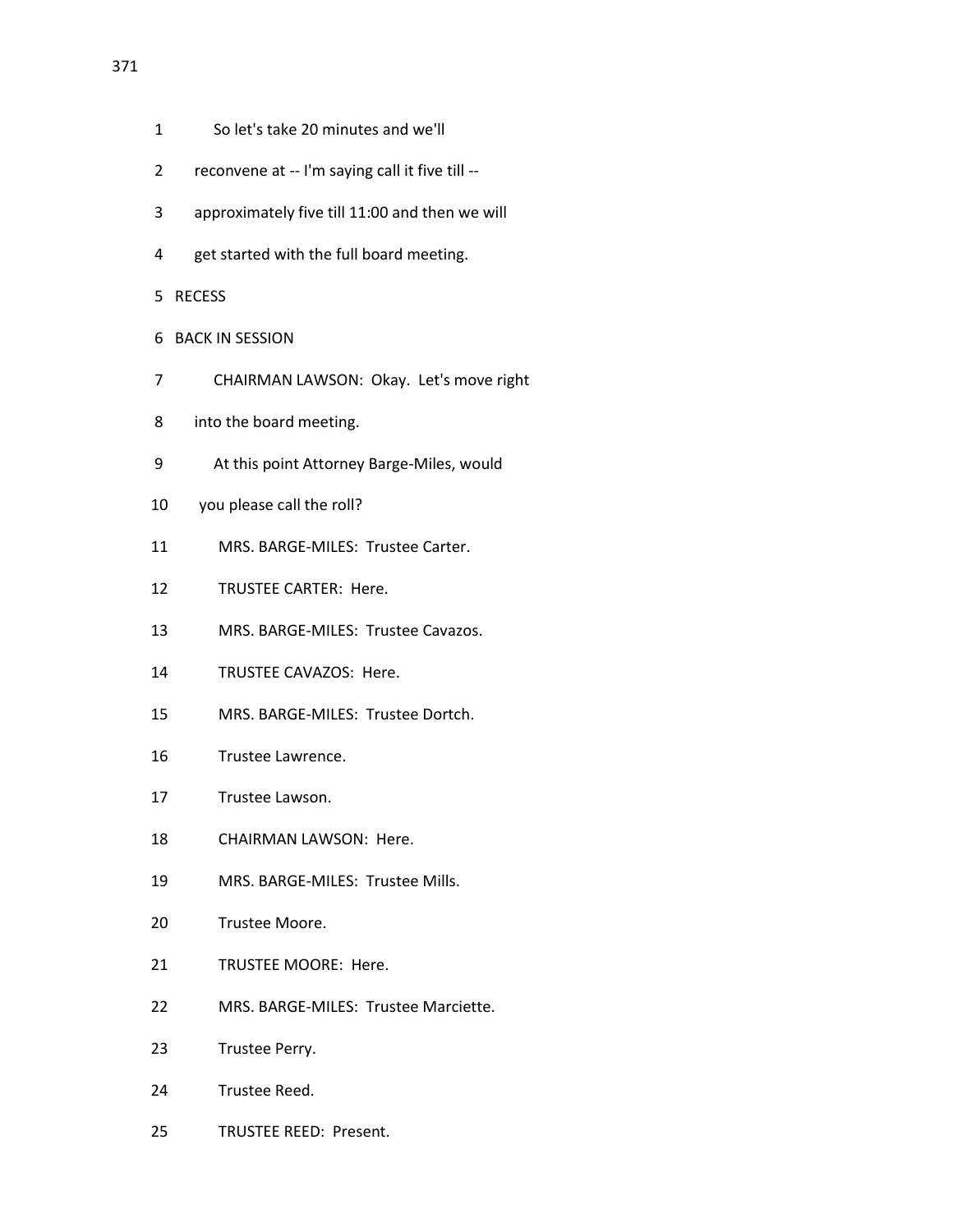- 1 MRS. BARGE-MILES: Trustee Washington.
- 2 TRUSTEE WASHINGTON: Here.
- 3 MRS. BARGE-MILES: Trustee Woody.
- 4 TRUSTEE WOODY: Here.
- 5 MRS. BARGE-MILES: You have a quorum.
- 6 CHAIRMAN LAWSON: Thank you. At this
- 7 point, Attorney Barge-Miles, did anyone sign up
- 8 for public comment?
- 9 MRS. BARGE-MILES: Yes.
- 10 CHAIRMAN LAWSON: Okay. Just please
- 11 remind our presenters of the three-minute time
- 12 limit. And you are asked to call the first
- 13 presenter.
- 14 MRS. BARGE-MILES: Dr. Carolyn Collins.
- 15 DR. COLLINS: Good morning.
- 16 ALL TRUSTEES: Good morning.
- 17 DR. COLLINS: To the Board of Trustees at
- 18 the best university in the world; to
- 19 Dr. Robinson, the best president of any
- 20 institution of higher learning in the world; to
- 21 all of the staff and to everyone that's in
- 22 attendance, I'm going to sit down quickly, but
- 23 I could not let you come to Tampa, is my home,
- 24 and not say you're welcome.
- 25 It was my intent to have the mayor here,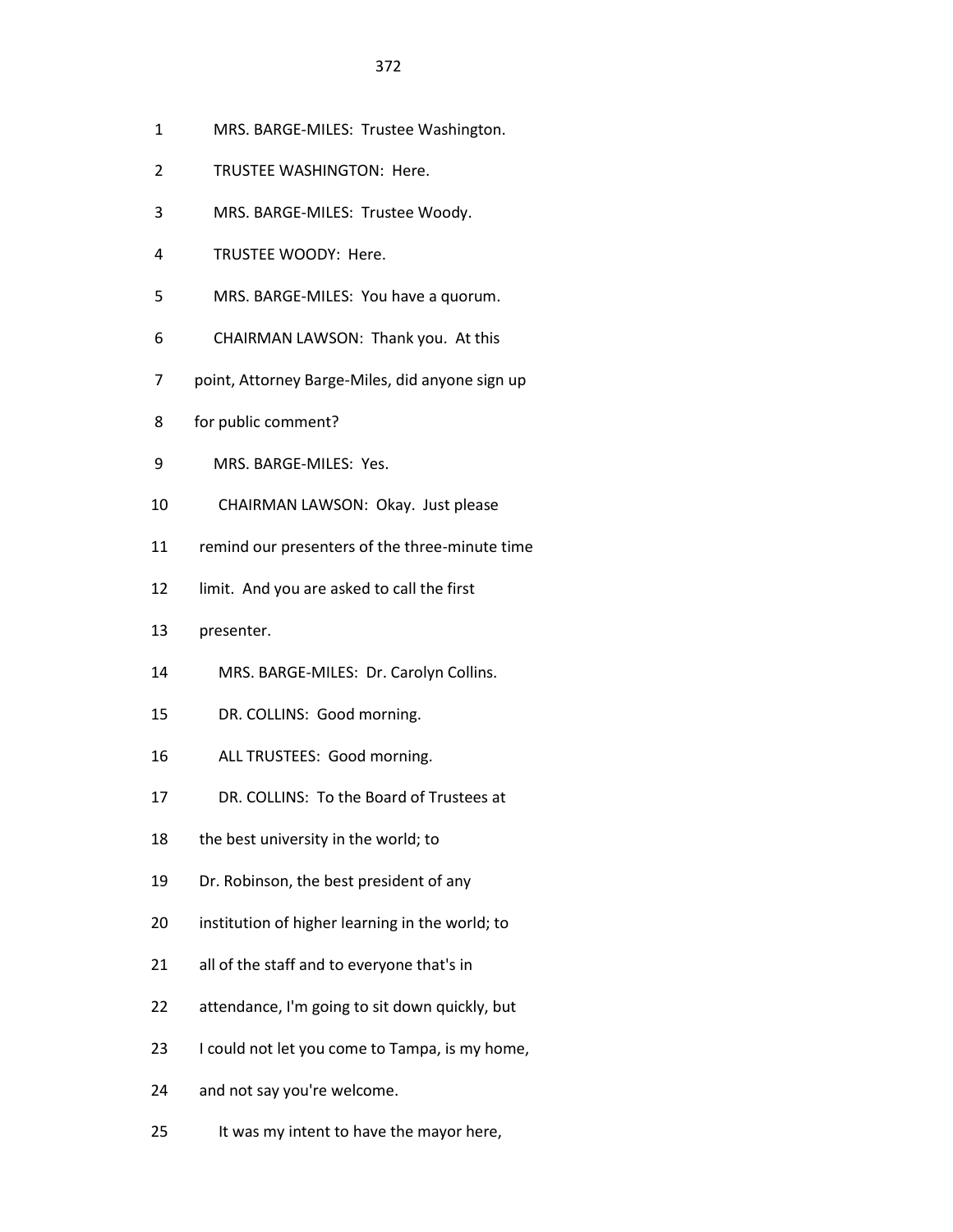- 1 but I decided you have enough business and I
- 2 didn't want to call. She's around the corner
- 3 and she would come if I called.
- 4 So on behalf of the mayor, our city
- 5 officials, our school superintendents, I want
- 6 to welcome you to Tampa.
- 7 I want to thank you for the discussions
- 8 that I've heard over yesterday and today,
- 9 meaningful discussions, in-depth discussions.
- 10 I want to do three things very quickly and
- 11 two of them are going to be repetitive.
- 12 I want to first extend an invitation to
- 13 you to family day at the capitol. It will be
- 14 on February 6th, 2020. I started to give you
- 15 the save the date fliers, but I'll send them to
- 16 Mrs. Linda Barge-Miles, and have her send those
- 17 out to you.
- 18 But we've already tied down a full day
- 19 that we normally worked through Dr. Robinson
- 20 for about 12 to 15 hours. He starts off with
- 21 us early in the morning and I usually leave
- 22 him, because I'm tired, and at 8:30 he's still
- 23 going.
- 24 But it's going to be on February 6th,
- 25 Thursday. We will stay on campus all day,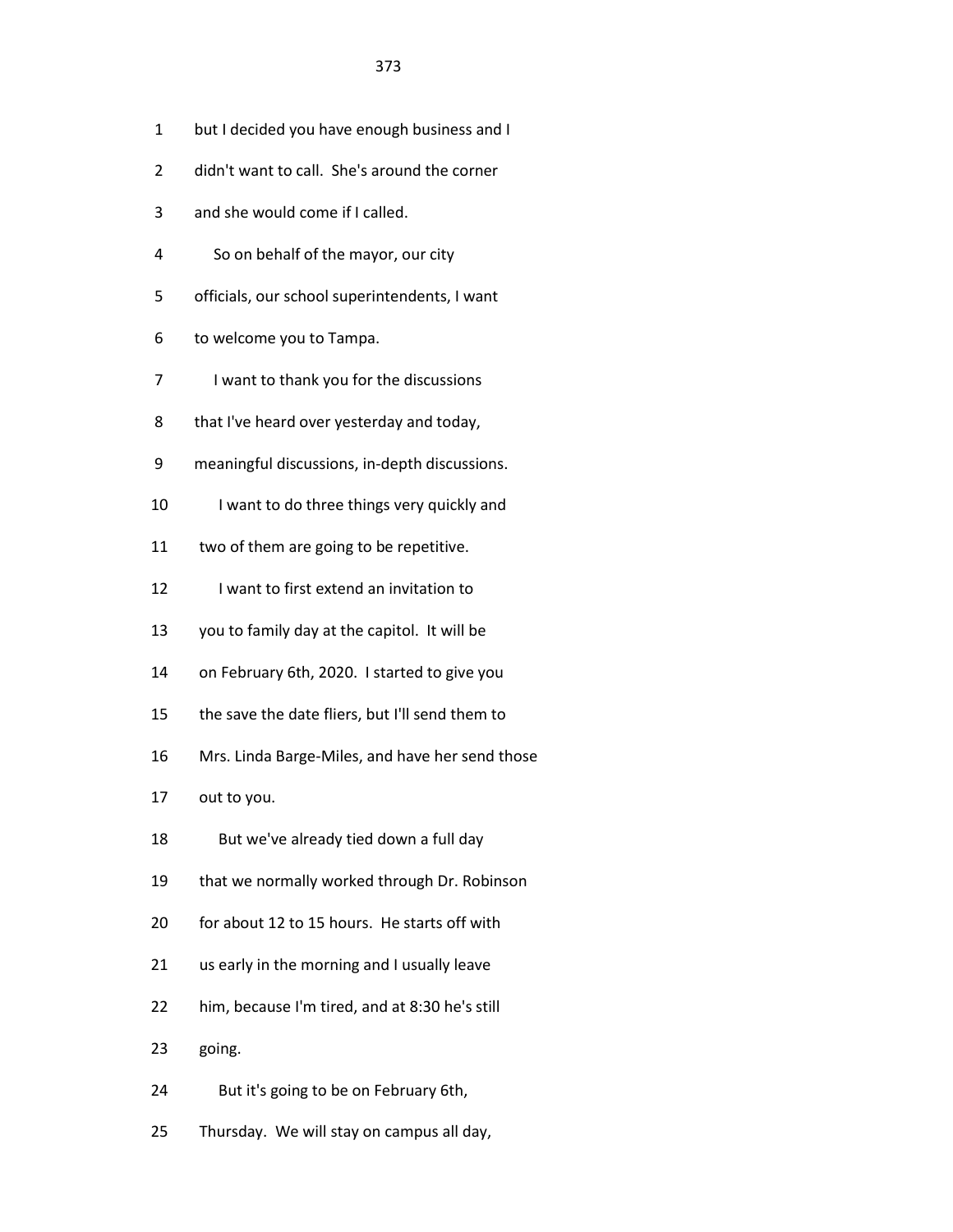- 1 starting off with our visits after we leave
- 2 the -- probably a faculty senate house that's
- 3 renamed on the capitol grounds.
- 4 We will do our lunch this year in the old
- 5 senate in the museum in the old capitol. And
- 6 then we will have our reception on the 22nd
- 7 floor at 6:00. So we'll be all day. We
- 8 solicit your support, your prayers and your
- 9 encouragement to spread the word.
- 10 Now I want to just say a couple things
- 11 that is on my heart and I need to say it.
- 12 When it come down to athletics, I did ask
- 13 two questions, and I want to thank the
- 14 administrative team and Dr. Robinson for
- 15 meeting with Colonel Clock in the executive
- 16 committee.
- 17 And I asked a question that I get asked
- 18 every first Monday. We've been talking about
- 19 it for a few months. And we're just curious,
- 20 and I know you indicated that you would get the
- 21 answer to us.
- 22 But we want to know, when did the Board of
- 23 Governors' stature change specifically to deal
- 24 with the inability to use any kind of funding
- 25 surrounding the auxillary funds with athletics?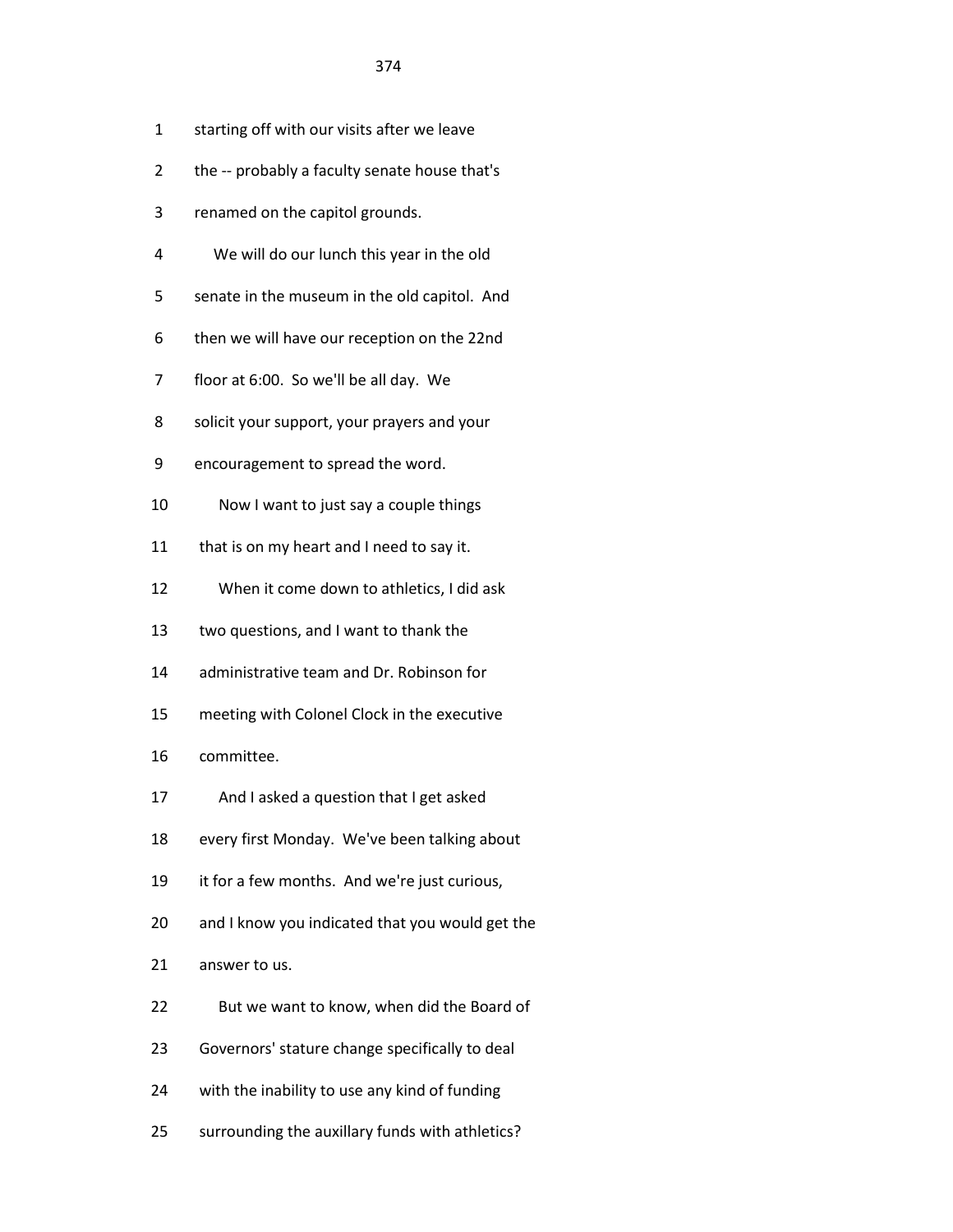- 1 In addition to that, if there was some
- 2 updates and modifications to that policy, for
- 3 us as an Alum that want to raise money and want
- 4 to help, we just clearly need to know when was
- 5 it updated and when did it become that
- 6 restricted?
- 7 And the justification in me is, I stood in
- 8 Sarasota in New College and I heard the
- 9 comment, and I will not say where it came from,
- 10 from one of the other state universities
- 11 saying, why are they saying you can't use it,
- 12 and this is what we use. And we happen to have
- 13 a comptroller within our Alumni association
- 14 that is retired from the State of Florida. And
- 15 he said, that's the exact funds that we used.
- 16 Somebody has made a mistake. So we just want
- 17 clarity. That's all.
- 18 Why is it? When did it happen? And we
- 19 need to know when did it go into a restricted
- 20 mode that all universities had to be extremely
- 21 strict with it?
- 22 Because if it was before it was placed on
- 23 us, then we want to ask them to give us a
- 24 little bit of relief. That's where we are.
- 25 I see your hand, and my time is up, so I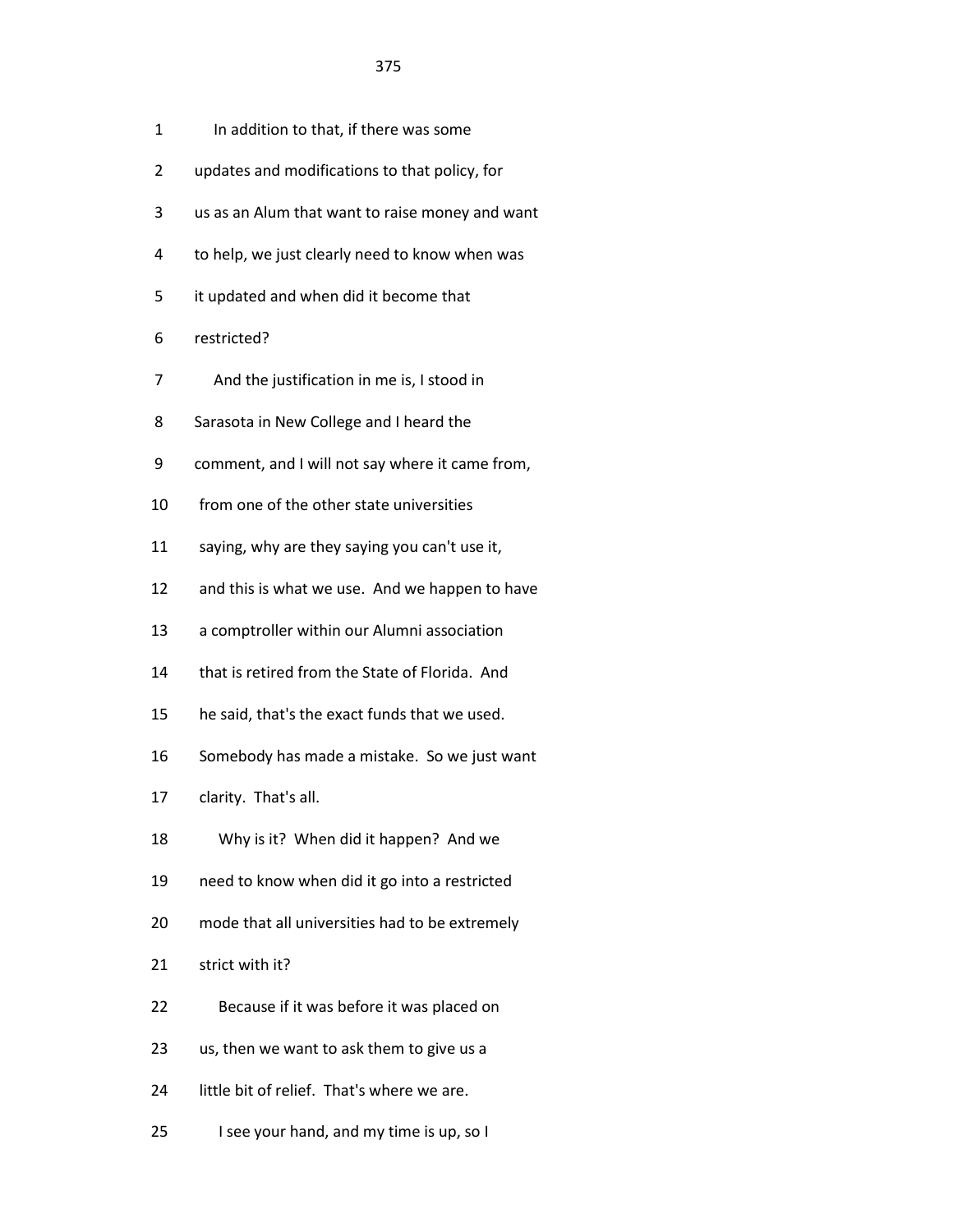- 1 need to say, as I sit down and take my seat, we
- 2 need a paradigm shield. We need to figure out
- 3 how we sell different things, bring money in,
- 4 how we recruit different, how we hire different
- 5 and how we cut the expenses.
- 6 And I appreciate you guys doing that. So
- 7 when we all join on February 6th at the state
- 8 capitol for family day at the capitol, then
- 9 we'll be knowing that we'll get other monies to
- 10 do other great things for our great
- 11 institution, that is the best institution in
- 12 the world.
- 13 CHAIRMAN LAWSON: Thank you, Dr. Collins.
- 14 Do we have another person, Attorney
- 15 Barge-Miles?
- 16 MRS. BARGE-MILES: We do. But before I do
- 17 that I would like to note for the record that
- 18 Trustees Dortch and Marciette have joined us.
- 19 CHAIRMAN LAWSON: Okay. Thank you.
- 20 MRS. BARGE-MILES: And our next speaker is
- 21 Michael Reed.
- 22 MR. REED: Good morning, everybody.
- 23 ALL TRUSTEES: Good morning.
- 24 MR. REED: First out, I just wanted to
- 25 thank you all for coming to Tampa. I could not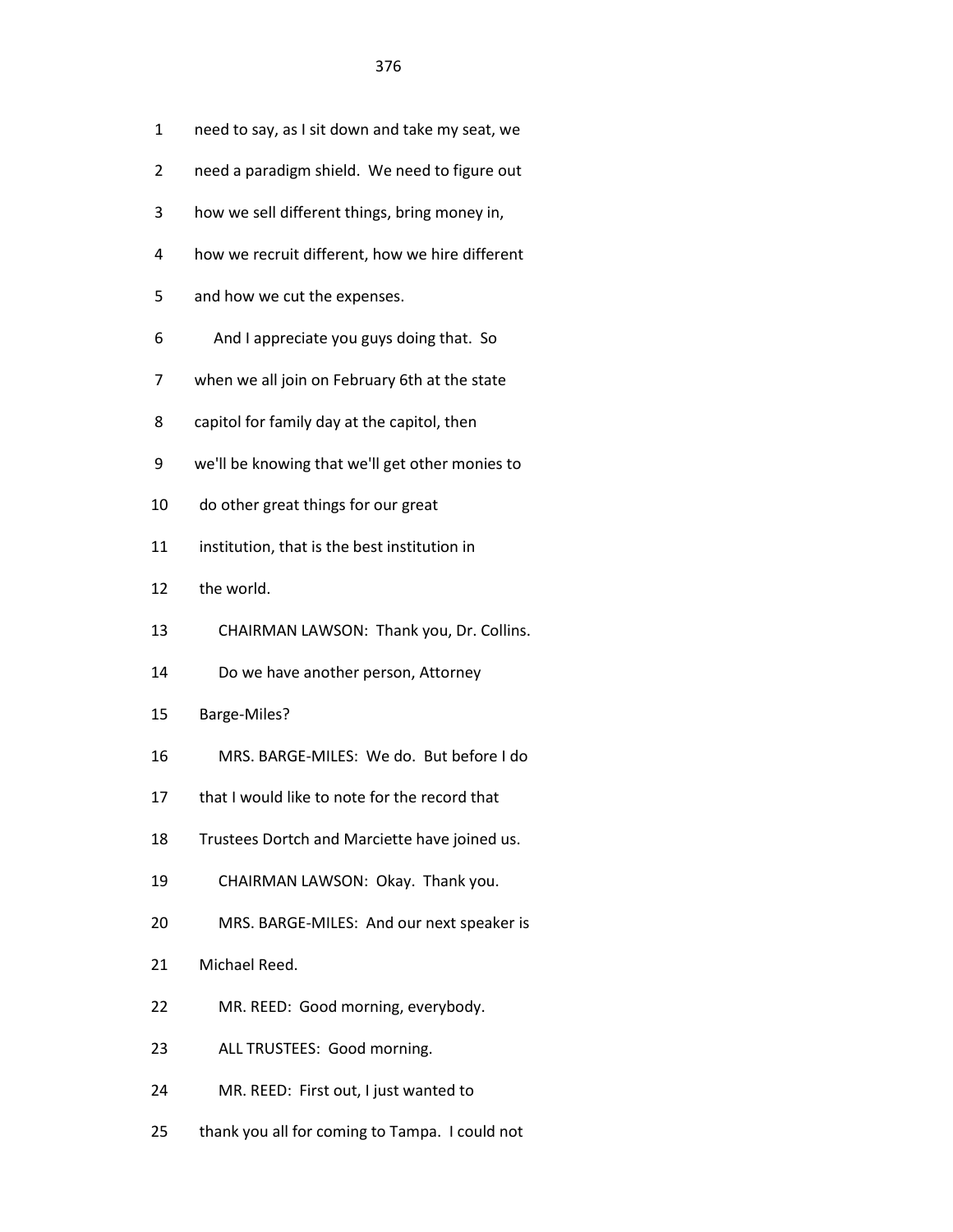- 1 not come here and welcome you guys to my home
- 2 town.
- 3 So I just wanted to thank you guys for
- 4 considering coming here. And I'm going to have
- 5 you guys consider coming back for a football
- 6 game in November, too. I'm just throwing that
- 7 out there.
- 8 But long story short, my main reason for
- 9 coming here was to hear about our athletic
- 10 department. And it really hurts me to think
- 11 that we are budgeting for a \$2.3 million
- 12 shortfall. That's essentially what you guys
- 13 are agreeing to.
- 14 We have got to find some ways to increase
- 15 our top lines, as opposed to looking to cut our
- 16 expenses. So those of you who already know, I
- 17 am one of the -- I hate to put a ribbon on
- 18 myself -- but I'm one of the best ticket
- 19 brokers in the State of Florida, much less,
- 20 FAMU tickets.
- 21 So there's no one out here, that I know
- 22 of, that sells more FAMU tickets than yours
- 23 truly and my network of associates.
- 24 So I would like to sit down with whoever's
- 25 over our Investing in Champions Program, sit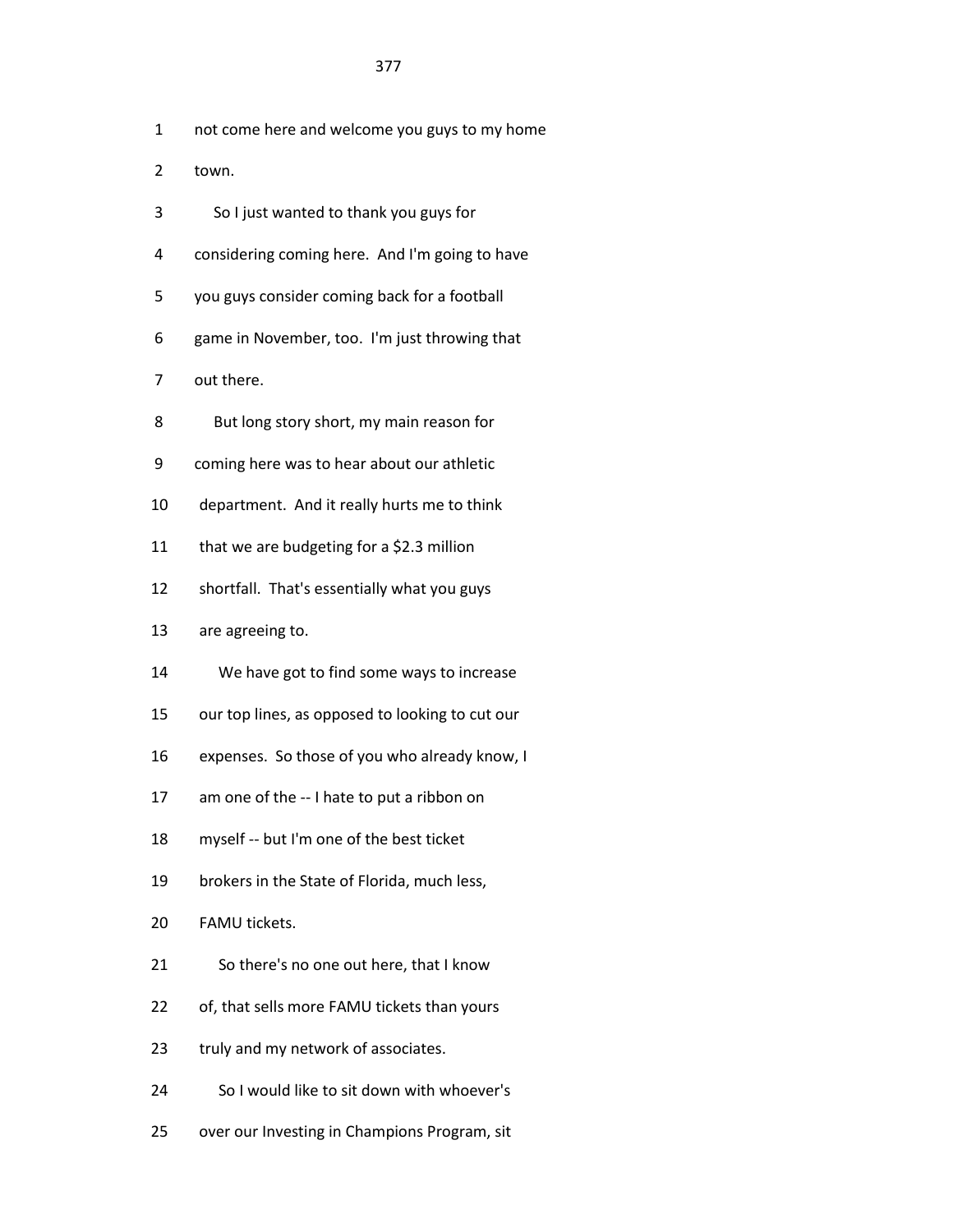| down with our boosters, and we need to sit down |
|-------------------------------------------------|
|-------------------------------------------------|

- 2 and look each other in the face, because
- 3 everyone knows all that stuff that's floating
- 4 out there on Facebook is not looking pretty
- 5 right now.
- 6 We need to sit down in a room. We need to
- 7 come up with some concrete plans to rescue this
- 8 athletic department, because let's be honest,
- 9 let's not kid ourselves, those were some very
- 10 unsettling numbers, to just be nice about it.
- 11 Those numbers were unsettling. They're
- 12 unsettling to me as a FAMU grad, knowing we've
- 13 got 70, 80,000 people out here. We could be in
- 14 the Sunbelt Conference with the fan base that
- 15 we have.
- 16 We've got to come up with some kind of
- 17 vehicles that's going to, I want to say,
- 18 reignite the fire that used to be in our
- 19 program. But I guess, like I say, sitting
- 20 behind you -- because the young lady right
- 21 there, she knew I was raising my hand when you
- 22 were speaking. I was like, look. Wait. Hold
- 23 on. Hold on.
- 24 You know, when I saw those numbers I was
- 25 like how in the world. And I mean, Kelvin,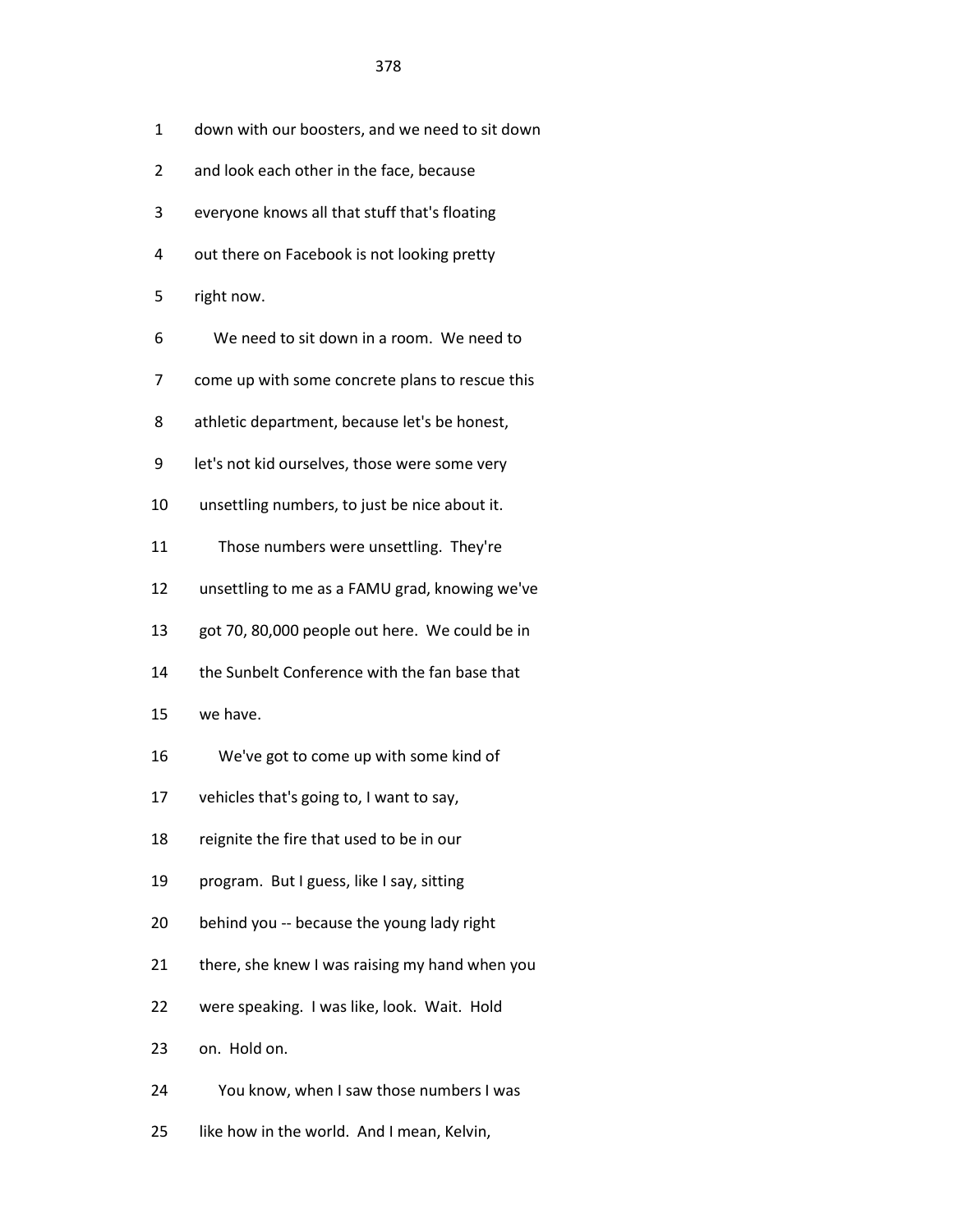- 1 you're my classmate, bro. I can't -- I don't
- 2 want you or Dr. Robinson to have to go to the
- 3 Board of Governors and explain to them a
- 4 \$2 million deficit coming out of the block.
- 5 So how can we -- honestly, how can we come
- 6 together and generate revenue? Cut the
- 7 expenses? Yeah, I call that. That's the
- 8 poverty way of looking at things. We've got to
- 9 look at this from a prosperity -- with a
- 10 prosperity mindset.
- 11 We're the number one school. We're the
- 12 school everybody wants to play, everybody wants
- 13 to schedule. They know we come all over the
- 14 country. We'll go anywhere to play.
- 15 But we've got to take care of home. We've
- 16 got to take care of that stadium. Well, we've
- 17 got to take care of all the stadiums, the
- 18 baseball field, the track. We need to have one
- 19 big comprehensive proposal to take care of
- 20 everything.
- 21 I think we've got people -- \$1,380, they
- 22 spend more than that in the moon during
- 23 homecoming. They spend more than that going to
- 24 Orlando. It's time for them -- it's time for
- 25 us to put a proposal together to bring that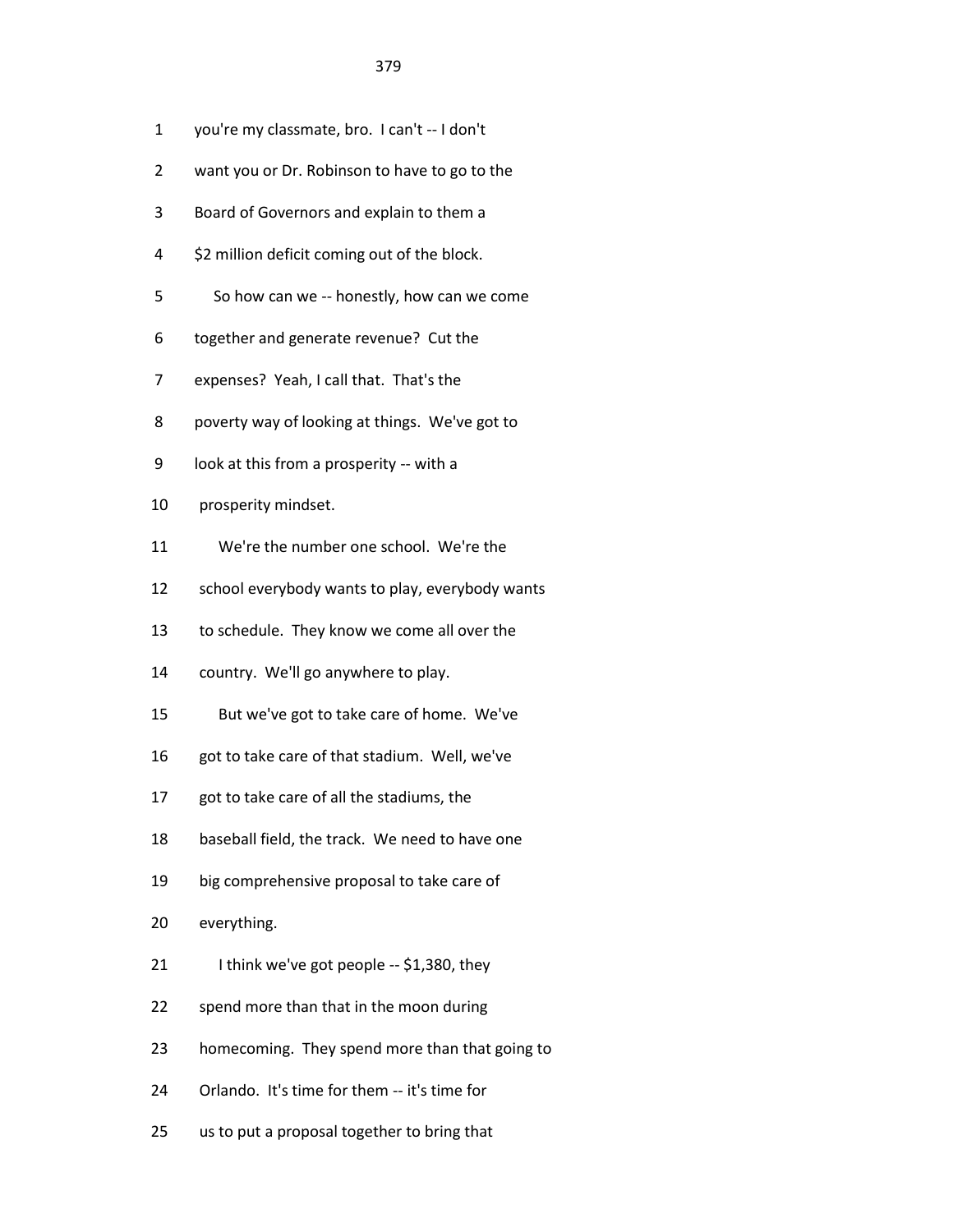- 1 money home.
- 2 And like I say, I'm willing to volunteer
- 3 my services, even though people know I'm called
- 4 the conscious capitols. You know, I'm about
- 5 dollars.
- 6 But it's time for FAMU to come up with
- 7 some programs and some initiatives to let's --
- 8 let's rescue our athletic department.
- 9 So with that, I just want to thank you all
- 10 for coming back down here. And, again, with
- 11 the Florida Classic, it's time to move that
- 12 game out of Orlando. It's time to rotate it
- 13 throughout the state.
- 14 We've got too many people who have missed
- 15 out on 20 years of that game being in Orlando.
- 16 People think I'm anti-Orlando. I'm not
- 17 anti-Orlando. I'm pro FAMU.
- 18 For us to come out of here with less than
- 19 a million dollars for even setting foot in any
- 20 city, it's cruel.
- 21 CHAIRMAN LAWSON: Thanks Mike.
- 22 MR. REED: Thank you all.
- 23 CHAIRMAN LAWSON: So Attorney Barge-Miles,
- 24 that's it for public comment?
- 25 MRS. BARGE-MILES: Yes.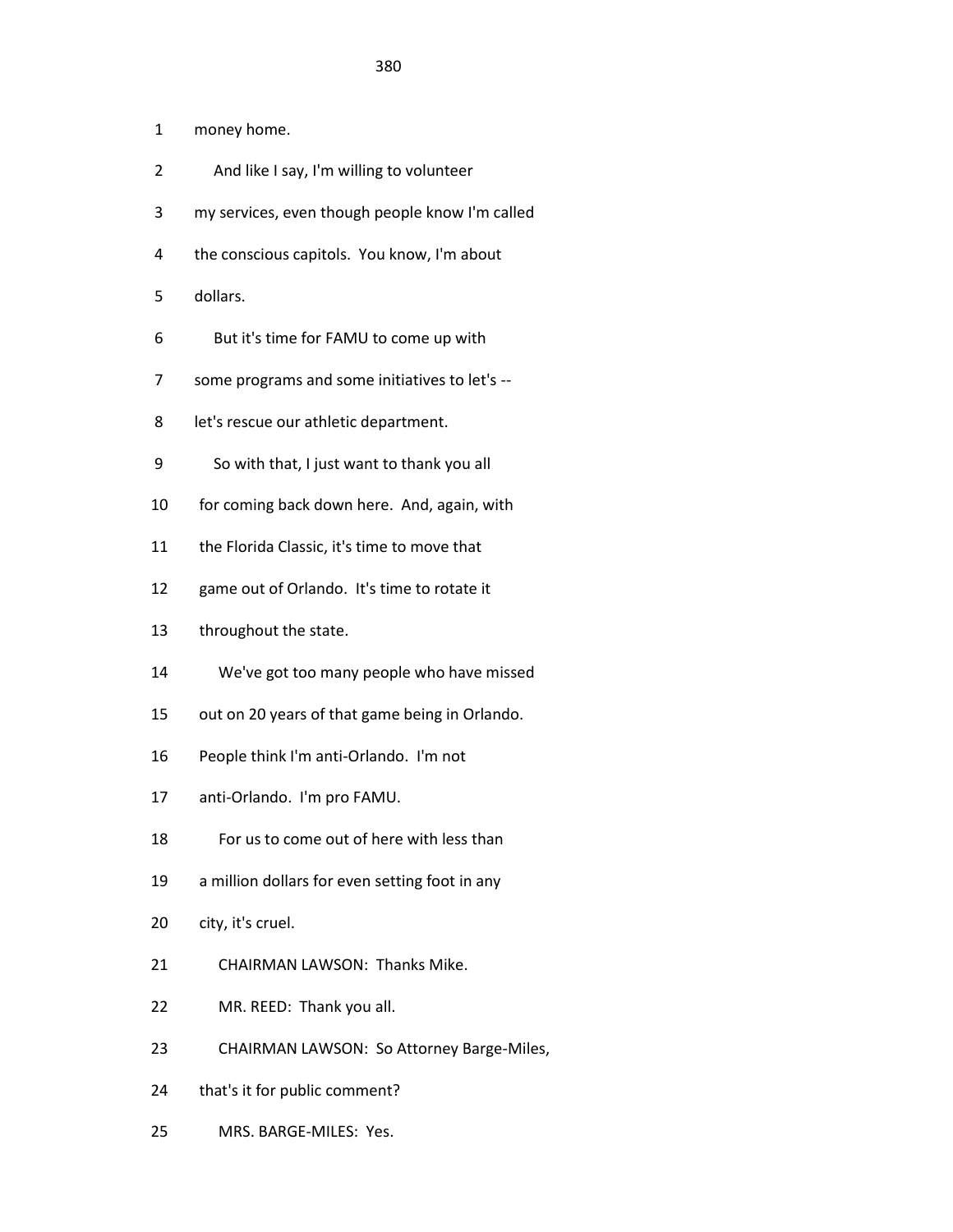- 1 CHAIRMAN LAWSON: Okay. Thank you, again,
- 2 Mike.
- 3 Okay. At this point we move into the
- 4 consent agenda. Can everyone hear me okay on
- 5 the phone?
- 6 Okay. Trustees, is there anything that
- 7 needs to be removed from the consent agenda?
- 8 The one big item obviously is the budget
- 9 discussion that includes athletics.
- 10 We need to take that up via the full
- 11 board, because we're amending the operating
- 12 budget to reflect the preliminary decision we
- 13 made in the committee.
- 14 Is there anything else that needs to be
- 15 removed from the consent agenda?
- 16 TRUSTEE WASHINGTON: Chair Lawson, I would
- 17 ask to remove the president's evaluation from
- 18 the consent agenda. I just -- we, as the
- 19 Governors' Committee, sort of moved it to be
- 20 able to have a discussion with the full board.
- 21 So I just wanted to open that up for
- 22 opportunity for the full board to speak on.
- 23 CHAIRMAN LAWSON: Thank you. So that item
- 24 has been moved to the -- from the consent
- 25 agenda to an open board item.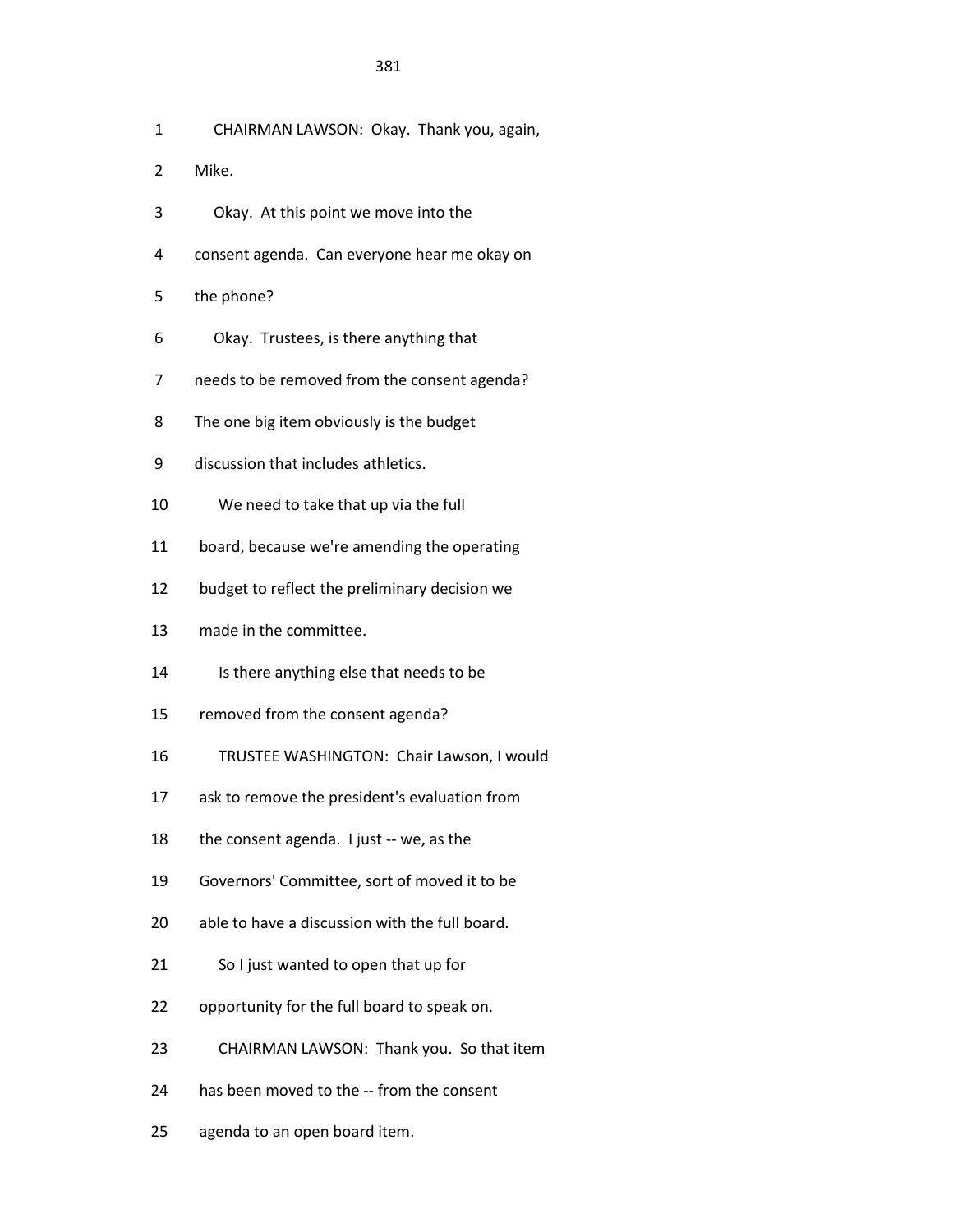- 1 Okay. Are there any other items that need
- 2 to be either moved or added to the consent
- 3 agenda?
- 4 TRUSTEE MARCIETTE: Just a question.
- 5 CHAIRMAN LAWSON: Yes.
- 6 TRUSTEE MARCIETTE: The one with the
- 7 president's goals in the committee meeting, you
- 8 asked that that was reflecting the changes that
- 9 we talked about yesterday. Is that still in?
- 10 TRUSTEE WASHINGTON: That would be the
- 11 motion that we sent to the full board to be
- 12 considered.
- 13 CHAIRMAN LAWSON: All right. Great.
- 14 So are there any other changes or
- 15 additions? If not, for those on the phone, I
- 16 want to share what is on the consent agenda,
- 17 just so you know.
- 18 The Board of Trustees' self-assessment is
- 19 on the consent agenda. The banking resolution,
- 20 and the two naming opportunities. One for
- 21 Althea Gibson for the tennis complex, and one
- 22 for Polkinghorne Village. So those are the
- 23 items that remain on the consent agenda.
- 24 May I have a motion on the consent agenda?
- 25 TRUSTEE MOORE: So moved.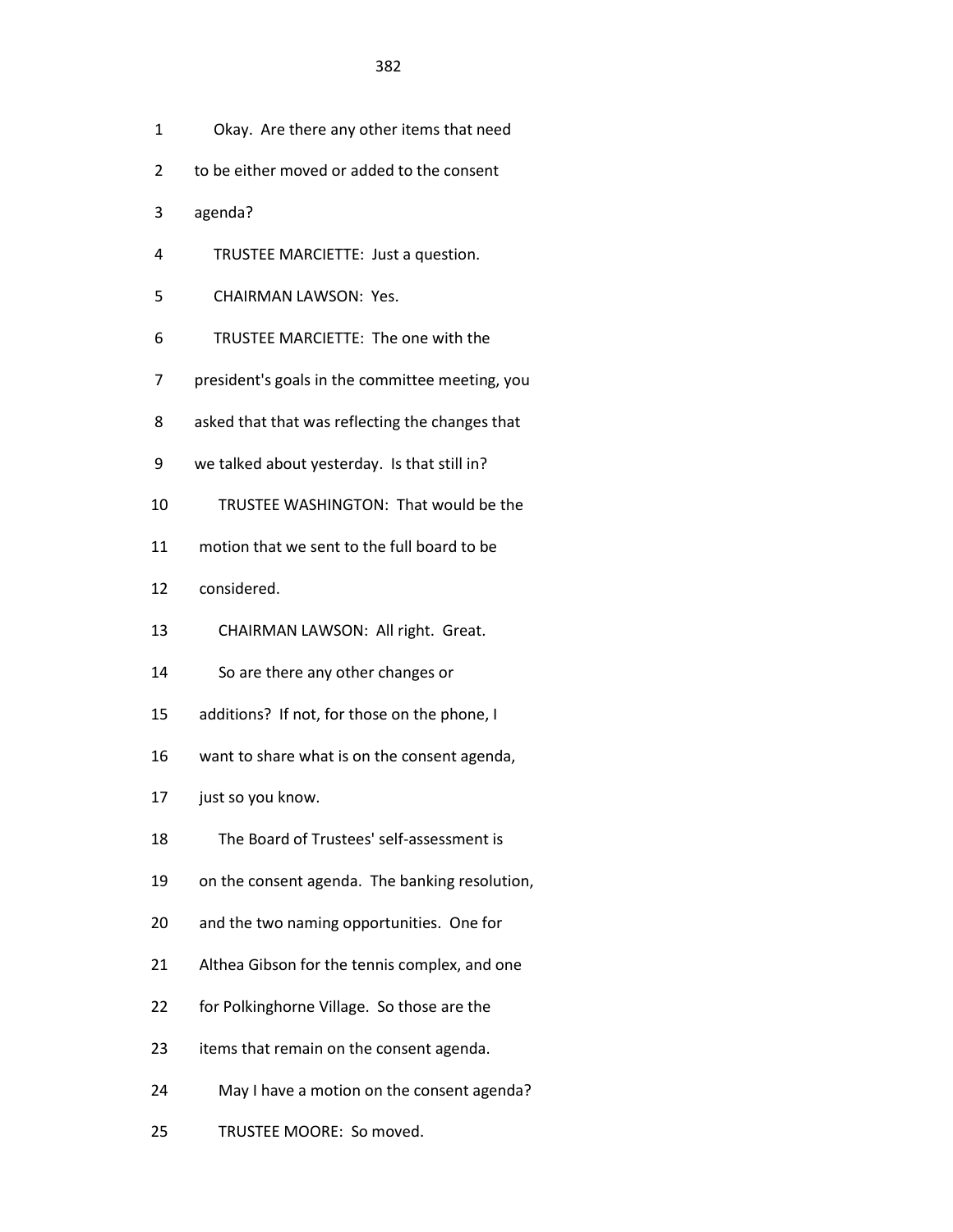- 1 TRUSTEE MARCIETTE: Second.
- 2 CHAIRMAN LAWSON: Motion made, properly
- 3 seconded.
- 4 Are there any consent agenda items or are
- 5 there any questions? If not, all those in
- 6 favor of the consent agenda, please show by the
- 7 proper sign of aye.
- 8 ALL TRUSTEES: Aye.
- 9 CHAIRMAN LAWSON: The motion carries.
- 10 Items removed from the consent agenda. So
- 11 I'll just take these in the order in which they
- 12 were removed. So not necessarily in order of
- 13 importance.
- 14 But the operating budget that includes the
- 15 amendments that we voted on for athletics, I'll
- 16 open that up for any additional discussion.
- 17 If there's no other discussion, I'll also
- 18 open that for a motion.
- 19 TRUSTEE WASHINGTON: I do want to make
- 20 sure -- sorry. I'd like to be recognized. We
- 21 did have a very good discussion. Thank you,
- 22 all of you, for helping us with the numbers
- 23 along the way.
- 24 I do want to make sure we still do
- 25 consider -- we have a new interim CFO. I would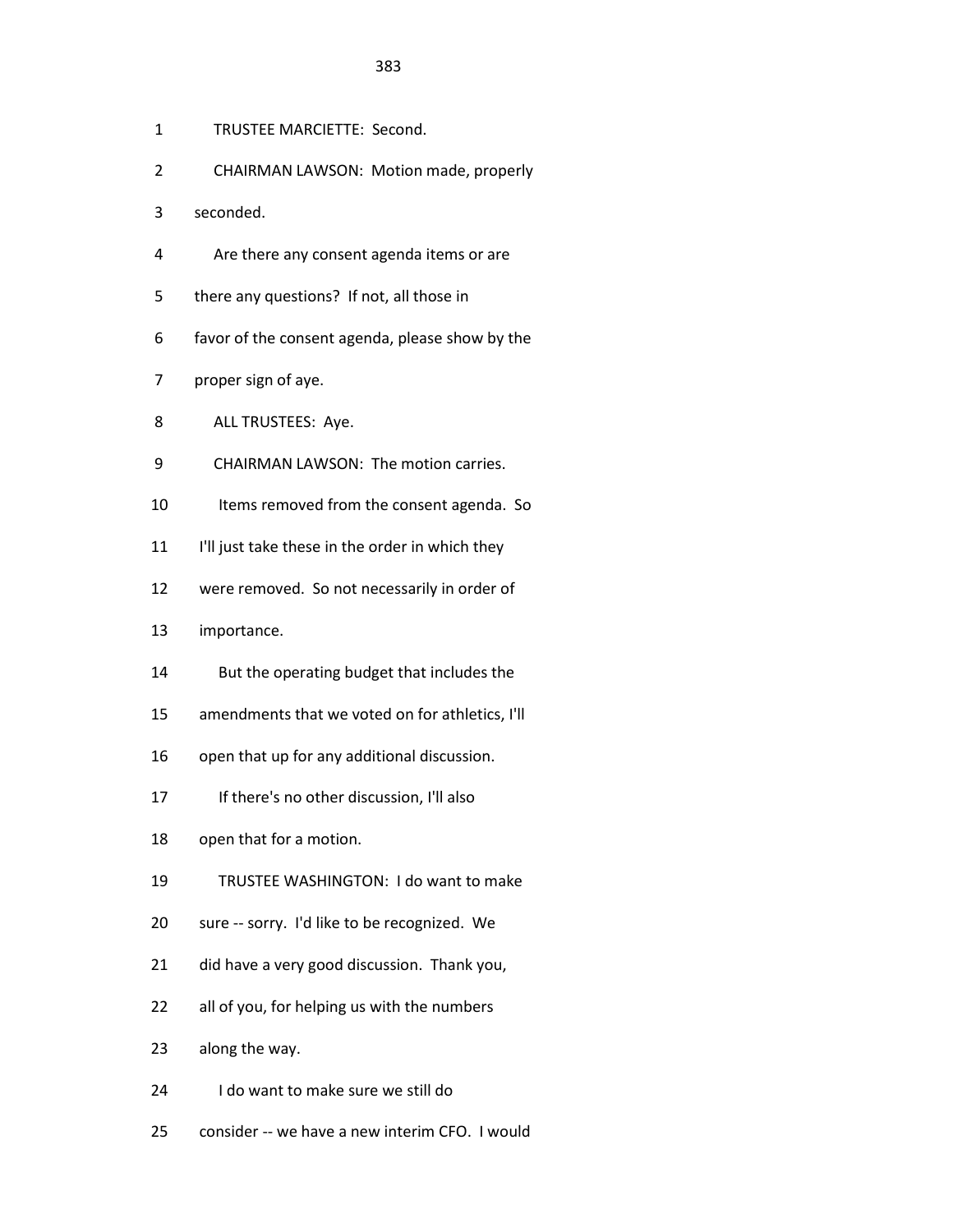- 1 encourage him to go back and look with a fresh
- 2 set of eyes to look at, dig a little deeper,
- 3 are there any additional savings or things that
- 4 we can do to shore up that budget. Because I
- 5 would -- you know, keep in mind that there is
- 6 still a deficit there.
- 7 So as close as we can get that to nothing,
- 8 I would appreciate that.
- 9 CHAIRMAN LAWSON: And with that being
- 10 said, we do have the monthly review internally
- 11 and with the Board of Governors.
- 12 And I believe that with the team, but
- 13 everyone is welcome to attend so that you have
- 14 visibility.
- 15 But there's also a question about sharing
- 16 the budget spreadsheet monthly, which we will
- 17 do, as well, with the full board so everyone
- 18 can see how we're tracking from month to month,
- 19 if you're not able to attend those discussions.
- 20 MR. ROBINSON: The only thing on the
- 21 budget, I don't know if you saw the e-mail
- 22 regarding the conference.
- 23 TRUSTEE MOORE: Yeah. So I did get that.
- 24 CHAIRMAN LAWSON: Sure.
- 25 TRUSTEE MOORE: So the text was regarding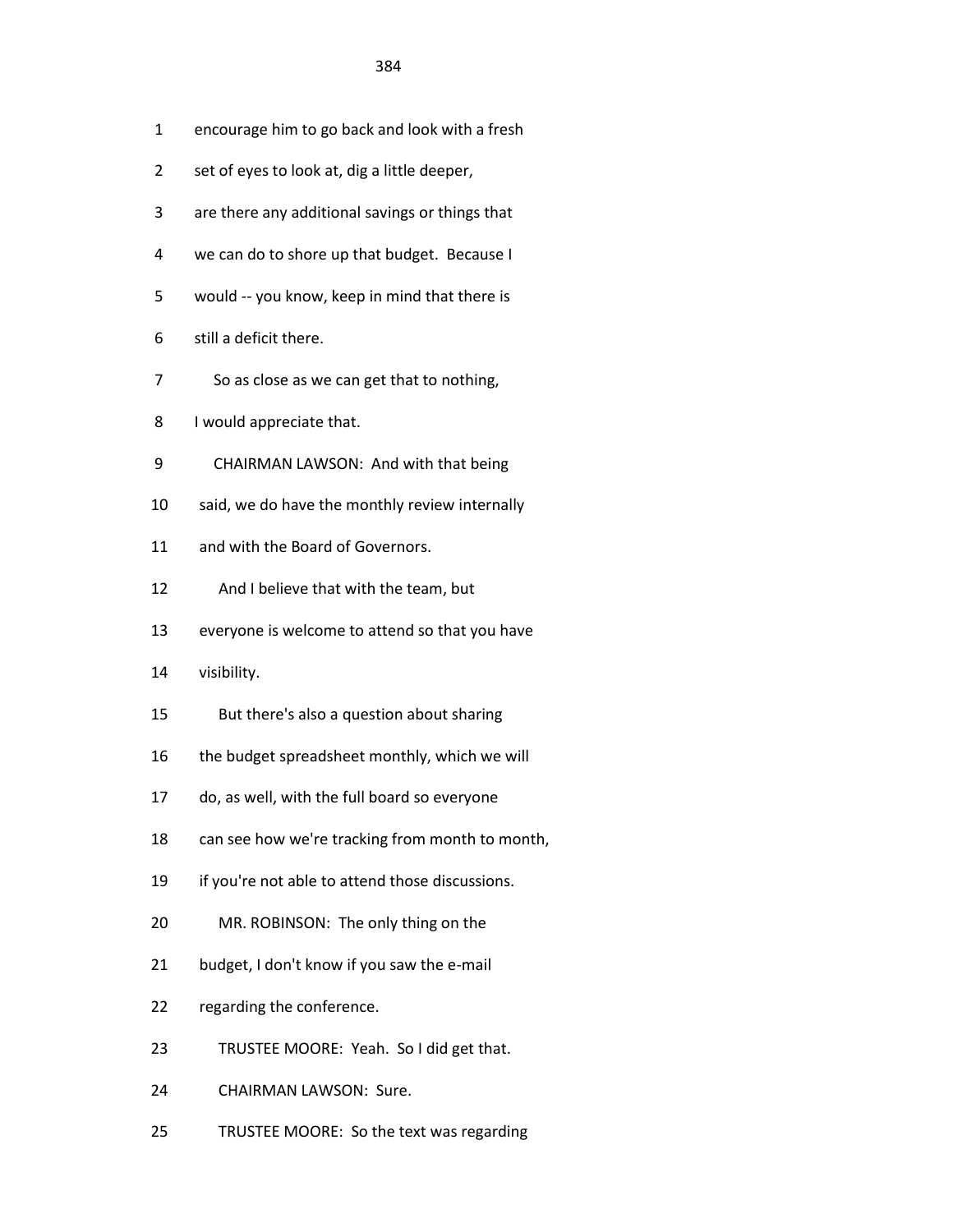- 1 what was approved as preliminary budget of the
- 2 10-4 and the board's action of 10.213 -- 10,
- 3 213.
- 4 And I said, you know, when I talked to the
- 5 staff just a moment ago, everybody that, when
- 6 you start off with a preliminary budget, it's
- 7 with the understanding that we are coming back
- 8 at the school board meeting when we have our
- 9 numbers more in line to adjust it and to true
- 10 it up.
- 11 So what does that mean? That's now
- 12 staff's responsibility to adjust it down.
- 13 But, yes, she did.
- 14 MR. ROBINSON: I wanted to make sure.
- 15 CHAIRMAN LAWSON: Trustee Woody?
- 16 TRUSTEE WOODY: I was going to move for
- 17 approval.
- 18 TRUSTEE DORTCH: Second.
- 19 CHAIRMAN LAWSON: Motion made and properly
- 20 second.
- 21 Are there any additional questions about
- 22 the approval of the operating budget, including
- 23 the revisions we made to the athletic budget?
- 24 All right. Motion made properly second,
- 25 all those in favor please show by the proper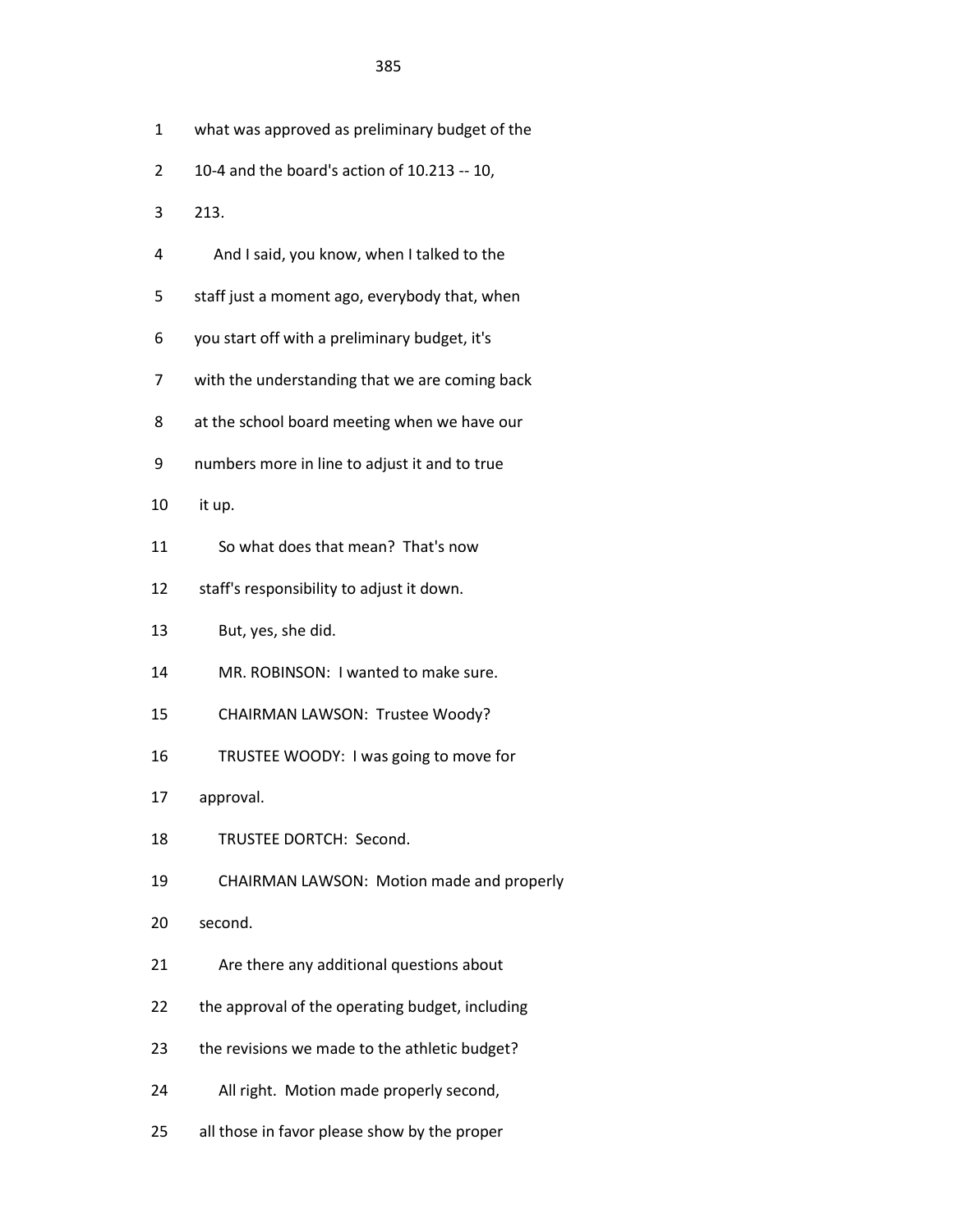1 sign of aye.

- 2 ALL TRUSTEES: Aye.
- 3 CHAIRMAN LAWSON: Motion carries.
- 4 All right. The next item on the agenda is
- 5 the discussion of the president's evaluation,
- 6 slash, goals.
- 7 We had a good discussion led by Trustee
- 8 Mills yesterday. We had the -- I don't know
- 9 the proper term for this, but our matrix that
- 10 shows the president's self-evaluation versus
- 11 our individual evaluations. It's the
- 12 color-coded document that I think all of you
- 13 have.
- 14 So I'll open the floor up for any
- 15 additional discussions or feedback coming out
- 16 of yesterday's governor's discussion.
- 17 TRUSTEE MOORE: Mr. Chair?
- 18 CHAIRMAN LAWSON: Yes, ma'am. You're
- 19 recognized.
- 20 TRUSTEE MOORE: I think certainly, and I
- 21 don't want to put words in the mouth of my
- 22 colleagues, but relative to where we are and
- 23 looking at our system of controls and things
- 24 that are underway or have happened, I would
- 25 like to request that an action plan of sorts be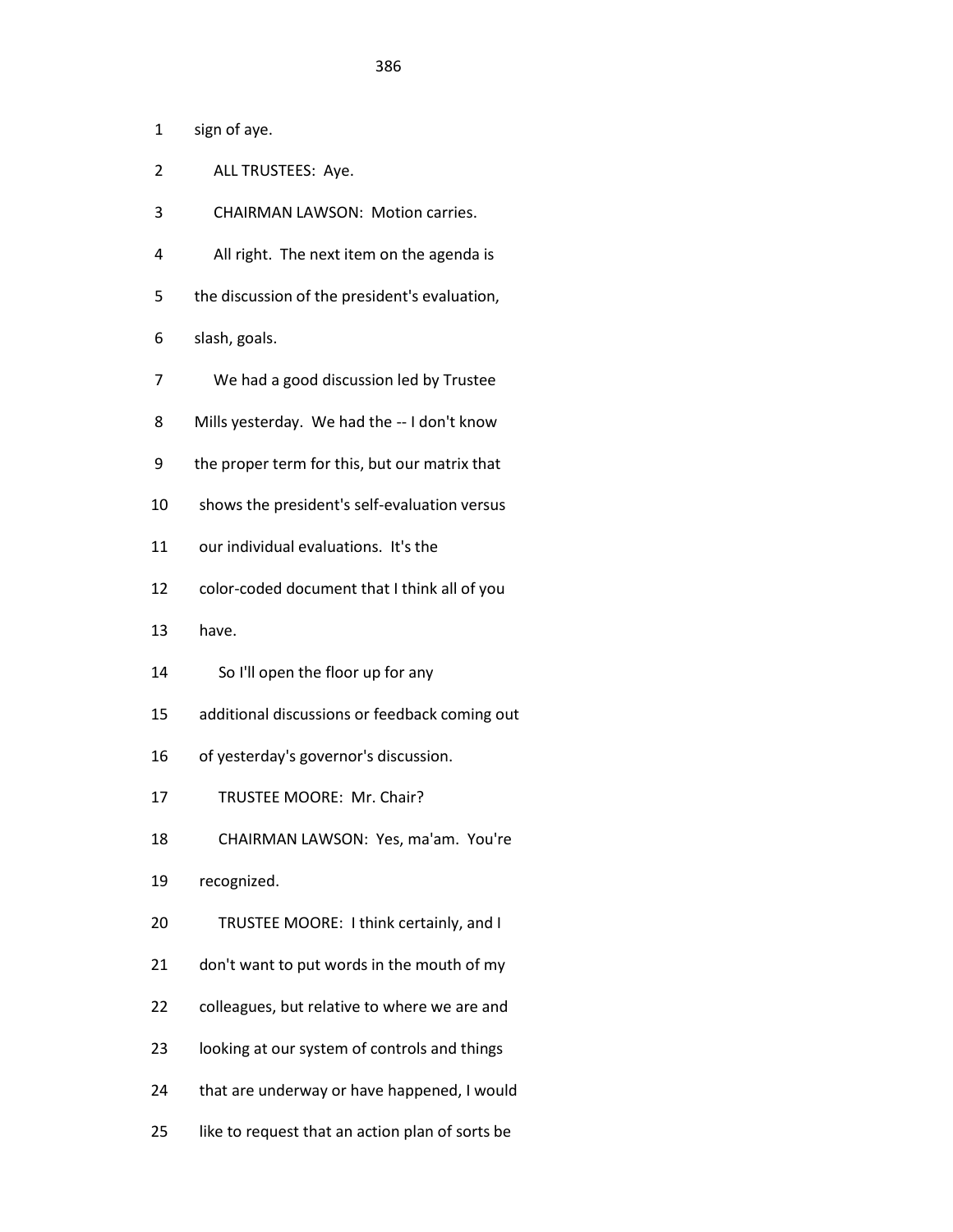- 1 that we direct that from the president
- 2 specifically tied to that conversation
- 3 yesterday that talks about how we will move
- 4 forward while not having a recurrence of these
- 5 situations, specifically related to internal
- 6 controls and also around financial.
- 7 And I would ask for a short window if
- 8 someone would set it around 30 days.
- 9 CHAIRMAN LAWSON: Are you putting that in
- 10 the form of a motion?
- 11 TRUSTEE MOORE: I would, if that's
- 12 allowed.
- 13 CHAIRMAN LAWSON: It is.
- 14 TRUSTEE MOORE: I would like to put that
- 15 forward.
- 16 MR. ROBINSON: Are you specifically
- 17 talking to this issue at hand or more general?
- 18 TRUSTEE MOORE: More general in nature.
- 19 Because I think there are other examples that,
- 20 relative to the fiscal side of this and the
- 21 oversight, that we can point to.
- 22 I think in looking at our system and
- 23 saying, what is that. It's honestly a fresh
- 24 look. We've got new team members, as well.
- 25 How will we ensure coordination and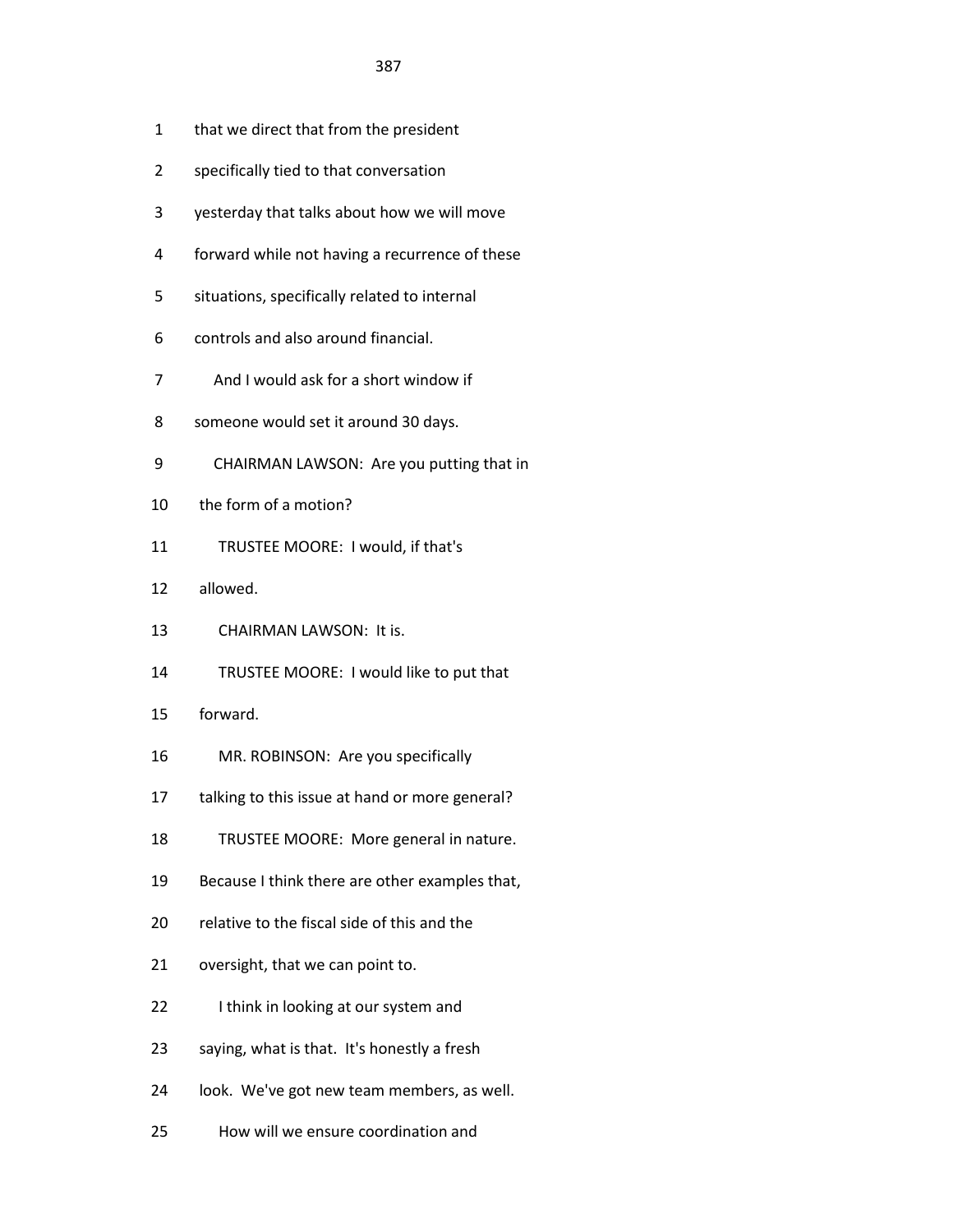- 1 oversight. And that moves us to a position of
- 2 offense versus defense.
- 3 CHAIRMAN LAWSON: So you propose that as a
- 4 -- I'm sorry. Trustee Cavazos.
- 5 TRUSTEE CAVAZOS: For clarification, is it
- 6 the financial management you're referring to?
- 7 TRUSTEE MOORE: It's a combination, for
- 8 me, individually. That's why I'm speaking for
- 9 just my financial and organizational, I think
- 10 it speaks to both. So, yeah.
- 11 TRUSTEE CARTER: I would second that
- 12 motion.
- 13 CHAIRMAN LAWSON: I'm sorry. Trustee
- 14 Carter, hold on for one second. There's a
- 15 question on the table.
- 16 TRUSTEE CAVAZOS: Are we also talking
- 17 about the work plan, as well? Because that was
- 18 also highlighted as -- and that was not met. I
- 19 don't know. I'm just trying to figure it out.
- 20 TRUSTEE WASHINGTON: I don't think that
- 21 was part of it.
- 22 TRUSTEE CAVAZOS: That was not part of it?
- 23 CHAIRMAN LAWSON: I'll ask Trustee Moore
- 24 to clarify.
- 25 TRUSTEE MOORE: I'm specifically speaking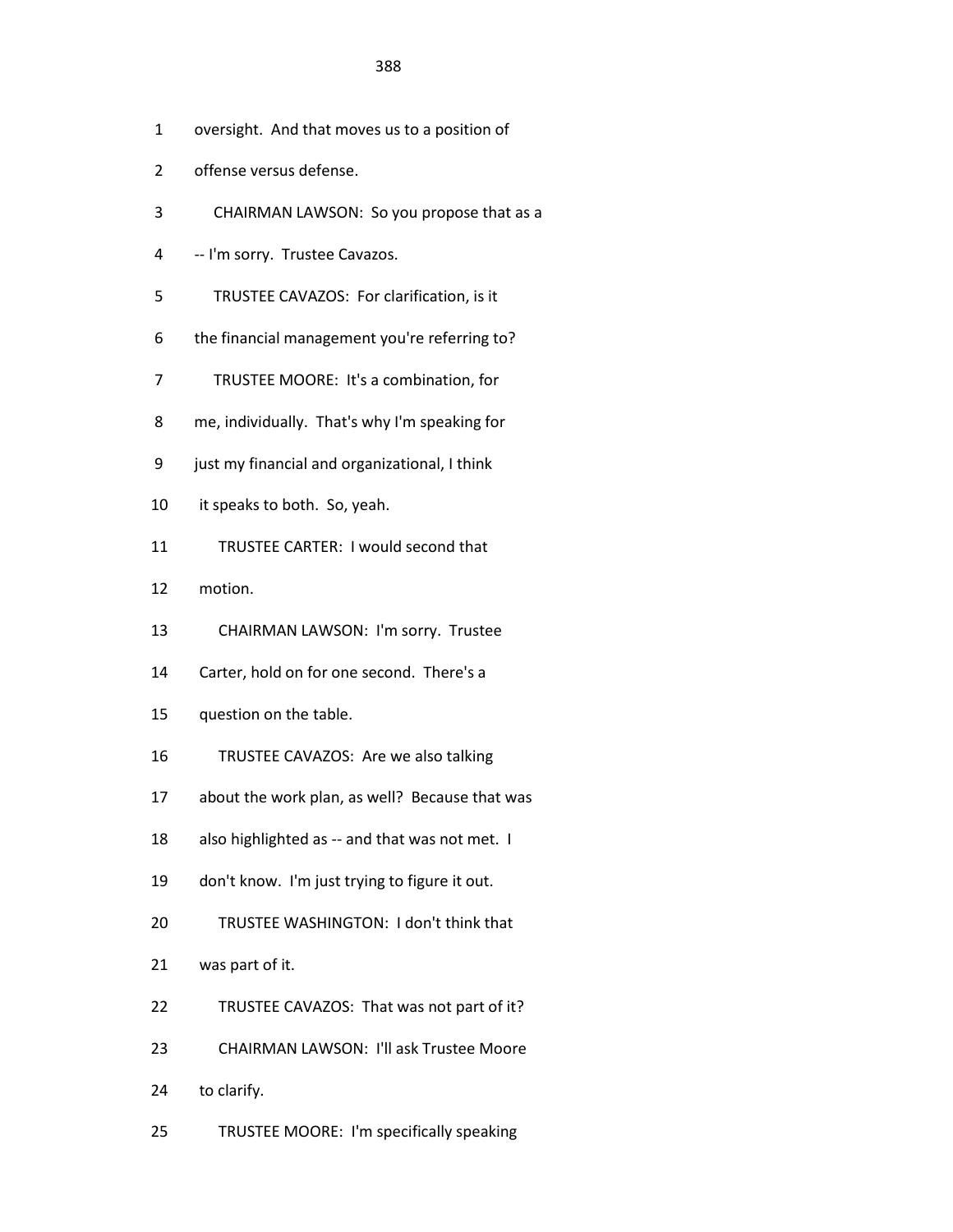- 1 enterprise-wise, so I thought that encompassing
- 2 things of organizational and then, of course,
- 3 finance.
- 4 TRUSTEE CAVAZOS: Okay.
- 5 TRUSTEE WOODY: It was meets, right?
- 6 TRUSTEE WASHINGTON: They're all taken.
- 7 MR. ROBINSON: Chairman, vice chair, we'll
- 8 get with our team and put that together. And
- 9 we will make sure we get the full meaning of
- 10 what you intend.
- 11 CHAIRMAN LAWSON: So I just -- there was a
- 12 great question that came up so I just want to
- 13 clarify.
- 14 So if you flip over to the back page, it
- 15 is our collective summary. So the summary is
- 16 the president either met or exceeded in all
- 17 categories; however, there was a request for
- 18 additional discussion.
- 19 And during the phase of additional
- 20 discussion, if there are other recommendations,
- 21 then we can add onto this document.
- 22 So right now there is a motion that's been
- 23 properly second on the floor to have a written
- 24 plan that speaks to overall organizational
- 25 management. Did I restate that motion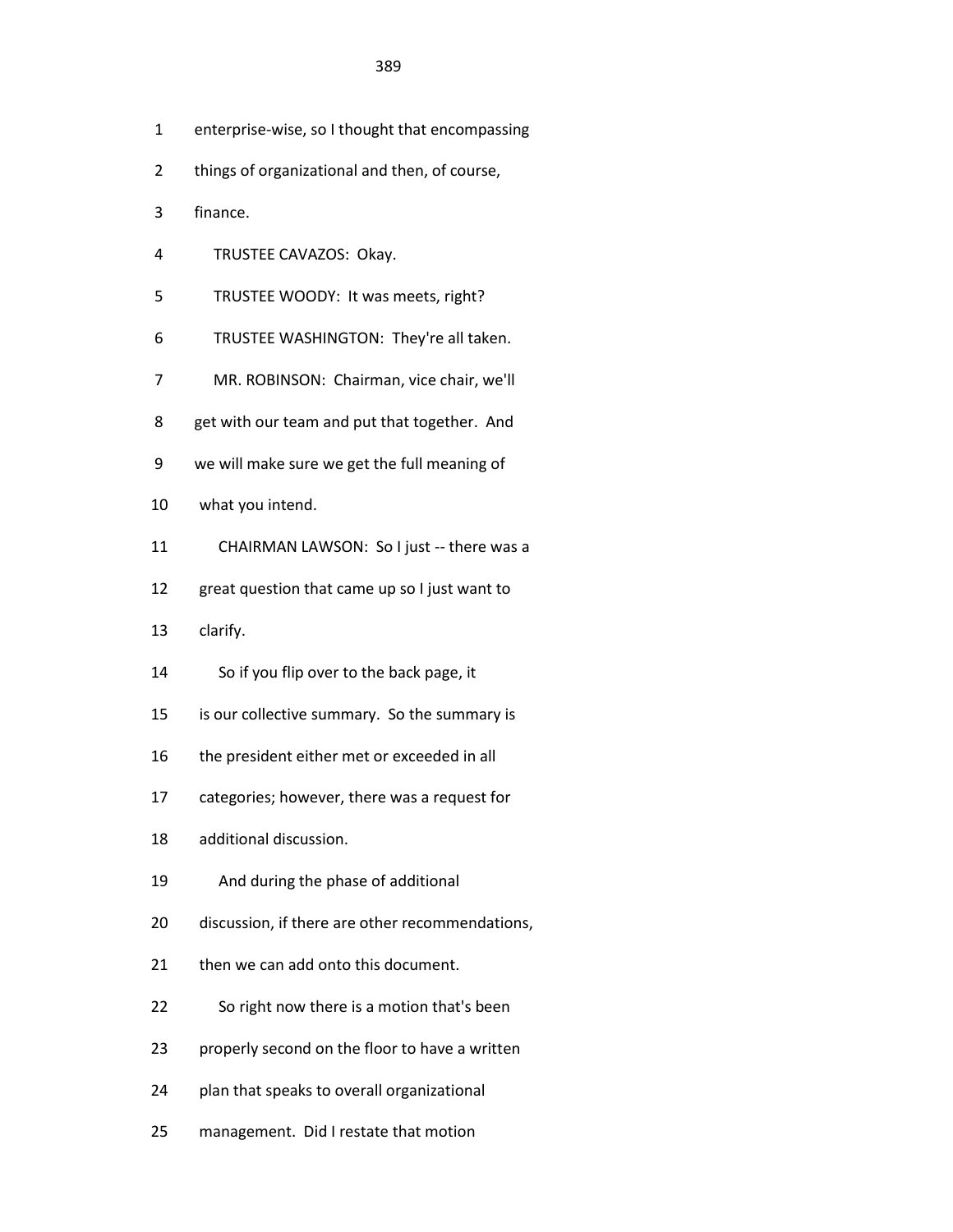- 1 correctly?
- 2 TRUSTEE MOORE: With necessary controls.
- 3 Yes.
- 4 CHAIRMAN LAWSON: With necessary controls.
- 5 And that motion has been made and properly
- 6 seconded by Trustee Carter.
- 7 Are there any other questions or comments
- 8 on that motion? If not, all those in favor of
- 9 that motion, please say by a proper sign of
- 10 aye.
- 11 ALL TRUSTEES: Aye.
- 12 CHAIRMAN LAWSON: Just so we're clear, I
- 13 want to do a roll call on that one.
- 14 TRUSTEE DORTCH: Also, I think a timeline.
- 15 TRUSTEE MOORE: 30 days.
- 16 CHAIRMAN LAWSON: 30 days. So I don't
- 17 want to just assume that I heard enough ayes.
- 18 So this is an important one, so I want to just
- 19 --
- 20 TRUSTEE REED: Maybe before we go there.
- 21 CHAIRMAN LAWSON: Yes, sir.
- 22 TRUSTEE REED: Mr. Chair, if we could just
- 23 get a little more specifics on what the
- 24 expectation is from staff on that item, that
- 25 will be helpful.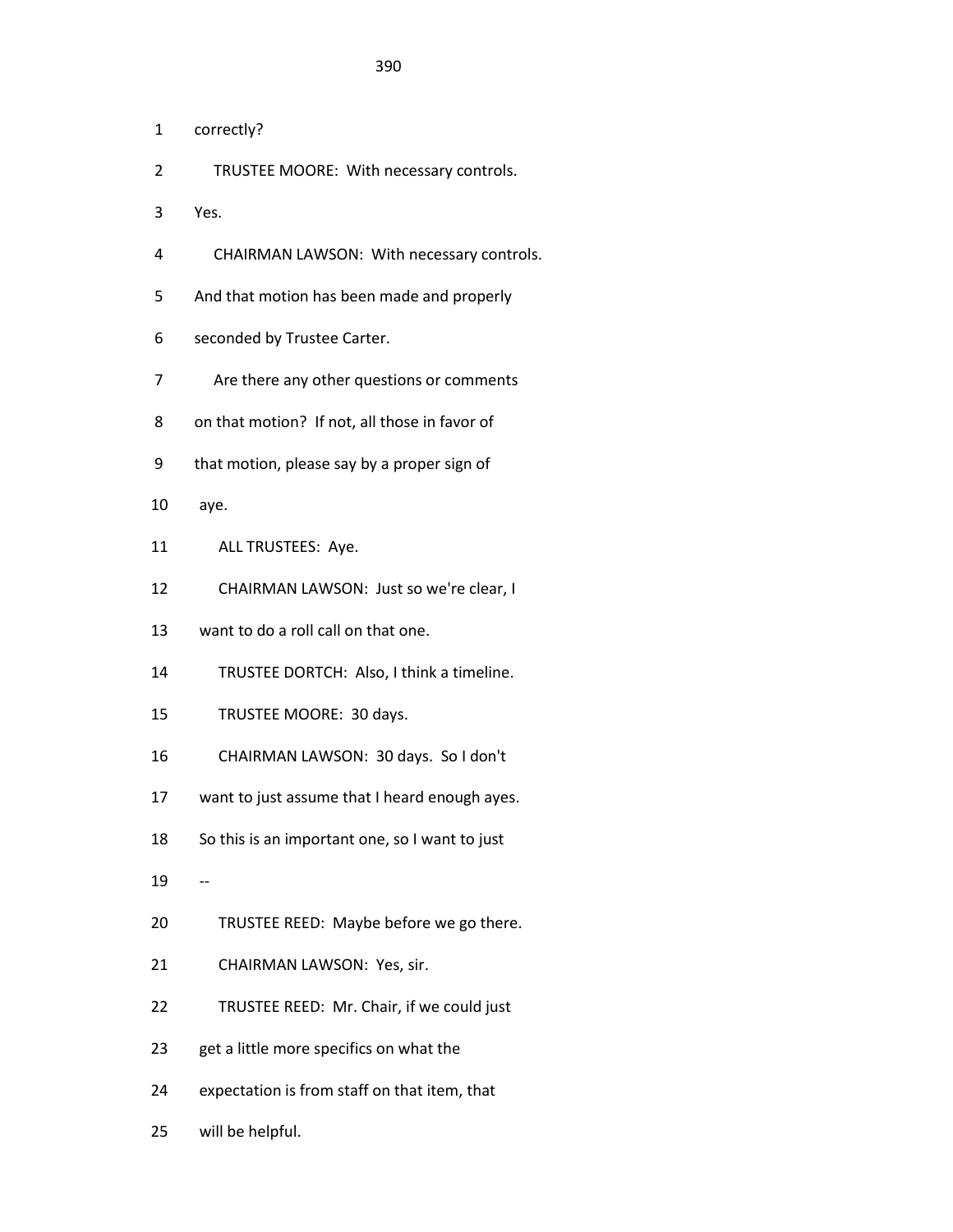- 1 TRUSTEE MOORE: The plan that speaks to
- 2 the internal controls, specific to some
- 3 instances that were identified in the form.
- 4 Well, actually the form that we were just
- 5 reviewing.
- 6 How we might be able to rectify that going
- 7 forward in a systematic way. Because, again,
- 8 just to point out an example would be, of
- 9 course, the easiest one is with the recent, the
- 10 financial area.
- 11 But systematically, how can we look at a
- 12 system that's speaking and talking to one
- 13 another so that we can capture that it's not
- 14 just one area that's responsible for maybe the
- 15 financing because there are enough people
- 16 involved that these controls are happening from
- 17 within and that we're able to self-identify our
- 18 challenges and be able to move forward from
- 19 those.
- 20 TRUSTEE WOODY: Mr. Chairman, on the
- 21 self-assessment where he answered all those
- 22 questions along with us, so you're talking
- 23 about additional information other than --
- 24 because there was 50 pages full.
- 25 TRUSTEE WASHINGTON: Talking about -- and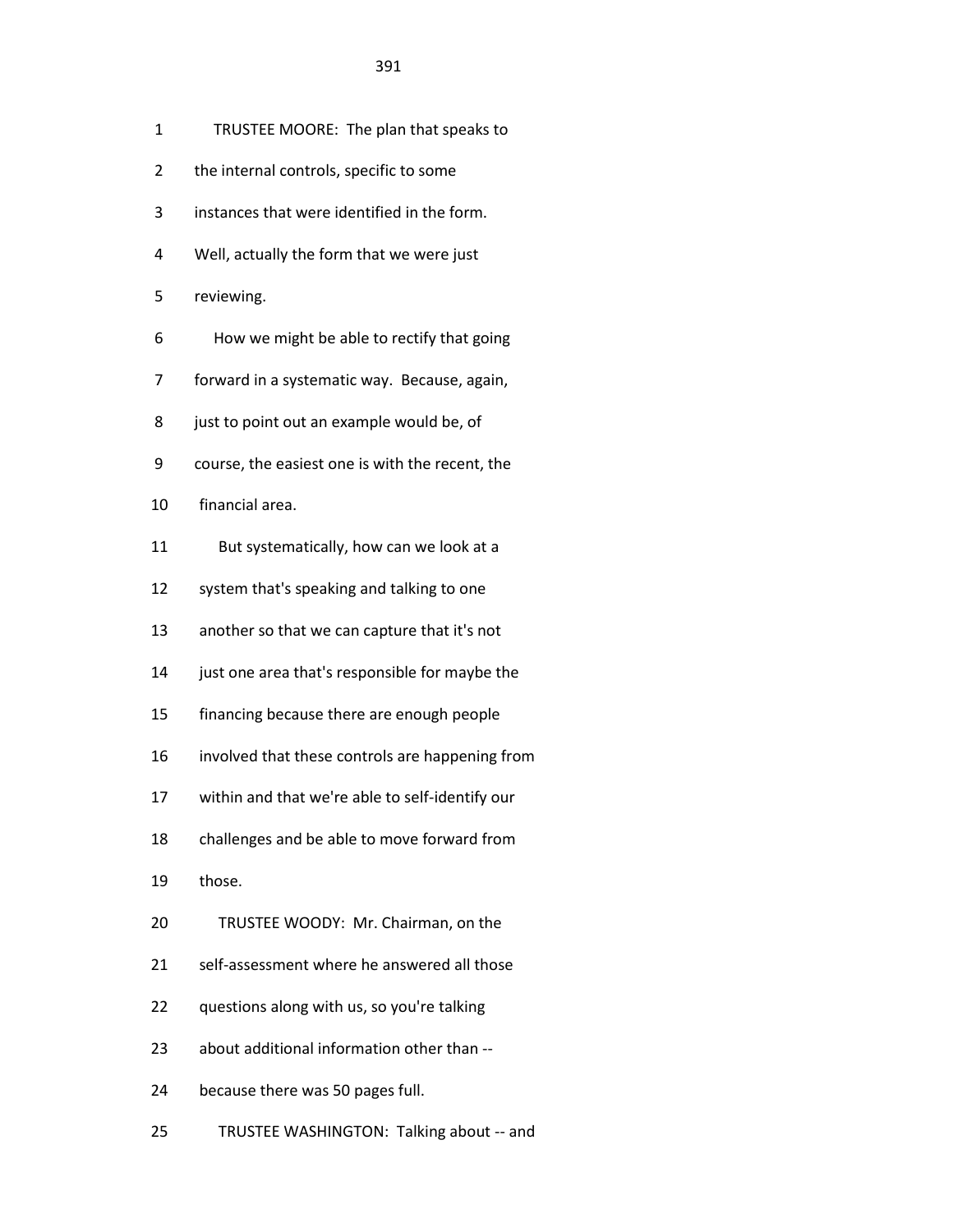- 1 I don't want to speak for you. But I think
- 2 she's speaking about like the actual controls
- 3 that exist. And not only the plans and
- 4 processes, but like can we do an audit of
- 5 whether those plans and processes are actually
- 6 being enforced and accountable.
- 7 Because I think we do a really good job on
- 8 the front end of planning and creating the
- 9 processes. I think, and as I mentioned
- 10 yesterday, on the back end some of the
- 11 follow-up and enforcement and accountability.
- 12 Do we have a structure of a -- and this might
- 13 be going beyond even what you're thinking --
- 14 but not only institutional controls, but who's
- 15 responsible for those controls and what are the
- 16 enforcements or what happens when those
- 17 controls break down?
- 18 Because I think that would help us.
- 19 Because it's sort of -- we've seen instances
- 20 where controls have broken down and the process
- 21 of enforcement seems -- I don't know that
- 22 there's a process for that.
- 23 And so I'm not, you know, saying that what
- 24 happened in the past is incorrect or not, but
- 25 it's just sort of like, how do we make sure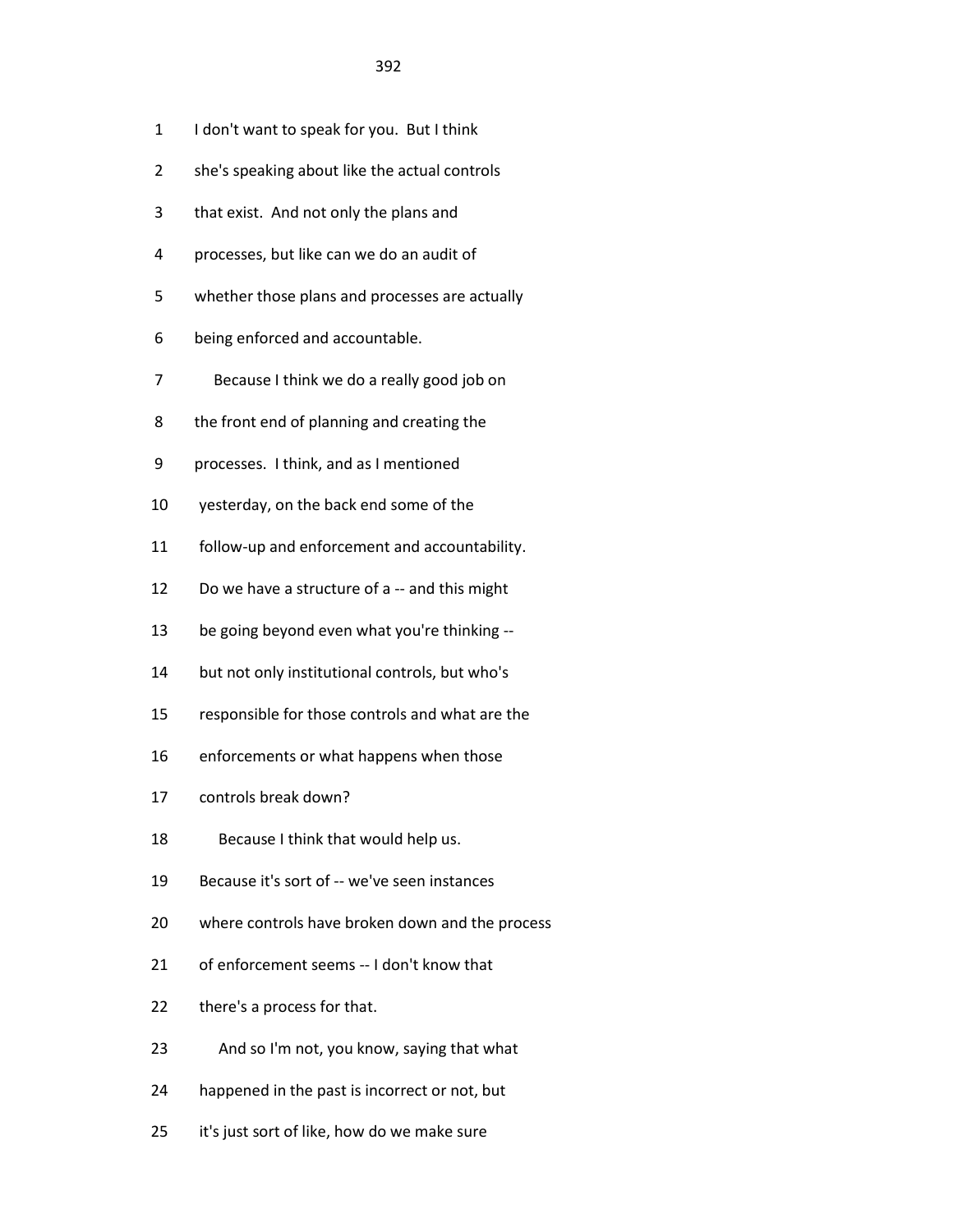- 1 that we are treating people fairly and have
- 2 processes in place, but where people are
- 3 accountable --
- 4 TRUSTEE WOODY: Mr. Chairman, I agree with
- 5 the motion and the second. But I've got to be
- 6 careful that we're not micromanaging.
- 7 TRUSTEE MOORE: No.
- 8 TRUSTEE WOODY: Just want to make sure.
- 9 TRUSTEE MOORE: The big picture. I don't
- 10 want to know about any of the day-to-day. We
- 11 just need, from my vantage point, the assurance
- 12 as a board member and as a body that there are
- 13 controls in place.
- 14 TRUSTEE DORTCH: Mrs. Chair, I think,
- 15 because I'm confused on some of this stuff. I
- 16 suggest that, again, that all of this is
- 17 presented to you, that a vice chair and
- 18 anything else, and you present a written letter
- 19 or document, a memo, as to what we're asking
- 20 for.
- 21 TRUSTEE MOORE: Sure.
- 22 TRUSTEE DORTCH: In fairness, we need to
- 23 be specific.
- 24 TRUSTEE MOORE: Absolutely.
- 25 TRUSTEE DORTCH: And add a reasonable time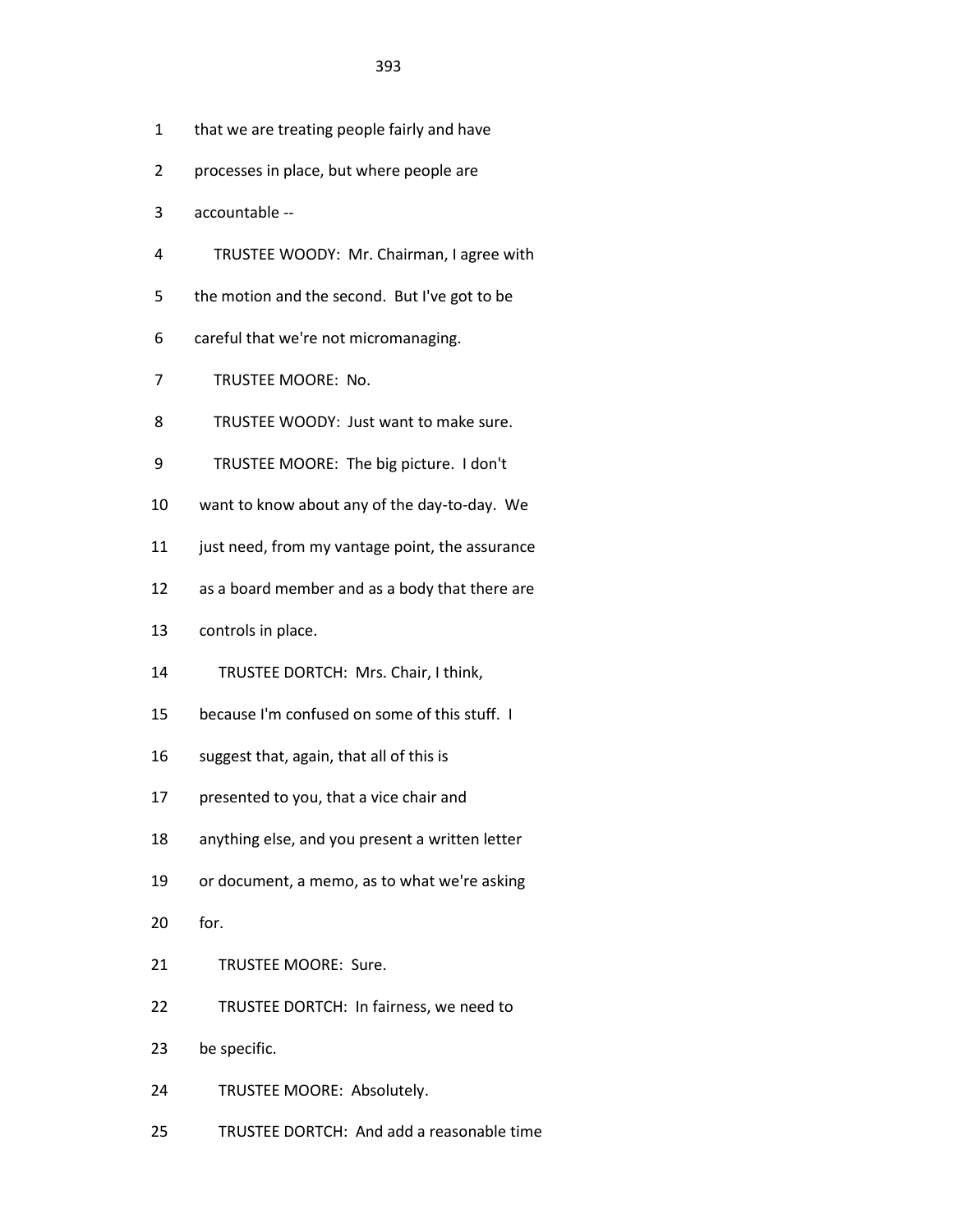- 1 frame.
- 2 CHAIRMAN LAWSON: So let's do this. In
- 3 following parliamentary procedure, the original
- 4 motion is on the floor that's been seconded,
- 5 right?
- 6 So we can either, A, offer an amendment to
- 7 that motion or vote up or down on the current
- 8 motion, right?
- 9 So I would -- well, I'm not going to offer
- 10 it as a chair. But is there an amendment or
- 11 would we like to vote?
- 12 TRUSTEE DORTCH: I move for amendment to
- 13 the motion that says the concerns that we're
- 14 voting on, or having voted on, will be given to
- 15 the chair and in writing and then the chair
- 16 will transmit to the president in writing the
- 17 specifics of what we're asking for, and that
- 18 you and the president work out -- the desire is
- 19 30 days. But you and the president work out
- 20 what is a reasonable expectation with school
- 21 starting up soon and all, so we can get this,
- 22 knowing we really need it by October.
- 23 But if you can do that, that would be a
- 24 friendly amendment.
- 25 CHAIRMAN LAWSON: All right. So that's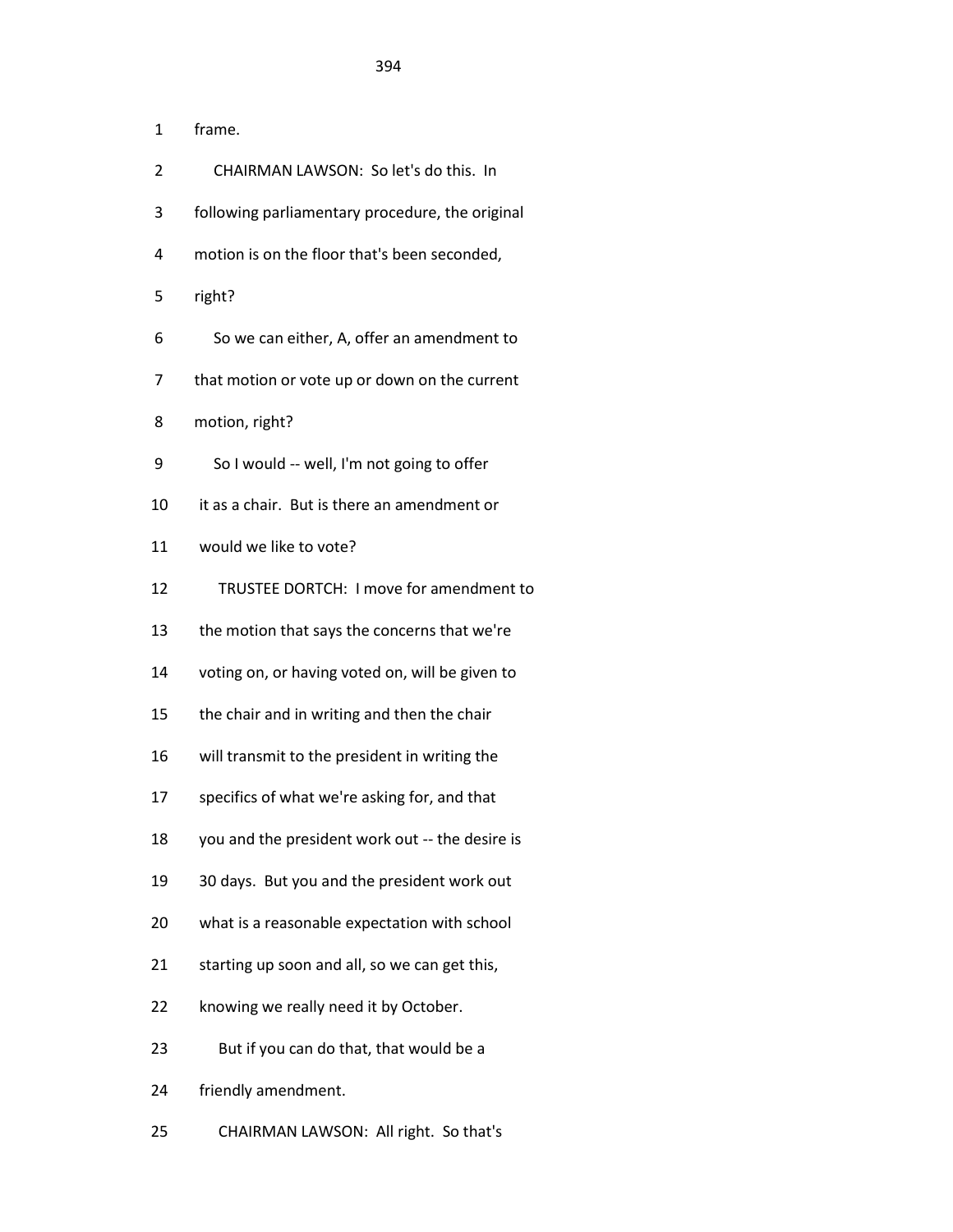- 1 the friendly amendment. Are you willing to
- 2 accept a friendly amendment?
- 3 TRUSTEE MOORE: I accept it.
- 4 CHAIRMAN LAWSON: So is there a second to
- 5 the friendly amendment?
- 6 TRUSTEE WOODY: Second.
- 7 CHAIRMAN LAWSON: Motion has been made.
- 8 Friendly amendment has been accepted and
- 9 second.
- 10 Are there any questions on the friendly
- 11 amendment before we call it to vote?
- 12 All those in favor of the motion with the
- 13 friendly amendment, please state by the proper
- 14 sign of aye.
- 15 ALL TRUSTEES: Aye.
- 16 CHAIRMAN LAWSON: Now that motion carries.
- 17 Thank you, Trustee Carter.
- 18 Is there any other discussion on the
- 19 president's evaluation?
- 20 TRUSTEE WASHINGTON: No. I would like to
- 21 just quickly. There are a lot of good things
- 22 happening.
- 23 President Robinson, I think you've done a
- 24 really good job of steering the ship,
- 25 responding to adversity when it appears. I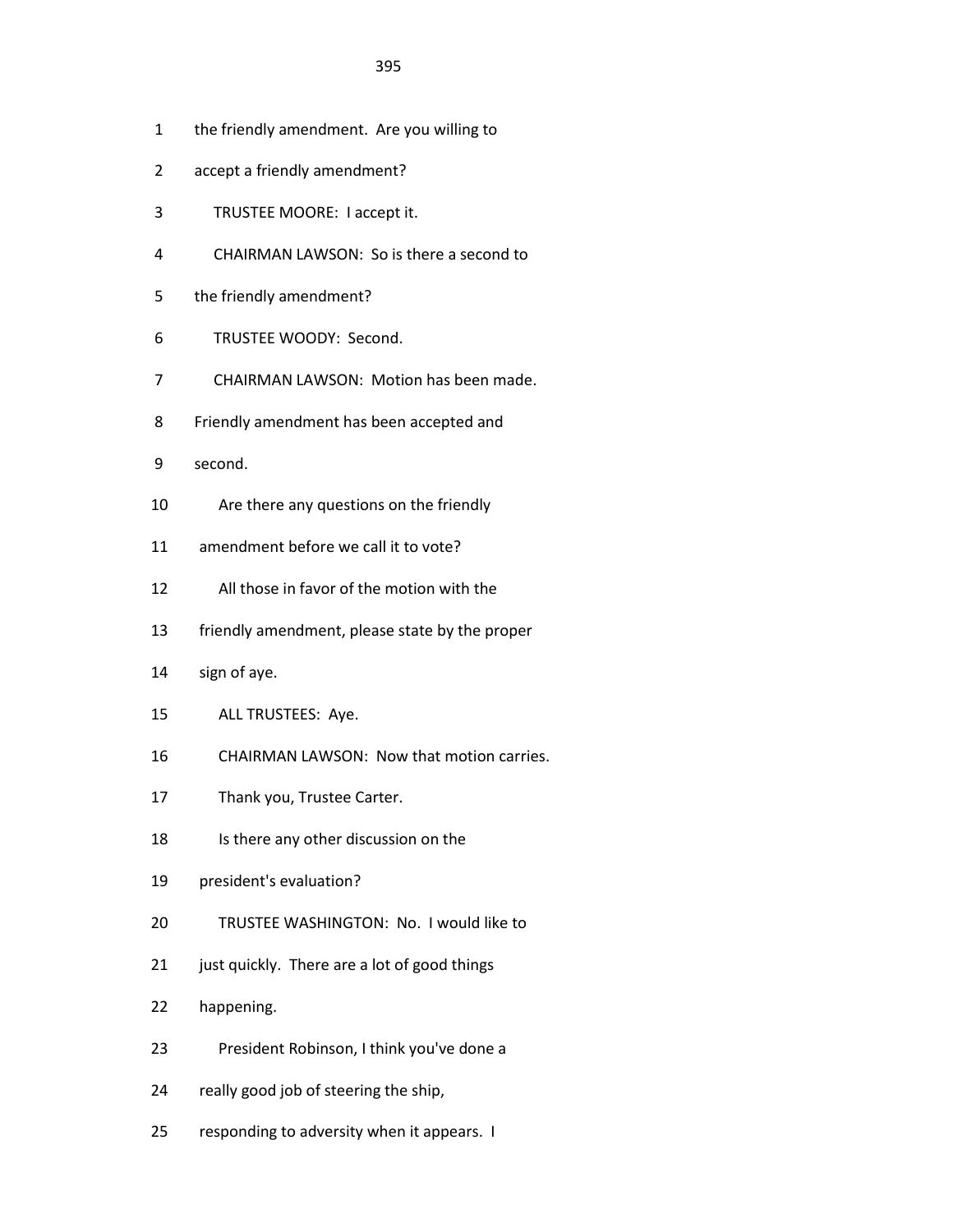- 1 just -- you know, I would be remiss if I didn't
- 2 mention, you know, the concern around the
- 3 operational and financial management this year
- 4 and thinking about how we can support you
- 5 moving forward.
- 6 So I think that's part of the reason for
- 7 this, you know, this amendment. You know, that
- 8 motion is to figure out how we can support you,
- 9 how we can be transparent in this process, how
- 10 we can be honest about our shortcomings to
- 11 continue to rise.
- 12 Because I think a large part of the
- 13 culture that we've been talking about, the
- 14 culture of accountability, has been one to try
- 15 and fix it.
- 16 And I think that we need to move from a
- 17 fix-it culture to a let's be honest, let's
- 18 figure out how deep the problem is, and then
- 19 let's actually fix it.
- 20 So not fix it on margins. Let's fix it at
- 21 the root. And so that's going to take a lot of
- 22 tough decisions. It's going to take a lot of,
- 23 you know, support.
- 24 I would like to know, and I'm sure the
- 25 rest of us, how and where we can plug in to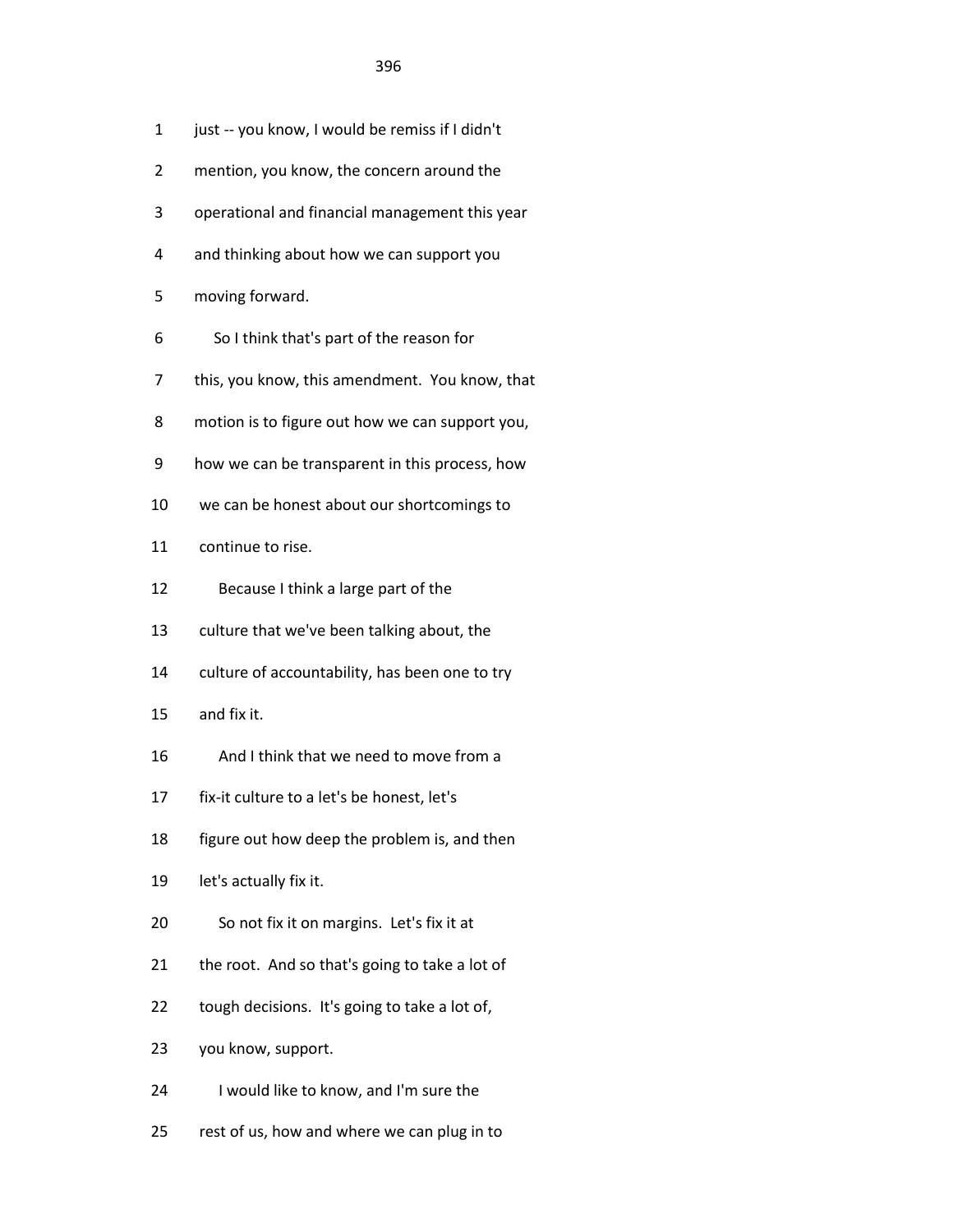| $\mathbf{1}$ | support you and what those needs are. But       |
|--------------|-------------------------------------------------|
| 2            | we've got some, you know, great things, but     |
| 3            | we've got some challenges and, you know, it's   |
| 4            | going to require all of us working together to  |
| 5            | get there.                                      |
| 6            | You know, so what you're seeing on this         |
| 7            | reflection is, I think, a lot of support from   |
| 8            | the board and a lot of support in your          |
| 9            | leadership. But we are all in recognition that  |
| 10           | there are some things that we've got to address |
| 11           | and we've got to address them now. And we've    |
| 12           | got to address them from the group, not from    |
| 13           | the margin.                                     |
| 14           | TRUSTEE WOODY: Mr. Chair, I will add to         |
| 15           | that to say, and I said this yesterday, about   |
| 16           | responsibility and accountability.              |
| 17           | We're responsible and we're accountable,        |
| 18           | just like you are. We're a team. Whatever       |
| 19           | mistakes that's made, we have to own up to it.  |
| 20           | And in leadership, and in my career,            |
| 21           | personal career, is that one boss told me when  |
| 22           | I had a team that reported to me, if I didn't   |
| 23           | know, I should have known.                      |
| 24           | So I can't divorce myself of the                |
| 25           | responsibility of what's going on. So we're     |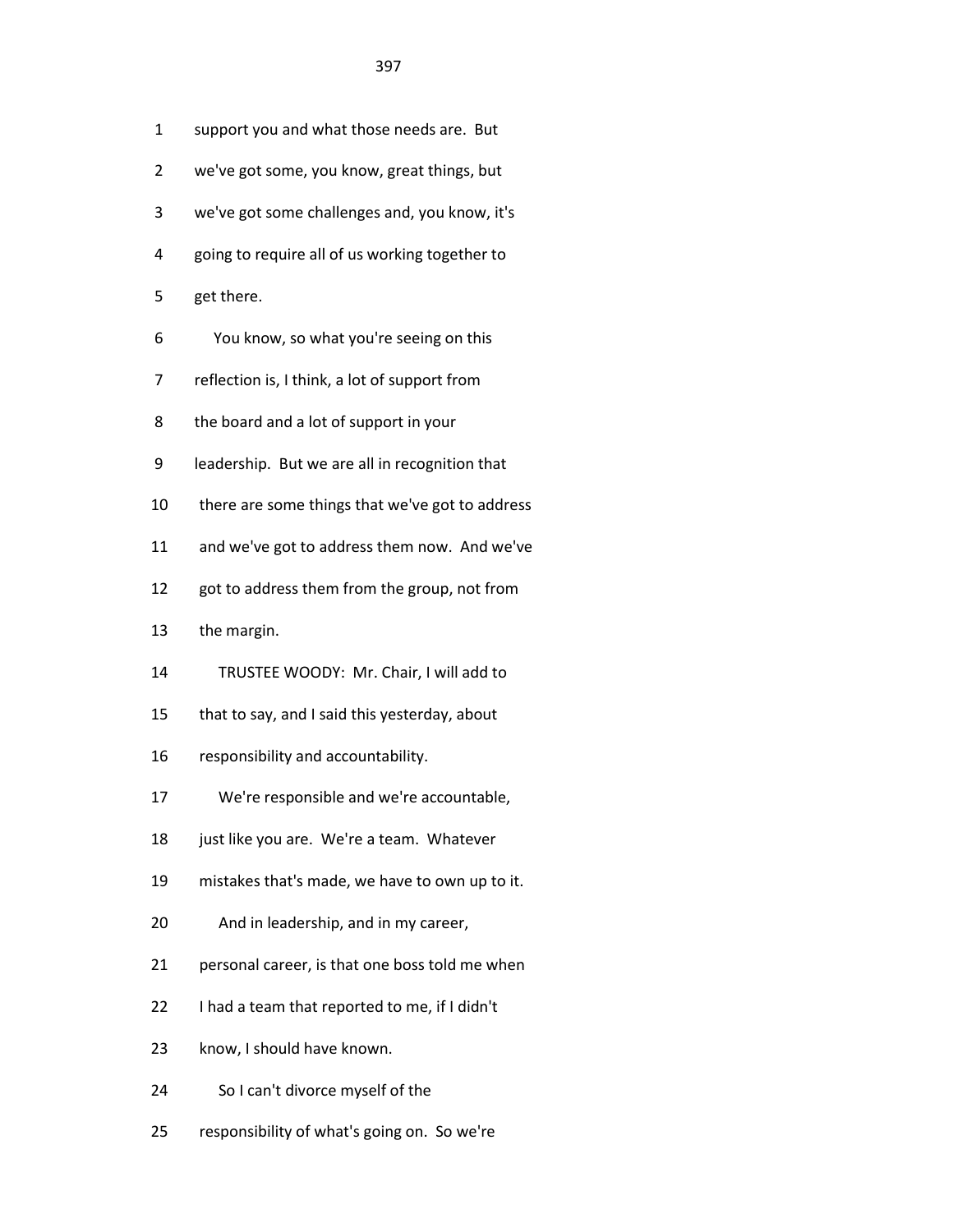- 1 down here with you. Our reputation is here,
- 2 along with you. And we want to make sure that
- 3 not only you succeed, but also this great
- 4 institution succeeds.
- 5 MR. ROBINSON: Thank you.
- 6 CHAIRMAN LAWSON: Mr. Marciette?
- 7 TRUSTEE MARCIETTE: I don't know if it
- 8 crossed your mind or if you really pay
- 9 attention that I'm social media heavy or
- 10 anything like that. But when the report came
- 11 out, you know, the general public or general
- 12 sentiment from the students they go left, they
- 13 go right and they don't really pay attention to
- 14 the details or anything like that.
- 15 And I just want to let you know that
- 16 honestly I haven't taken a public stance on
- 17 this for obvious reasons, conflict of interest
- 18 and stuff like that. You know, I'm not talking
- 19 about stuff like that on public social media.
- 20 But, honestly, you haven't lost the
- 21 student support. We wholeheartedly believe in
- 22 your student leadership. And I will make it
- 23 like -- I will make it like one of my missions
- 24 or like -- not like, I will make it my mission
- 25 to ensure that, you know, you have SGA support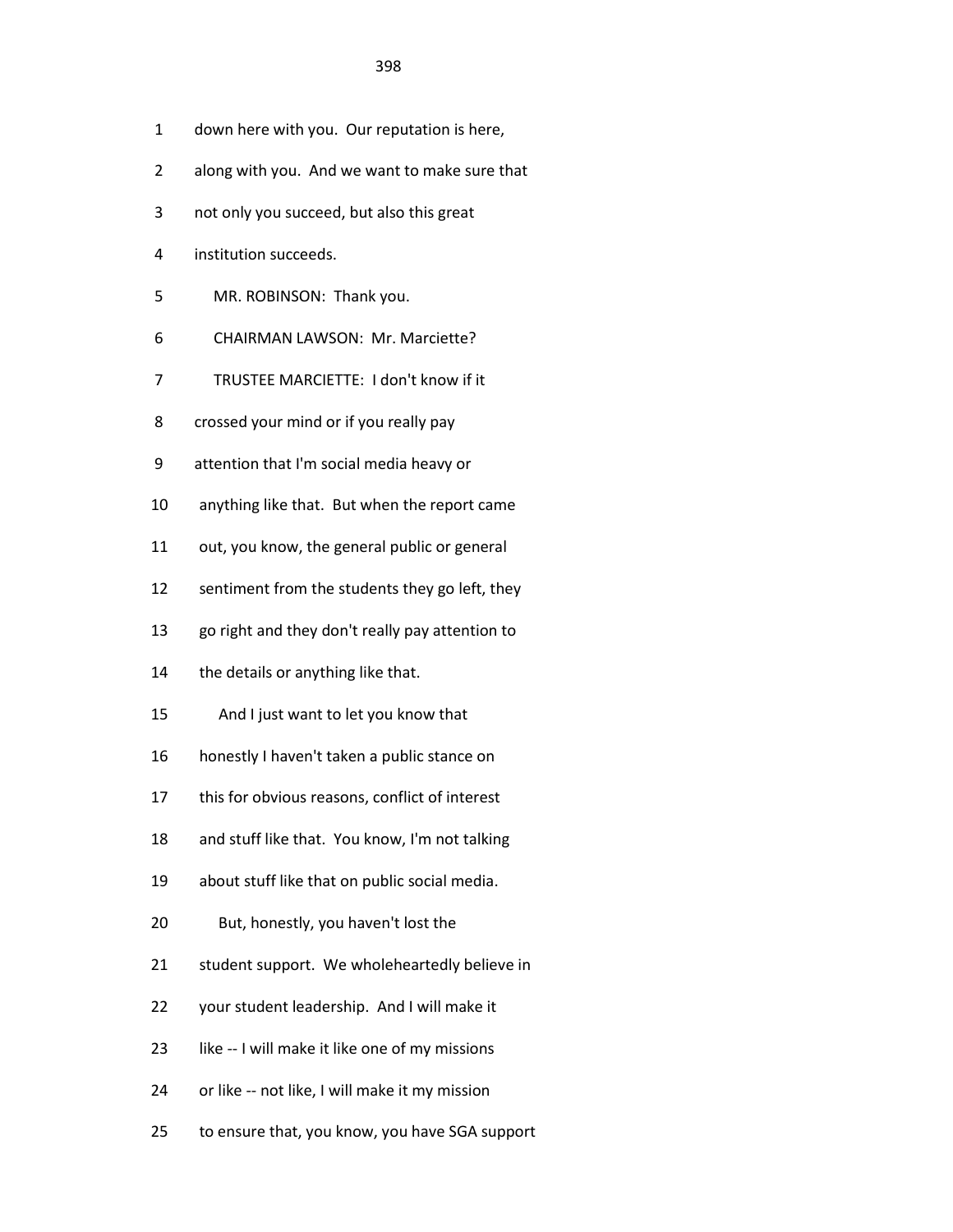- 1 and that we see highly, because there are great
- 2 things going on in our institution that we
- 3 don't highlight.
- 4 Oftentimes students focus on the negative
- 5 things that are going on because they're not
- 6 looking at the improvements that we've made.
- 7 When I came in as a freshman to, you know,
- 8 walking out as a senior, I'm very comfortable.
- 9 I'm actually really happy right now. The
- 10 university is going good and I commend you for
- 11 that.
- 12 CHAIRMAN LAWSON: Any other comments?
- 13 Yes, sir. I have Trustee Moore starting
- 14 her presentation.
- 15 Trustee Carter and you are next.
- 16 TRUSTEE MOORE: I don't think it's quite a
- 17 presentation. But no. No. And as they've all
- 18 said, there are tremendous -- talking about the
- 19 attraction this year, it's been amazing.
- 20 I mean, lots of great things. I think
- 21 what we're collectively trying to do is to make
- 22 sure that the momentum continues, because every
- 23 time there's a bad, then you've got to rebuild
- 24 again with some stakeholder group.
- 25 And I think, again, collectively that's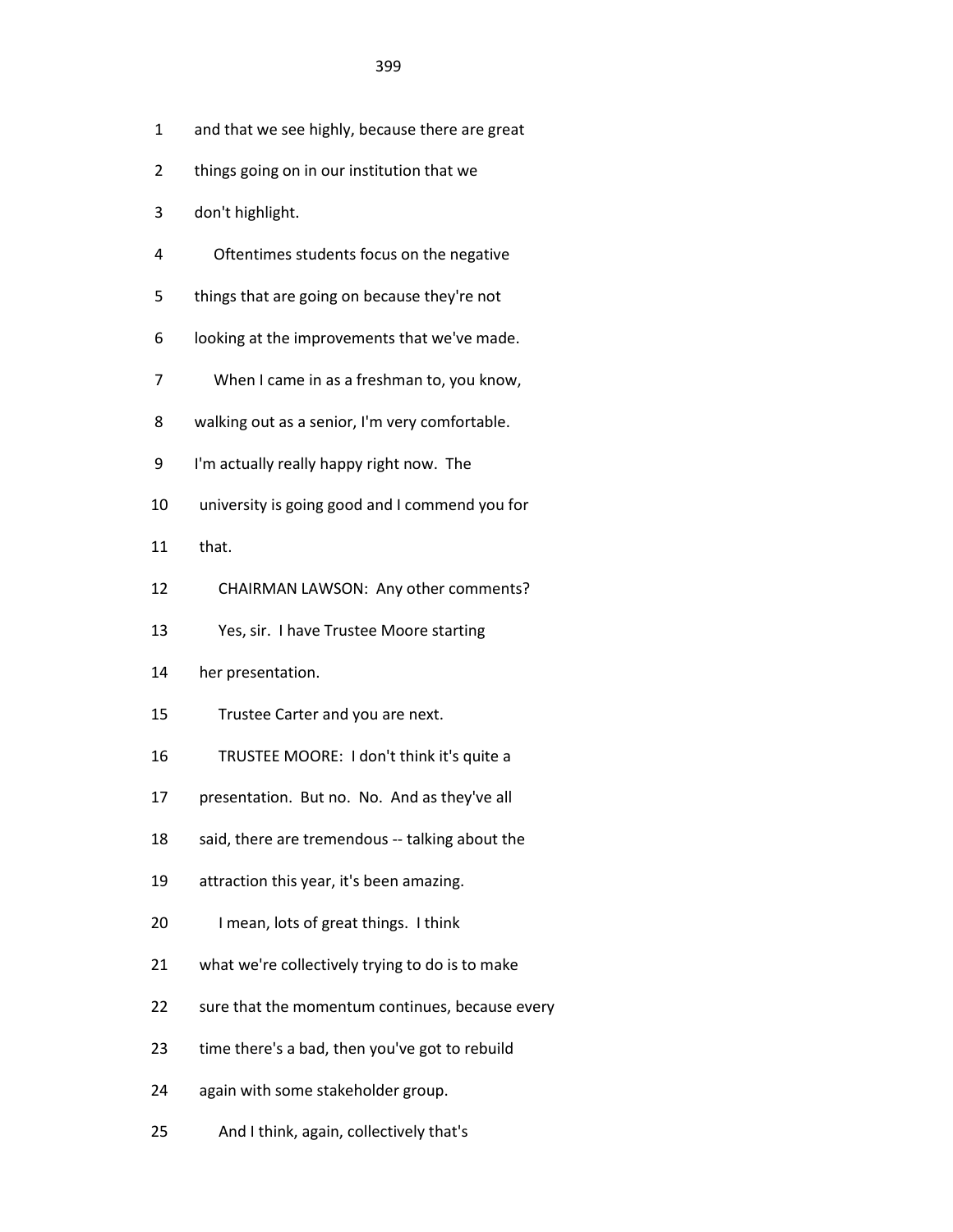<u>400</u>

- 1 all of our responsibility to make sure that it
- 2 keeps going. I acknowledge the leadership of
- 3 Dr. Robinson, as well.
- 4 CHAIRMAN LAWSON: Thank you.
- 5 Trustee Carter, you're recognized.
- 6 TRUSTEE CARTER: Thank you, Mr. Chairman.
- 7 I just wanted to say as a board member
- 8 who's been here before and who's here now,
- 9 compared to where we were, Dr. Robinson has
- 10 moved us by leaps and bounds. And I know on
- 11 behalf of all the board members that we trust
- 12 Dr. Robinson and we fully support him. And I
- 13 just wanted to put that on the record,
- 14 Mr. Chairman.
- 15 CHAIRMAN LAWSON: Thank you. Thank you,
- 16 Trustee Carter.
- 17 Are there any other comments?
- 18 MR. ROBINSON: I just want to -- I
- 19 can't -- I want to leave this out there. But I
- 20 just want to tell you how much I appreciate
- 21 your support of the FAMU University.
- 22 And anything that got done at FAMU wasn't
- 23 done by me alone. I have a really outstanding
- 24 team of individuals who are equally committed
- 25 to the success of this institution, in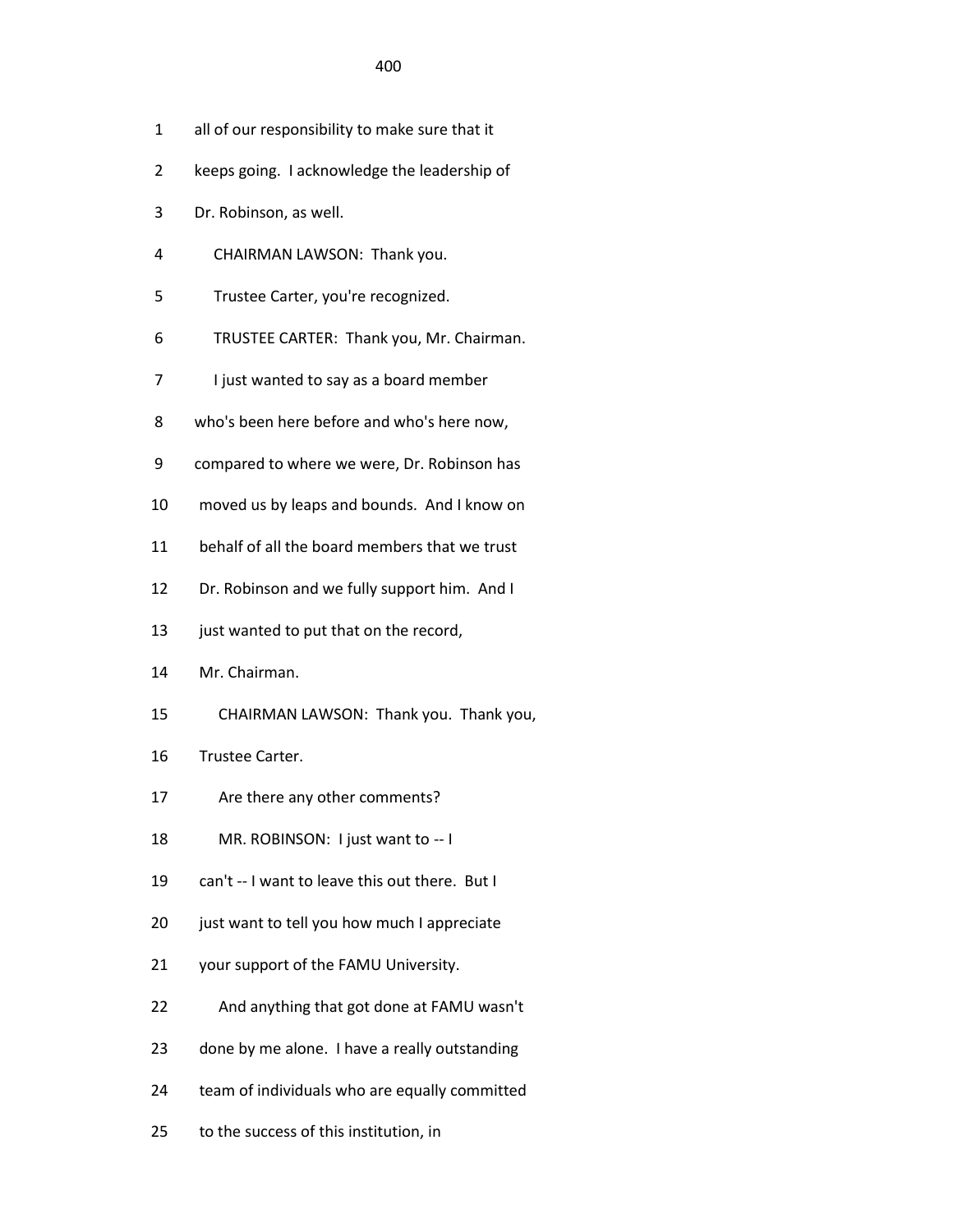- 1 particular, our students.
- 2 So anything that happens at FAMU is
- 3 because of the team approach. And I am proud
- 4 of the people we have on that team. It gets
- 5 better every day.
- 6 And so, you know, I would be remiss if I
- 7 didn't share it with you. But I appreciate the
- 8 comments.
- 9 I know I sit here at the helm, but good
- 10 things that have happened, the great things
- 11 that happen at FAMU are a collective effort
- 12 with very smart, dedicated individuals who get
- 13 up every day and who put 12-plus hours in.
- 14 Thank you.
- 15 CHAIRMAN LAWSON: Thank you, everyone.
- 16 I'd just like to summarize before we close
- 17 this item out and take a vote.
- 18 This evaluation document, I think as you
- 19 read through the one hundred and --
- 20 TRUSTEE MARCIETTE: 75.
- 21 CHAIRMAN LAWSON: -- 75 pages. Thank you,
- 22 Trustee Marciette. It is highly reflective of
- 23 how, one, the president views his individual
- 24 performance. But equally as important, highly
- 25 reflective of how each individual person viewed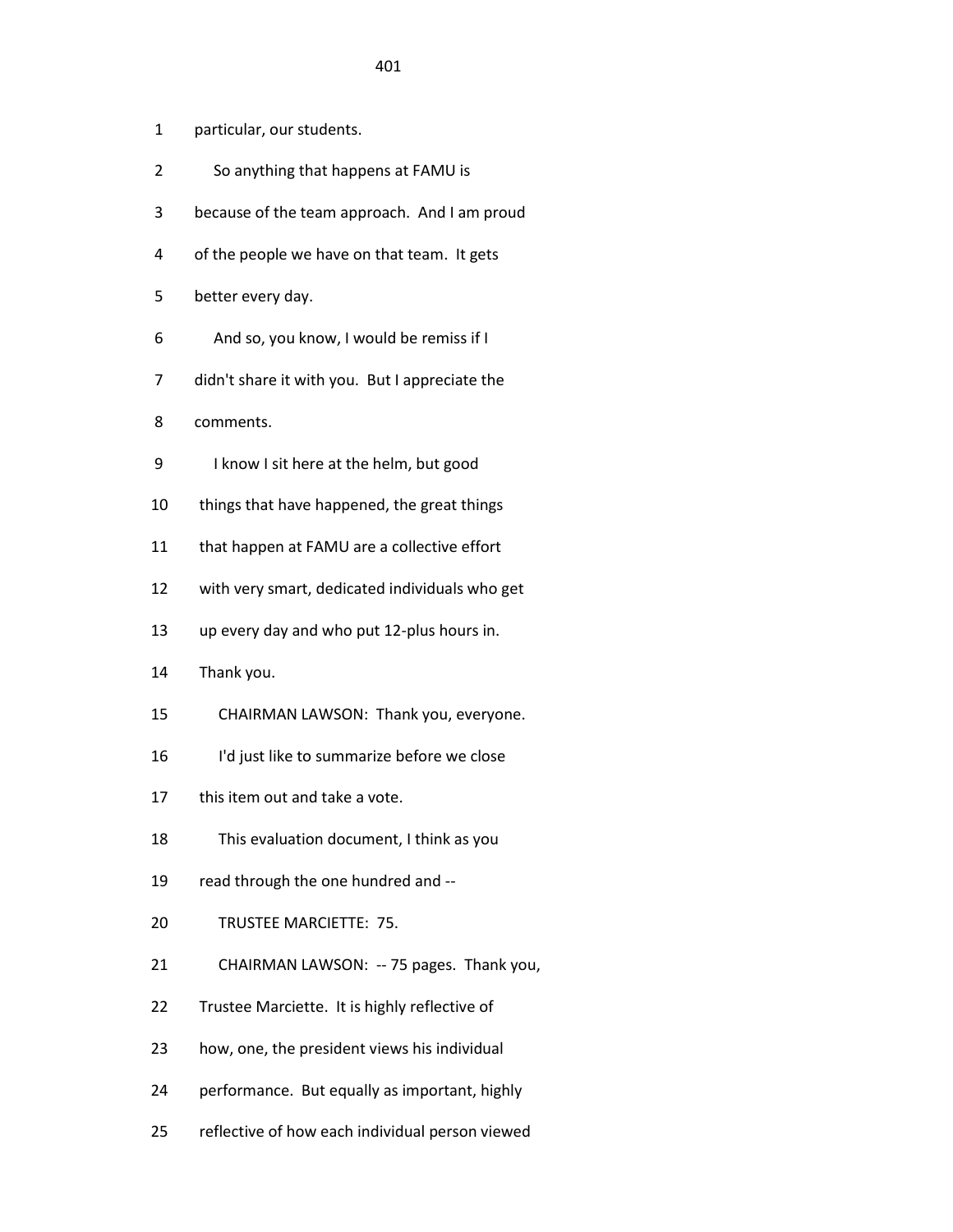- 1 him in those respective categories.
- 2 So what I'll say in summary is again, this
- 3 document now has to speak for itself with the
- 4 number of meets and the number of exceeds.
- 5 This is now being memorialized in our
- 6 evaluation.
- 7 So to add to this, I would say there are a
- 8 number of good things happening. We have some
- 9 opportunities in the area that's been
- 10 identified in the evaluation. I'd ask the
- 11 president and the leadership team to pay keen
- 12 focus on those.
- 13 But we did identify another area that we
- 14 kind of talked around, and that is, the
- 15 culture, the accountability and the depth in
- 16 which that goes into the organization.
- 17 That's an organizational opportunity that
- 18 I think the president's leadership team owns,
- 19 and we own driving.
- 20 I love what Trustee Woody said in the fact
- 21 that, whatever happens, good, bad or
- 22 indifferent, we own it. We are the they.
- 23 When people start talking about the they,
- 24 we are the they. We own it. It starts and
- 25 stops here.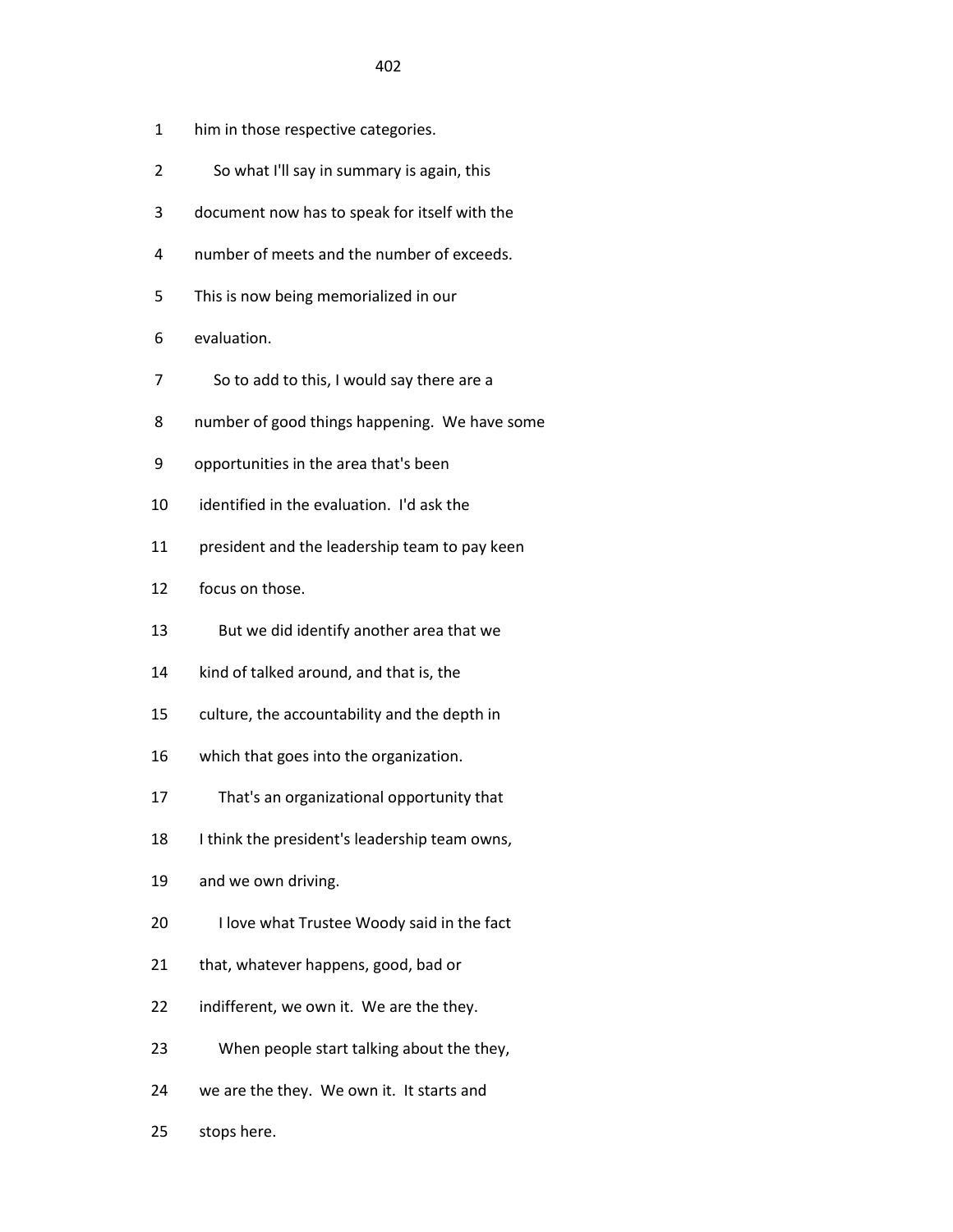- 1 With that being said, I'm personally
- 2 pleased at the direction that we're going. I
- 3 see a lot more headroom ahead. We're building
- 4 a good team. Let's continue that path. And I
- 5 think more good days are ahead, but not without
- 6 a lot of attention to detail and hard work.
- 7 So with that being said, I'd ask for a
- 8 motion on the president's evaluation.
- 9 TRUSTEE MOORE: So moved.
- 10 TRUSTEE DORTCH: Second.
- 11 CHAIRMAN LAWSON: The motion is made,
- 12 properly second.
- 13 Are there any additional questions?
- 14 If not, all those in favor please signal
- 15 by signing aye and approval of the president's
- 16 evaluation.
- 17 ALL TRUSTEES: Aye.
- 18 CHAIRMAN LAWSON: Motion carries. Thank
- 19 you.
- 20 At this point I'd like to move into our
- 21 last agenda item, which is an update on the
- 22 athletic's audit.
- 23 And per Trustee Marciette. Like when you
- 24 heard about this, you probably drew a number of
- 25 conclusions. And we want to use today,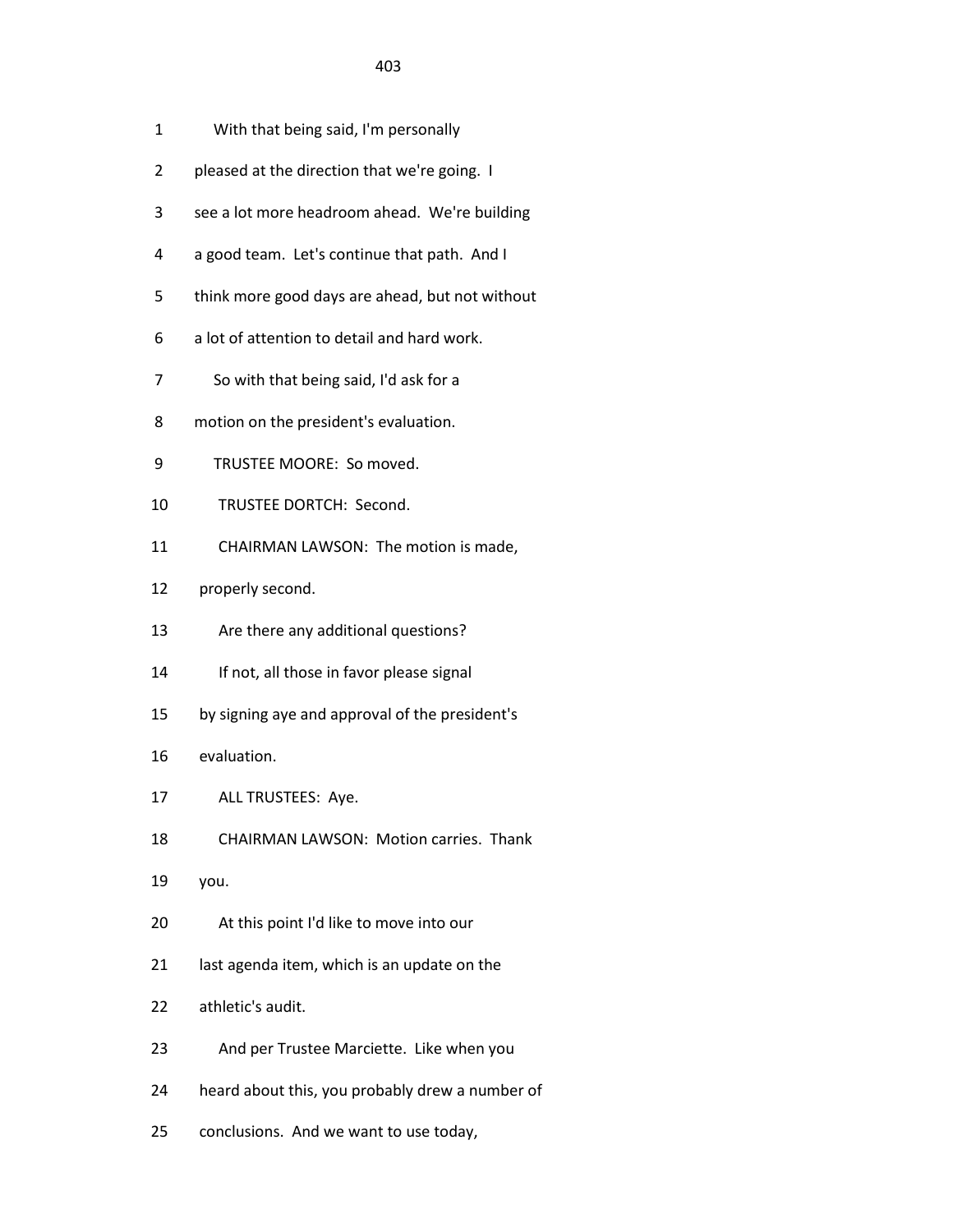## <u>404</u>

- 1 particularly for this board, to clarify any of
- 2 those conclusions.
- 3 But one thing that I'll start off with
- 4 before I pitch this over to Joe is, the audit
- 5 came about via a Sunday afternoon discussion
- 6 with Joe, Dr. Robinson and myself and we
- 7 decided for -- to make sure we knew everything
- 8 we needed to know, let's conduct an audit.
- 9 The State didn't require that. The Board
- 10 of Governors didn't require that. No outside
- 11 entity required that. We decided on the phone
- 12 that this was the right thing to do.
- 13 And I know some people were a little
- 14 confused over that and concerned that, wow, you
- 15 guys were forced to do an audit and you found
- 16 all these things.
- 17 We did find some things. And as opposed
- 18 to me telling you what we found or Joe telling
- 19 you what we found, we invited our partner from
- 20 the audit firm to talk specifically about what
- 21 we found.
- 22 So with that, Joe, I'll turn it to you for
- 23 the introduction, please.
- 24 MR. MALESZEWSKI: Thank you, Chair.
- 25 Today we have with us from Carr Riggs &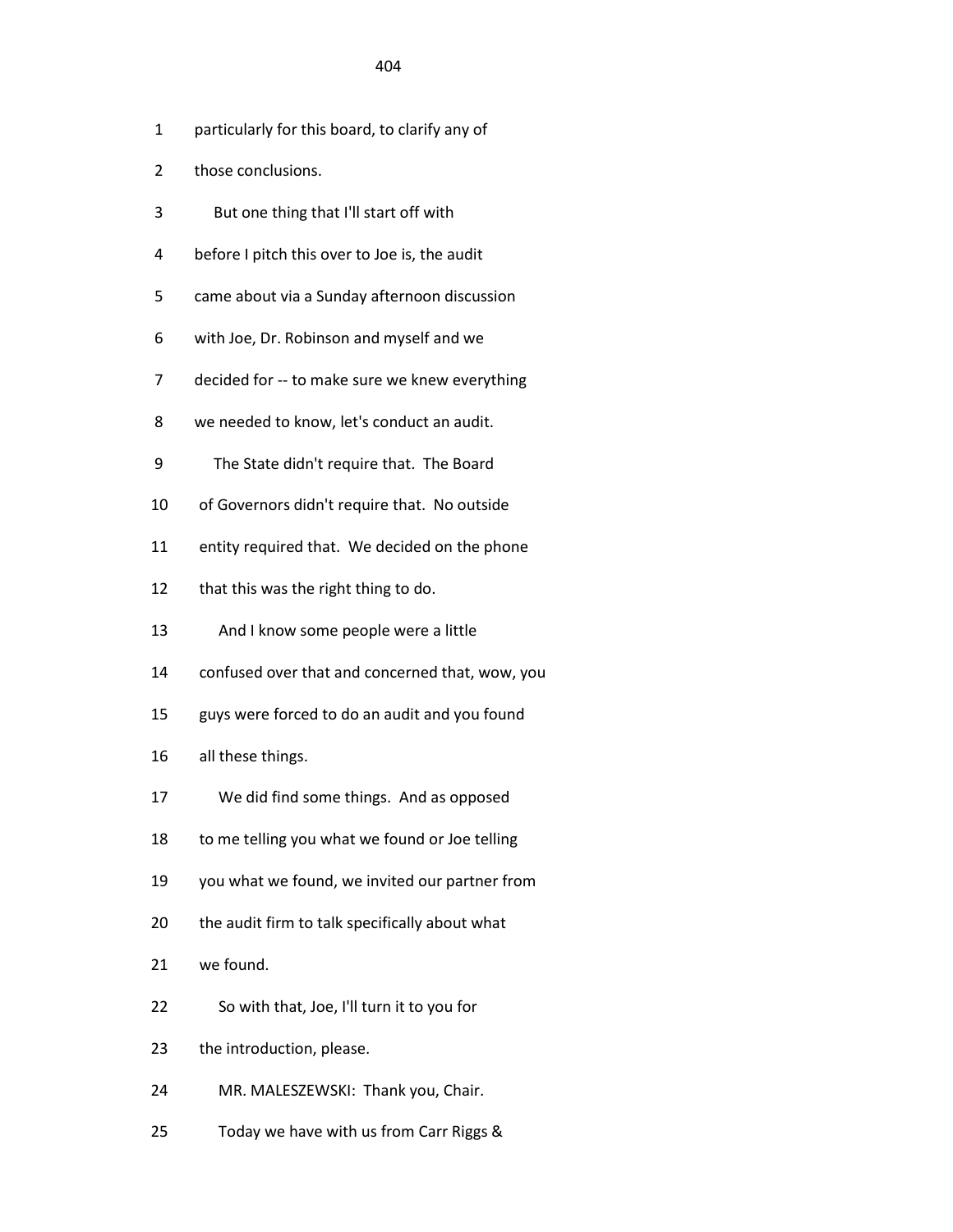## <u>405 and 2012 and 2013</u>

- 1 Ingram, Brent Sparkman, who is the partner with
- 2 Carr, Riggs.
- 3 We contracted with them on June 20th of
- 4 this year to conduct a review of certain
- 5 auxillary funds which were transferred to
- 6 athletics.
- 7 We wanted to make sure we understood the
- 8 nature and extent of transfers that might have
- 9 been contrary to the Board of Governor's
- 10 regulation requirements.
- 11 Brent works very closely with Brian
- 12 McManual (phonetic) out of the Tallahassee
- 13 office, as well. And they had a third member
- 14 of their team who contributed to the work
- 15 efforts.
- 16 By way of background, I think many of you
- 17 will recall, my first day at FAMU was
- 18 March 29th.
- 19 Less than a week later, in the conduct of
- 20 routine audit follow-up work on athletics, we
- 21 inquired about the use of auxillary funds for
- 22 athletics.
- 23 The point of the inquiry was to ensure
- 24 that we weren't continuing a practice that we
- 25 were trying to resolve with an agreed-upon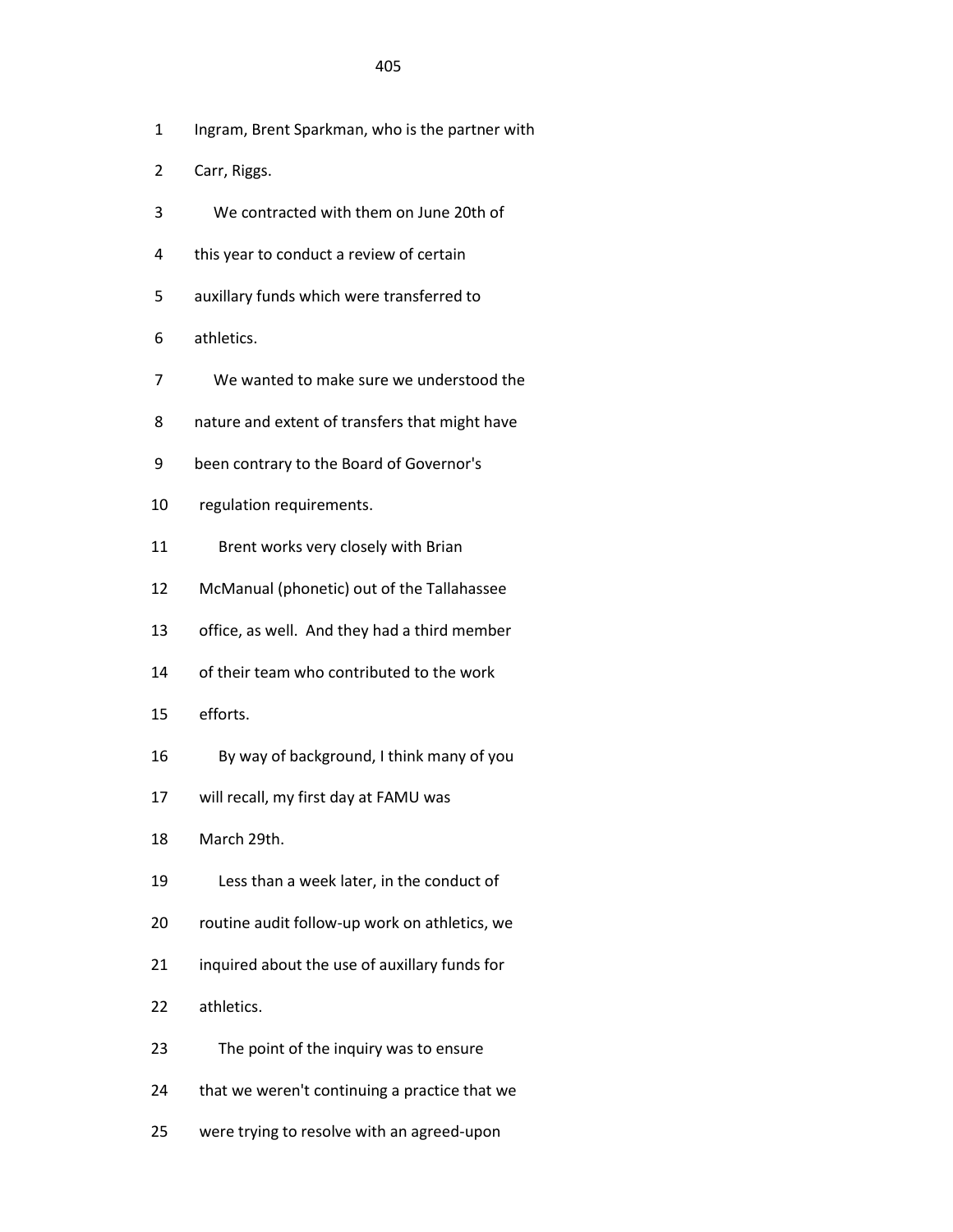|  | repayment plan established in September of |
|--|--------------------------------------------|
|--|--------------------------------------------|

- 2 2016. So it was routine work to follow-up to
- 3 ensure we were on track with that plan.
- 4 We received information in early May, one
- 5 response indicating that there was no use of
- 6 auxillary funds. And then a few days later a
- 7 response indicated, yes, auxillary funds had
- 8 continued to be used, contrary to the Board of
- 9 Governor's regulations.
- 10 MRS. BARGE-MILES: Excuse me, Joe. If you
- 11 could speaker louder. They're having a hard
- 12 time hearing you.
- 13 MR. MALESZEWSKI: Okay. Thank you. So in
- 14 early June President Robinson and I sat down.
- 15 I briefed him on the continued use of auxillary
- 16 funds. Immediately following that briefing,
- 17 that information was shared with the Board
- 18 through Chair Lawson.
- 19 And by the 20th of June we had a contract
- 20 in place to undertake the audit work, which was
- 21 concluded on August 5th.
- 22 So I just wanted to give a sense of the
- 23 time frame and the events that led up to the
- 24 investigative audit report.
- 25 So with that, I'll turn it over to Brent.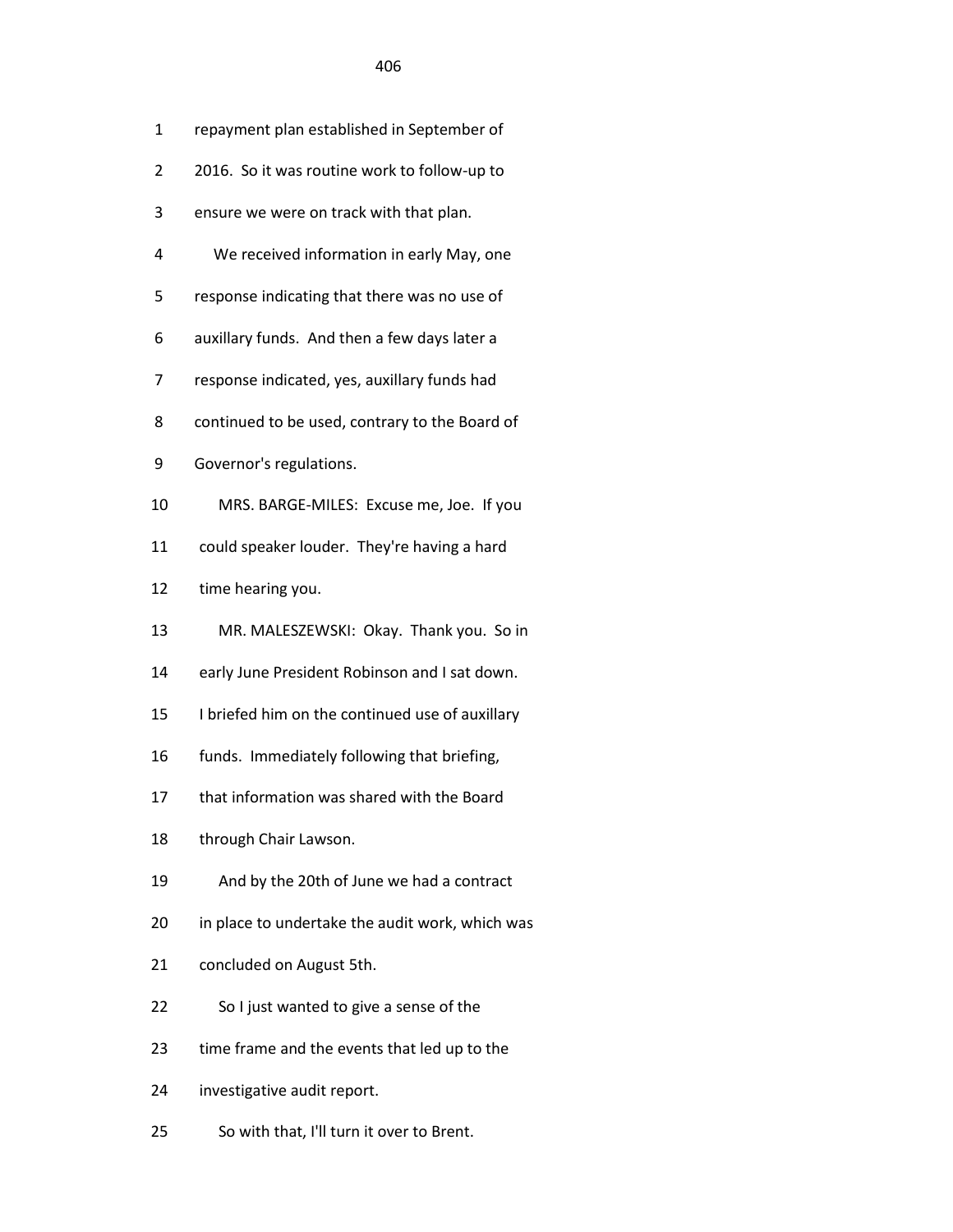- 1 MR. SPARKMAN: Thank you. When I walked
- 2 in, I heard a loud discussion about the news
- 3 and stuff. But the biggest news I've seen so
- 4 far is FAMU got a five-star recruit for tackle.
- 5 That's pretty good stuff.

<u>407 and 2012</u>

- 6 TRUSTEE REED: We'll take it.
- 7 MR. SPARKMAN: Me, too. I'm a
- 8 Tallahassian, so I like to see -- I graduated
- 9 from Florida State, but I'm a Tallahassian.
- 10 So, you know, of course when I see FAMU, too.
- 11 I'm probably going to repeat a little bit
- 12 of what Joe just went over as I go through some
- 13 information I prepared for today.
- 14 But just to say it again, my name is Brent
- 15 Sparkman. I'm a partner with the firm of Carr,
- 16 Riggs & Ingram based out of our Tallahassee
- 17 office. I am a CPA. Also, as it relates to
- 18 this specific engagement, I am certified in
- 19 financial forensics by the American Institute
- 20 of CPAs.
- 21 As Joe mentioned, our firm was engaged on
- 22 June 20th of this year to help FAMU determine
- 23 the status of the auxillary fund repayment plan
- 24 by university athletics, and investigate the
- 25 existence of new improper fund transfers to the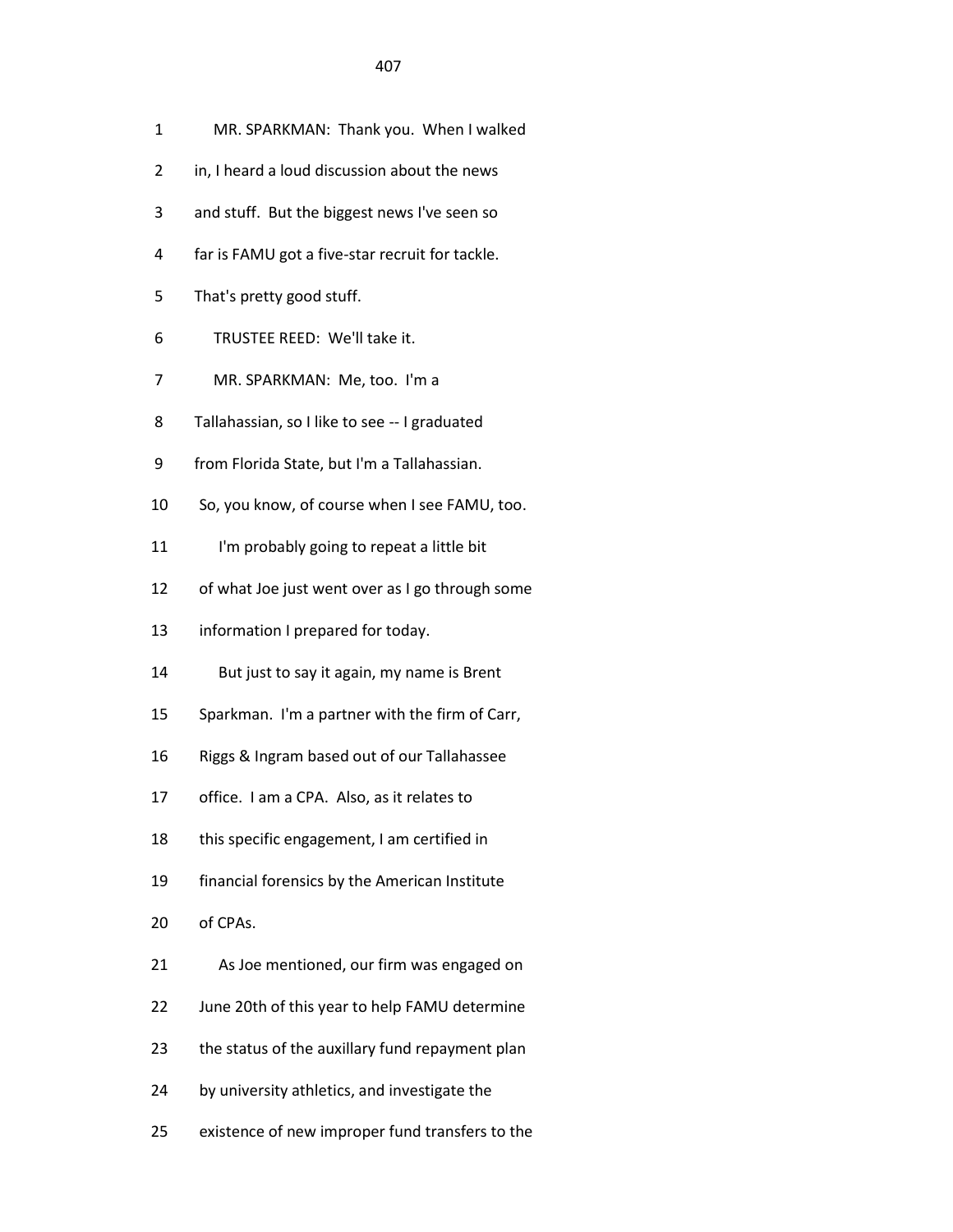| 1              | University athletics for the period of July,     |
|----------------|--------------------------------------------------|
| $\overline{2}$ | 2015 through our hire date, which was            |
| 3              | June 20th, '19. And then assist in validating    |
| 4              | the current balance due to auxillary from the    |
| 5              | university athletics as of June 20th, '19.       |
| 6              | What I would like to do is just briefly          |
| 7              | go -- just go over a little bit more of the      |
| 8              | background of how we got here and then some      |
| 9              | current events of where -- this is how I became  |
| 10             | hired.                                           |
| 11             | As you all are aware, in the State of            |
| 12             | Florida university athletics is required to be   |
| 13             | a self-supporting auxillary of the university,   |
| 14             | according to the Board of Governors' regulation  |
| 15             | 9.013.                                           |
| 16             | The Auditor General of the State of              |
| 17             | Florida did an operational audit and for fiscal  |
| 18             | year end of 2015 reported accumulated cash       |
| 19             | deficits of the athletic program of \$7,014,000, |
| 20             | round numbers.                                   |
| 21             | It was in September of 2016 that the then        |
| 22             | CFO Angel Pool (phonetic), made a presentation   |
| 23             | to the Board of Governor's audit compliance      |
| 24             | committee about a repayment plan as part of the  |
|                |                                                  |

25 ongoing corrective action plan of dealing with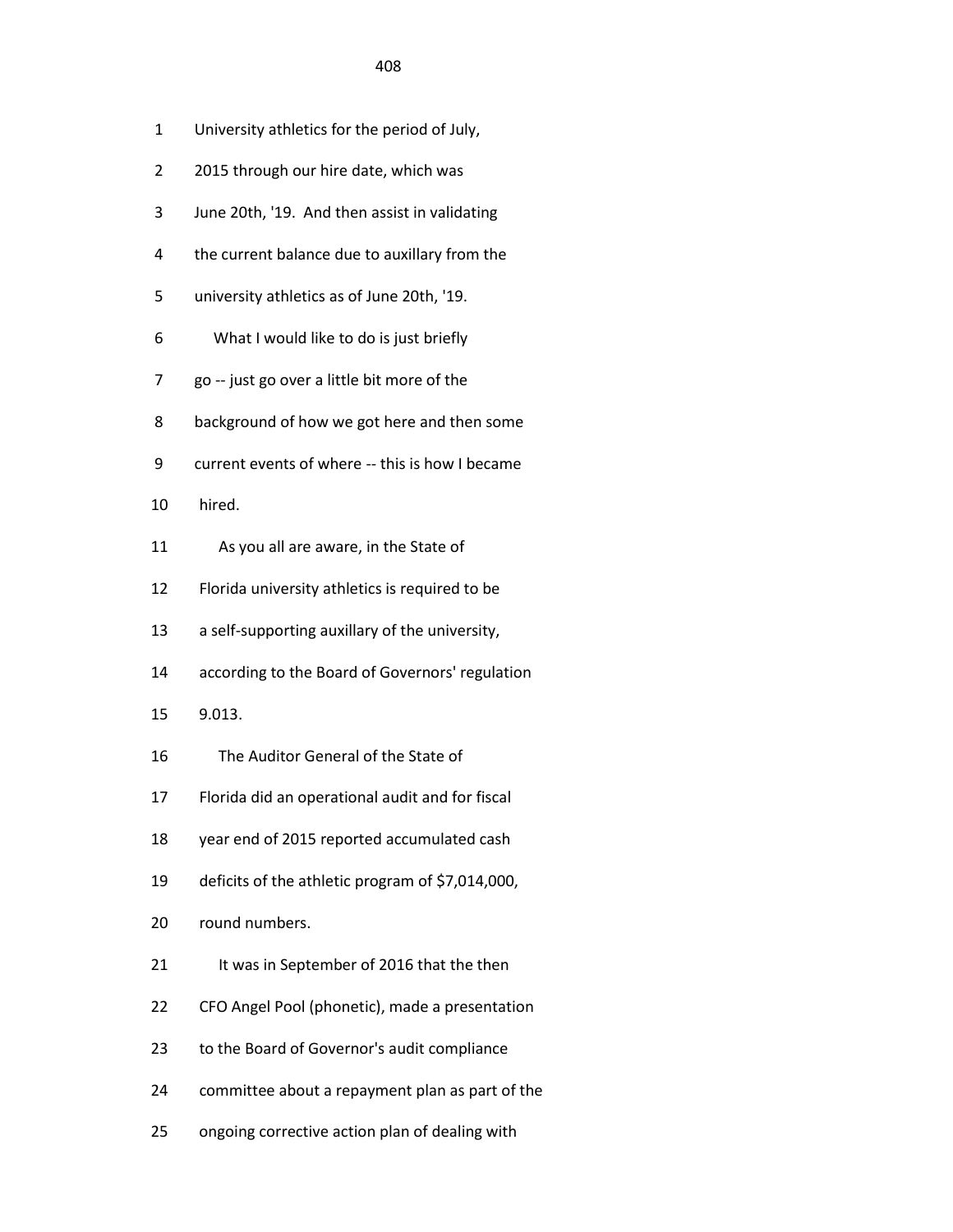- 2 The repayment plan of the \$7 million was
- 3 structured over a 12-year period. It was to be
- 4 repaid by athletics with some support from the
- 5 foundation.
- 6 One key point of that presentation -- and
- 7 we watched the presentation. There's a video
- 8 recording of it -- was that the only specific
- 9 control that was put in to place to prevent
- 10 further auxillary transfers was the
- 11 dual-approval for a transfer to be made by both
- 12 the CFO and the president of the University.
- 13 That brings us kind of to the current
- 14 state of affairs. As Mr. Maleszewski stated,
- 15 in April he was brought onto the university as
- 16 the new VP of FAMU's division of audit and
- 17 compliance. We sometimes refer to that as
- 18 internal audits. So if you hear me use that
- 19 term, that's -- I'm talking about
- 20 Mr. Maleszewski's division.
- 21 As he stated, as part of their routine
- 22 internal audit work they made inquiries, his
- 23 department made inquiries as to whether there
- 24 had been any additional auxillary transfers to
- 25 athletics.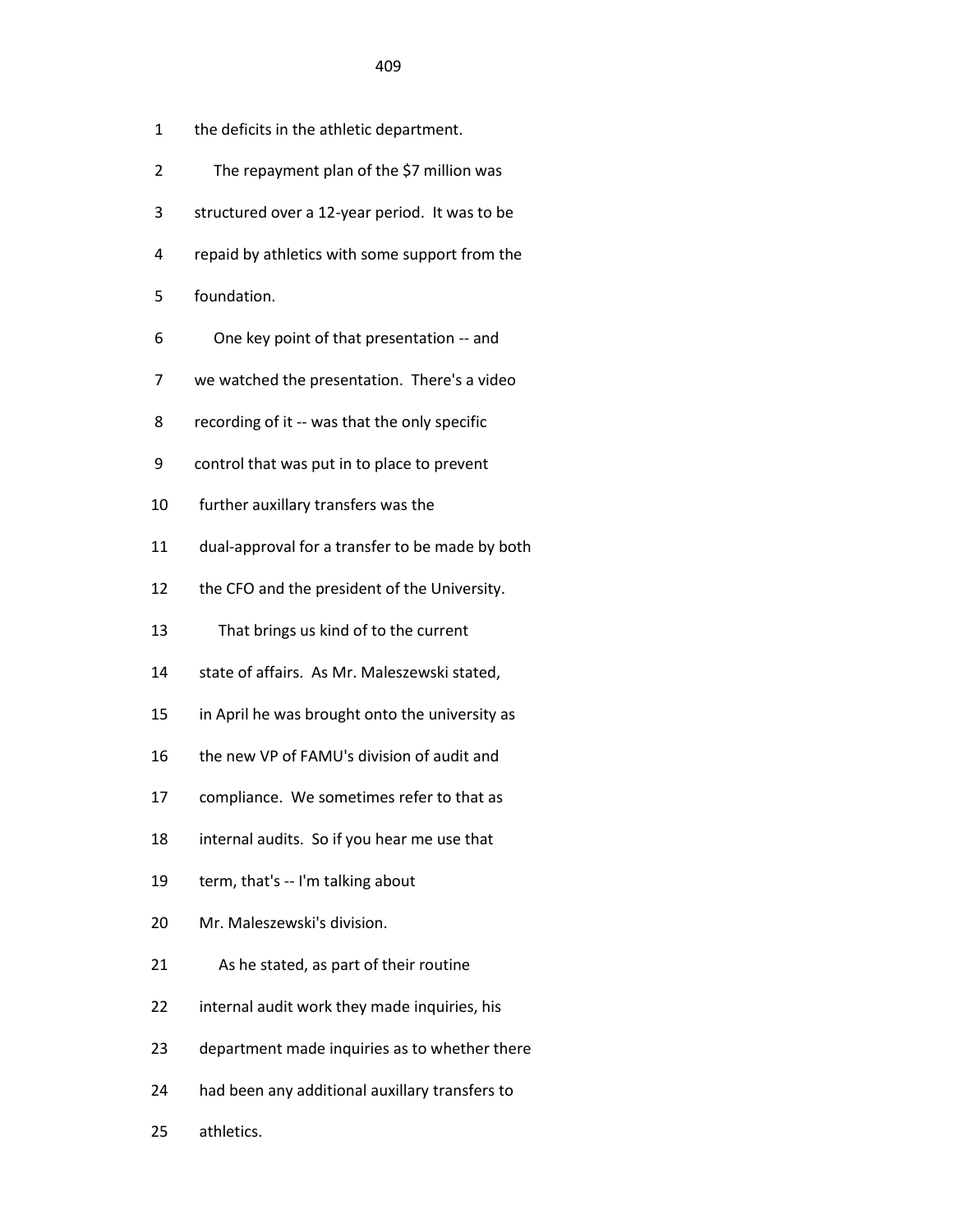- 1 It was on May 10th of this year that the
- 2 then budget director responded that -- in
- 3 writing -- that there had been no transfers of
- 4 auxillary to university athletics.
- 5 Four days later on May 14th, the then CFO
- 6 corrected that response and said, no, there
- 7 has, in fact, been transfers to the university
- 8 athletics.
- 9 Shortly after that response by the CFO
- 10 provided to Mr. Maleszewski's office was an
- 11 updated repayment schedule that totaled 9.2 --
- 12 \$9,248,000 that disclosed the transfers, or
- 13 additional transfers.
- 14 It was my feeling working with Mr.
- 15 Maleszewski's team that that was a surprise.
- 16 They didn't anticipate, first of all, there to
- 17 be additional transfers. But they, I think,
- 18 anticipated that the balance had decreased, not
- 19 increased because a repayment plan was in place
- 20 and some payments were to have been made at
- 21 this point.
- 22 As a result of that, Mr. Maleszewski's
- 23 office started to do further due diligence to
- 24 investigate, hey, what's going on.
- 25 It was on June 7th through our review that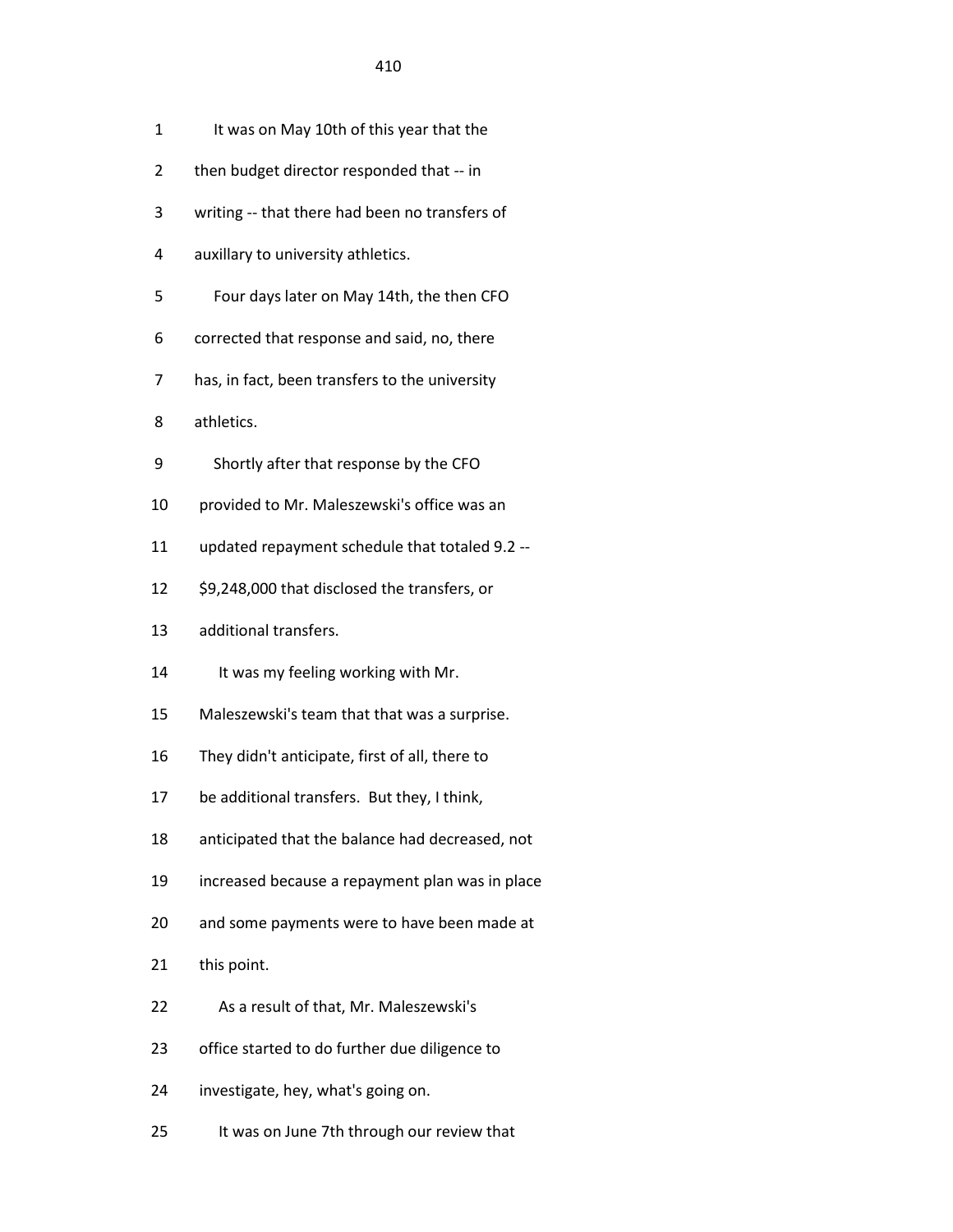- 1 Mr. Maleszewski sat down and informed President
- 2 Robinson of the situation. Shortly thereafter,
- 3 President Robinson and Mr. Maleszewski
- 4 discussed the matter with the then CFO, who
- 5 very shortly after submitted her resignation.
- 6 Within a matter of days, the university
- 7 controller and the then university controller
- 8 and budget director were relieved of their
- 9 duties.
- 10 The university, as Chair Lawson stated,
- 11 made the determination that they needed to get
- 12 an independent third party to come in and take
- 13 a look.
- 14 And that's a key point, I think, that
- 15 everybody needs to be aware of. This was a
- 16 self-reporting or requested function by the
- 17 university.
- 18 The university put out an RFP. My firm
- 19 responded and we responded and we were engaged
- 20 on June 20th, 2019.
- 21 And so to rehash it, Mr. Maleszewski did
- 22 the timeline, the identification of these
- 23 transfers was first noticed -- first identified
- 24 on May 14th. Mr. Maleszewski informed
- 25 President Robinson on June 7th. Our firm was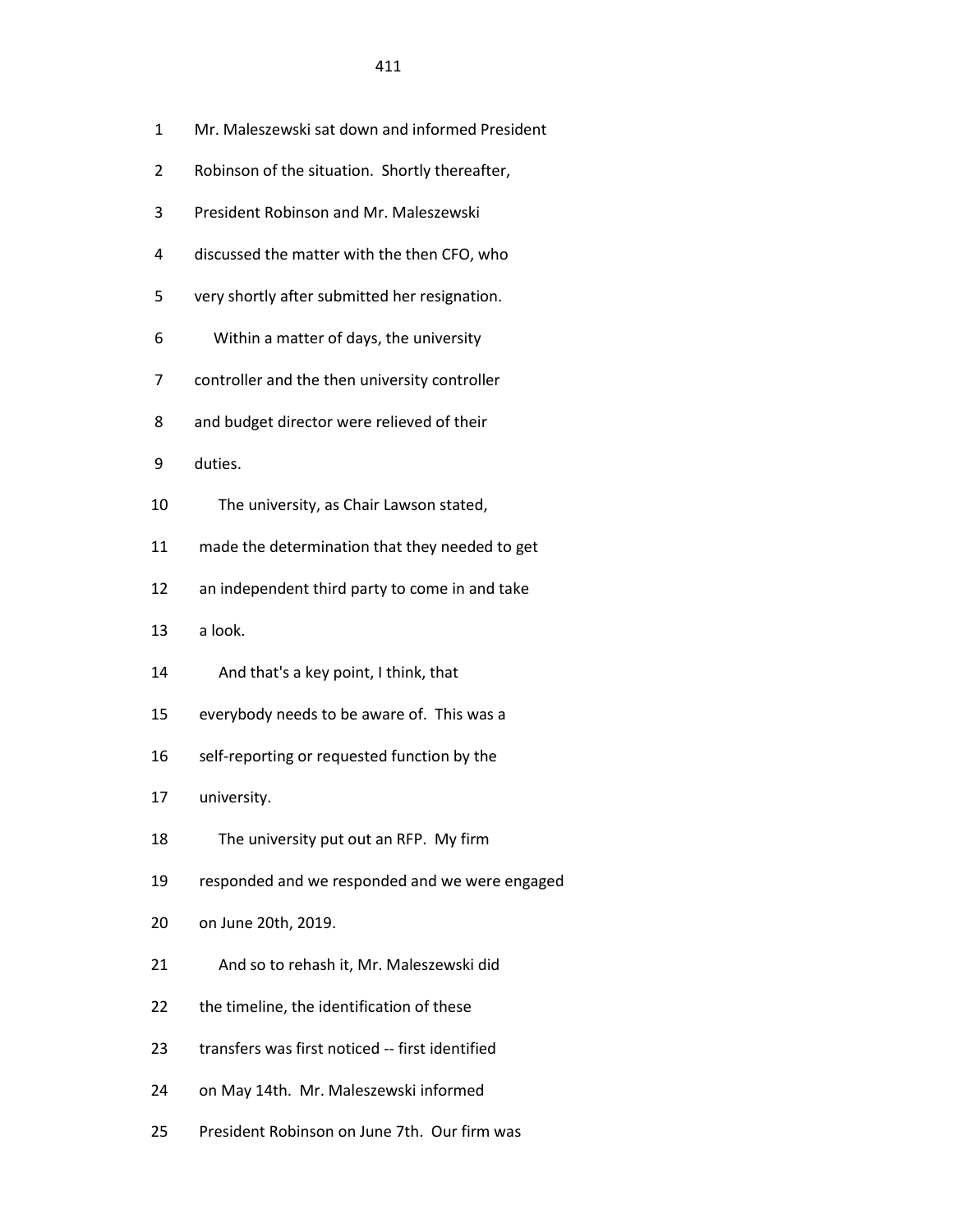- 1 engaged 13 days later.
- 2 What I'm going to do is talk about the
- 3 results of our findings. I'm going to use this
- 4 schedule. This schedule is actually -- I
- 5 believe it's Figure 1 in our report. It's no
- 6 new information here. All I've done is
- 7 highlighted some stuff and put some subtotals
- 8 to make it easier to go over in this form.
- 9 That's all.
- 10 As part of our investigative procedures we
- 11 did request interviews of 10 persons. We were
- 12 able to successfully interview seven of those
- 13 10.
- 14 The former CFO, controller and budget
- 15 director -- and we speak to this board in more
- 16 detail -- just were not available. They had
- 17 retained legal counsel. And in the time frame
- 18 we had to get the report completed, we just
- 19 weren't able to get that pulled together with
- 20 them and their legal counsel.
- 21 So I'm going to use this table and go over
- 22 the findings of our work. And I've got this
- 23 color-coded -- it's a little hard to see here,
- 24 but it's green, yellow and red, but not pink,
- 25 but it looks pink.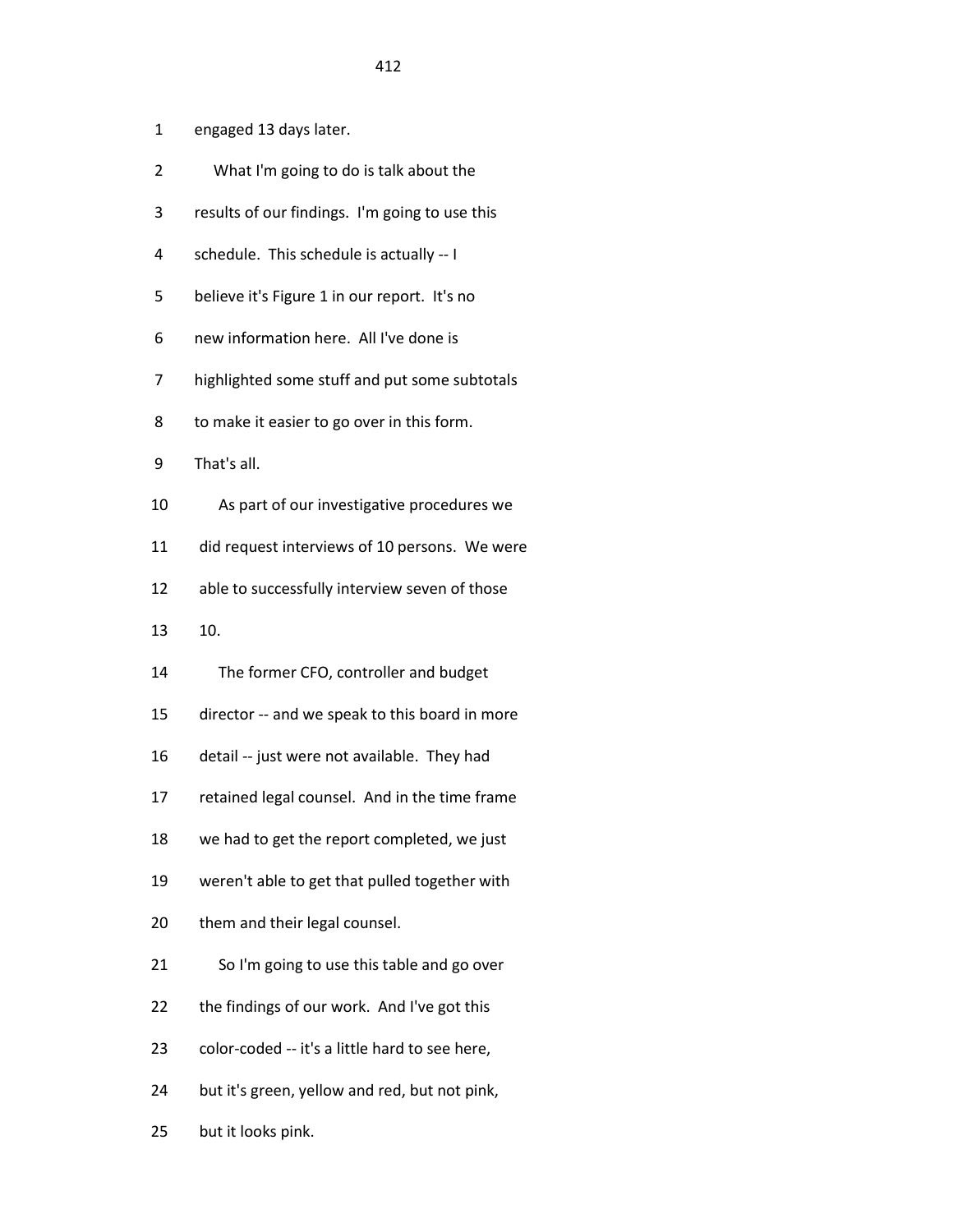|   | 413                                            |
|---|------------------------------------------------|
| 1 | The green, I'm going to use the green --       |
| 2 | can you scroll down on that? Okay. So the top  |
| 3 | number is the repayment plan payments, and     |
| 4 | that's actually a green. If you have a copy of |
| 5 | the sheet, you can see it on there.            |

- 6 This is the repayment plan that was added
- 7 to the corrective action plan in September of
- 8 '16. This is part of the repayment plan. This
- 9 is the total payments that had been made to
- 10 date under the repayment plan -- under the
- 11 repayment plan.
- 12 These were -- these were three scheduled
- 13 payments, and the detail and dates of the
- 14 payments made are in the detail there, that
- 15 were consistent with the plan itself.
- 16 So the payments were made. These were
- 17 payments that were made by the foundation to
- 18 the university athletics.
- 19 Important piece of this is, not only were
- 20 the payments made as scheduled, but
- 21 additionally the funds were then allocated to
- 22 the auxillary units that the money originally
- 23 came from.
- 24 The university had determined using an
- 25 allocation basis of how to allocate the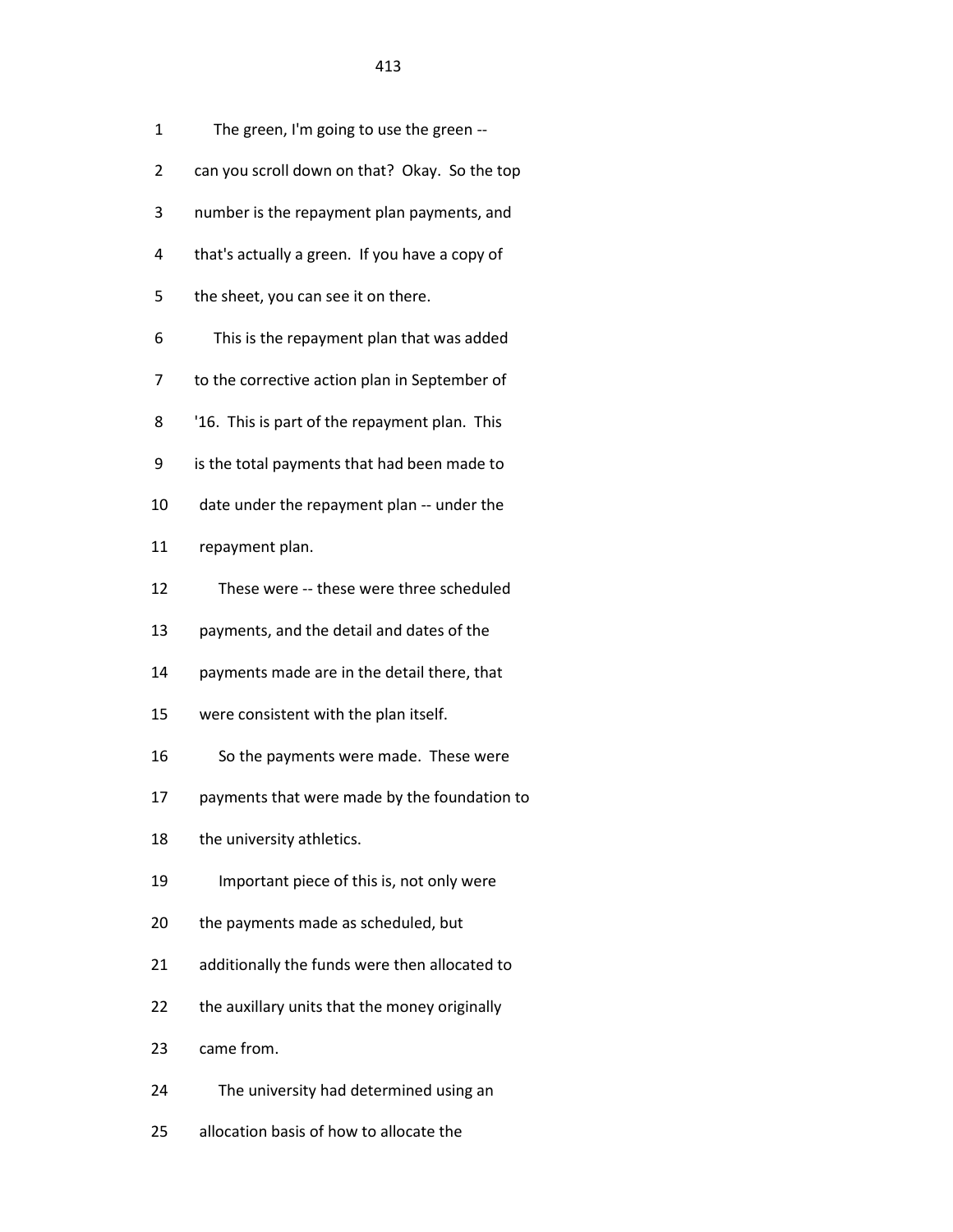- 1 repayment funds to the auxillary. And that had
- 2 actually been done -- we were able to trace
- 3 those dollars being moved within the system.
- 4 So that's a good thing.
- 5 The next little section I'm going to talk
- 6 about the yellow and the red is that it was
- 7 determined there were six transfers of
- 8 auxillary funds made to athletics that were not
- 9 in compliance with the Board of Governor's
- 10 Regulation 9.013.
- 11 When you look at the schedule of detail
- 12 here, there are four transactions that are the
- 13 same. These were transfers of nine athletic
- 14 concessions. That amount totaled \$453,763.
- 15 Through our work, we recognized that the
- 16 university had relied upon, in hindsight now,
- 17 an outdated Attorney General opinion that
- 18 allowed the use of funds for things such as
- 19 this.
- 20 It should be noted that in 2018 the
- 21 Auditor General of Florida performed another
- 22 operational audit and reported on it. It was
- 23 for the fiscal year end of '17. It was
- 24 reported in December of '18.
- 25 In that operational audit they know --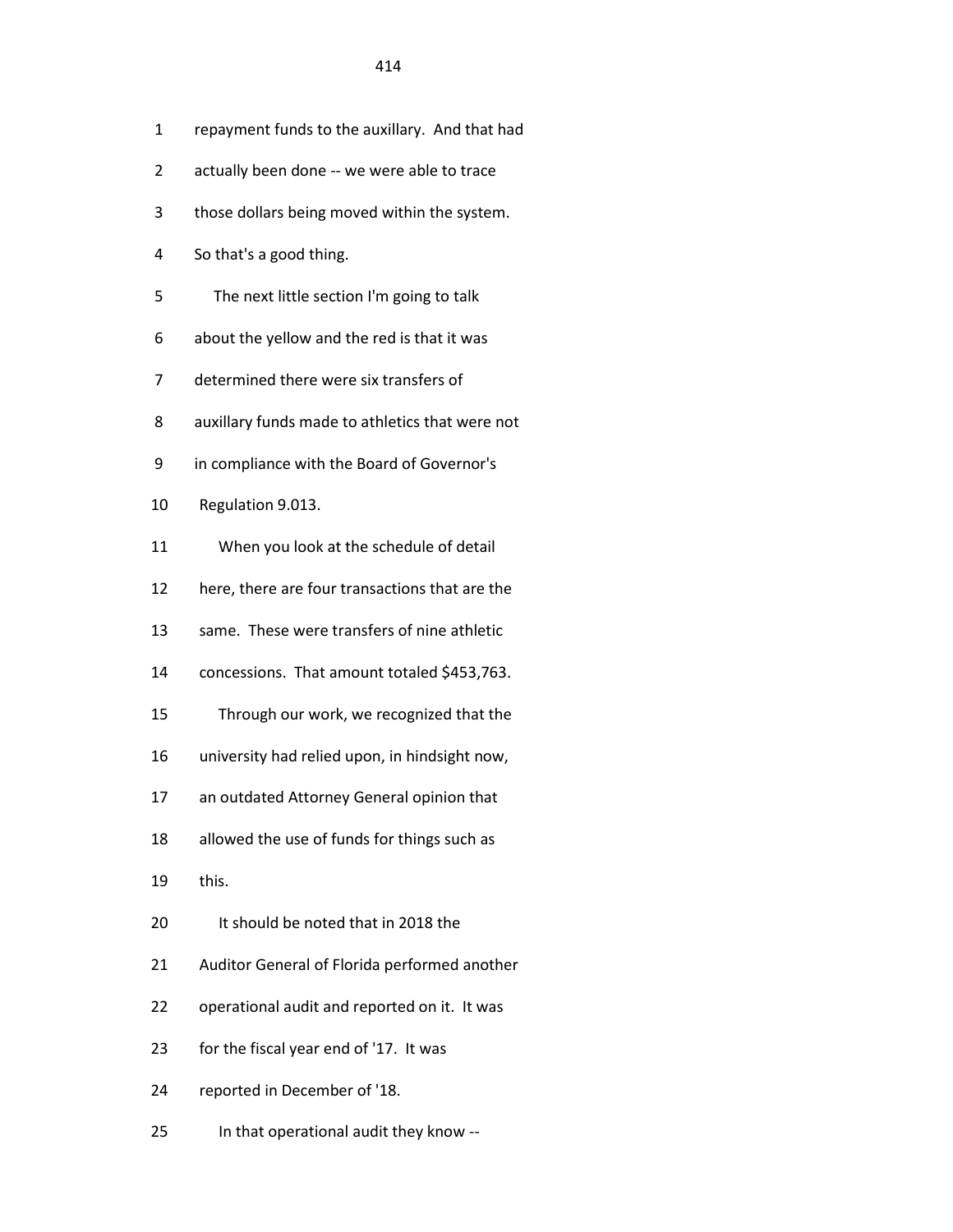- 1 they brought to the attention this specific
- 2 issue, and they specifically addressed the
- 3 reliance the university had upon this outdated
- 4 Attorney General opinion.
- 5 It was their feeling, their determination,
- 6 that these funds weren't allowable. This
- 7 opinion predated the Board of Governors. And
- 8 that there was now regulations that superceded
- 9 this opinion by the Attorney General of Florida
- 10 and, therefore, these transfers are
- 11 unallowable.
- 12 Key point to these transfers here, though,
- 13 is these transfers were deemed allowable by the
- 14 university based upon the reliance of this AG
- 15 opinion, Attorney General opinion.
- 16 These four transfers did receive the
- 17 proper approval of both the president of the
- 18 University and the CFO. That was the control
- 19 that was put in place that any transfers made
- 20 would get the approval of the president and the
- 21 CFO, and that was done. They thought it was
- 22 fine.
- 23 When the university received the AG's
- 24 report, the Auditor General -- be careful and
- 25 don't confuse people AG, Auditor General or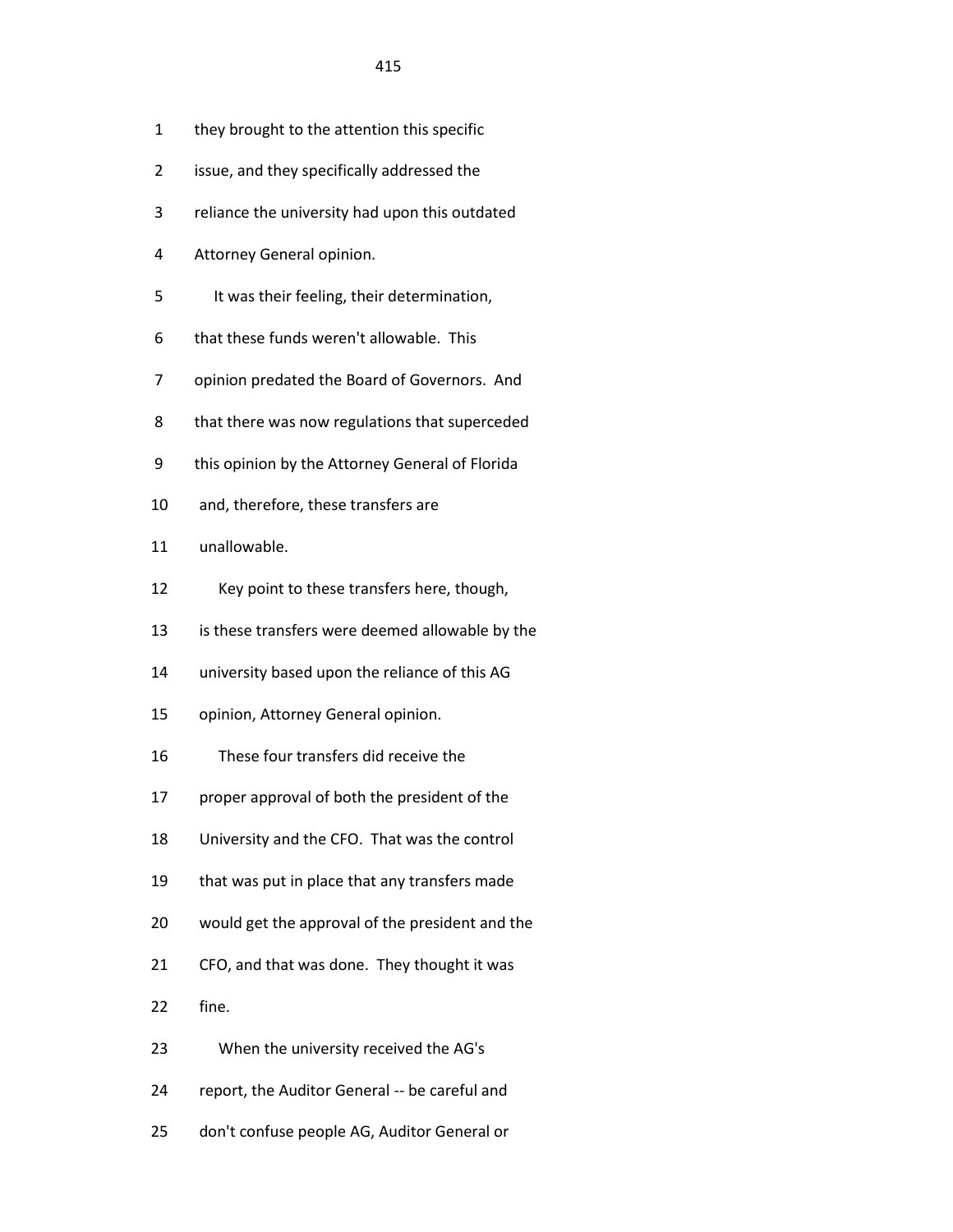- 1 Attorney General.
- 2 In this case the Auditor General's report.
- 3 The university received it where it said,
- 4 hey -- basically it said, hey, these transfers
- 5 are not allowed. You can't do this. You're
- 6 relying on an outdated Attorney General's
- 7 opinion.
- 8 We found no evidence of the university
- 9 making these type of transfers from that point
- 10 on. So the university changed their position
- 11 based upon receiving the Auditor General's
- 12 report that they're not allowed.
- 13 All right. The red funds. Auxillary
- 14 transfers. It was determined there were two
- 15 unallowable transfers from auxiliaries to
- 16 athletics and the total of those two transfers
- 17 was \$2,234,000. The dates of those details is
- 18 in line.
- 19 These, of course, were determined improper
- 20 under Board of Governors' Regulation 9.013.
- 21 Key point, we found no indication either of
- 22 these transfers was authorized by the president
- 23 of the University, as was required under the
- 24 payment plan presented in 2016.
- 25 We were however able to determine and find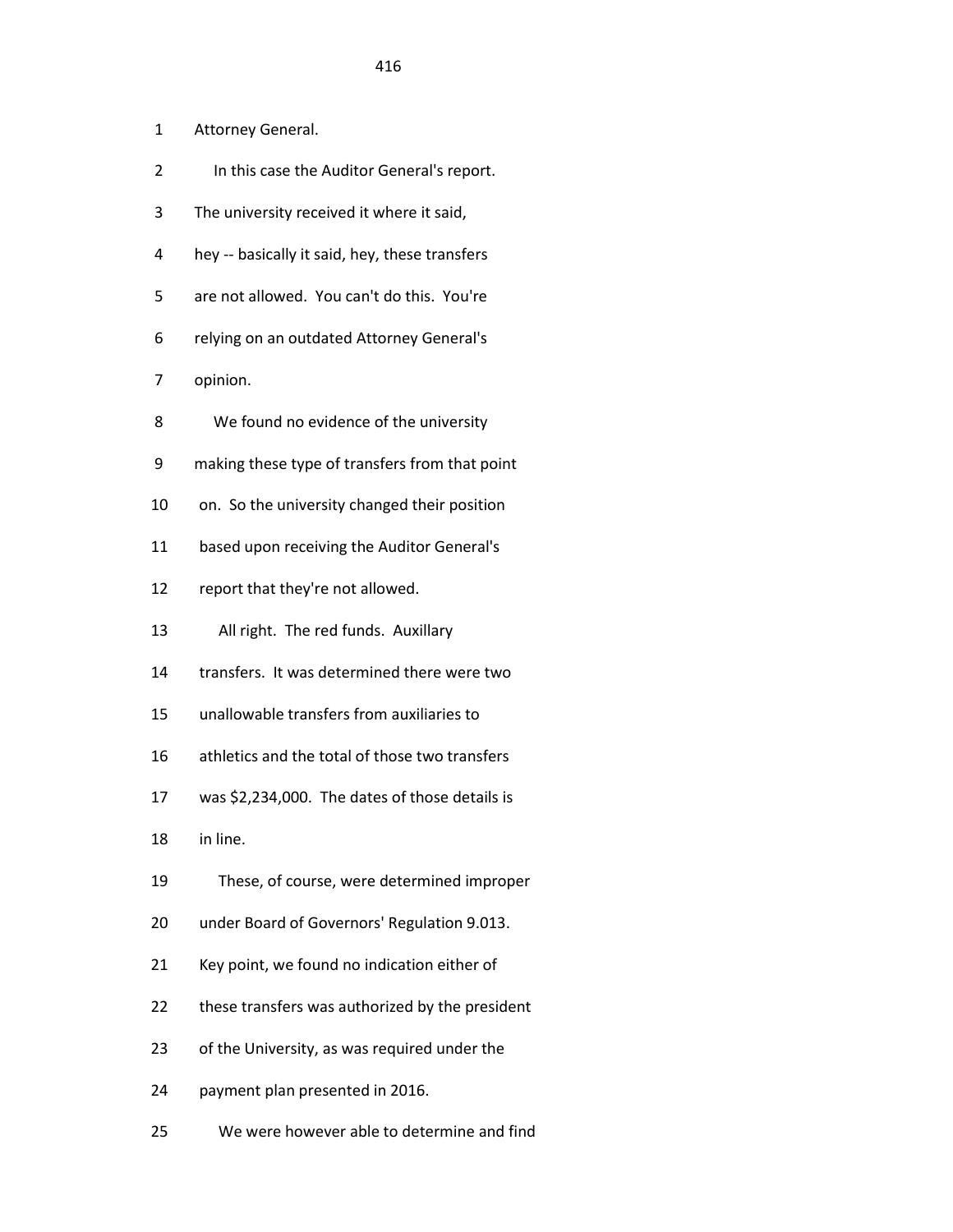- 1 authorization by the then CFO and controller.
- 2 Therefore, based upon the detail
- 3 transactions here, the current balance due to
- 4 auxiliaries from athletics is the \$8,946,899.
- 5 Now, I do want to bring up some key points
- 6 specifically related to these -- more
- 7 specifically related to these two transfers.
- 8 We noted in our report in a little more
- 9 detail the divergence of the practice of the
- 10 approval process between the concession fund,
- 11 nonathletic concession fund transfers and these
- 12 auxillary fund transfers.
- 13 The non-concession fund transfers were
- 14 deemed okay, and the president's approval was
- 15 obtained.
- 16 The auxillary fund transfers was clearly
- 17 not allowed. It was clearly unallowable and we
- 18 found no evidence that the president's
- 19 authorization was obtained.
- 20 Additionally, in my interview with
- 21 President Robinson, President Robinson stated,
- 22 and I think I'm reading it exactly directly
- 23 from my report here because I want to be
- 24 careful.
- 25 He stated that he never provided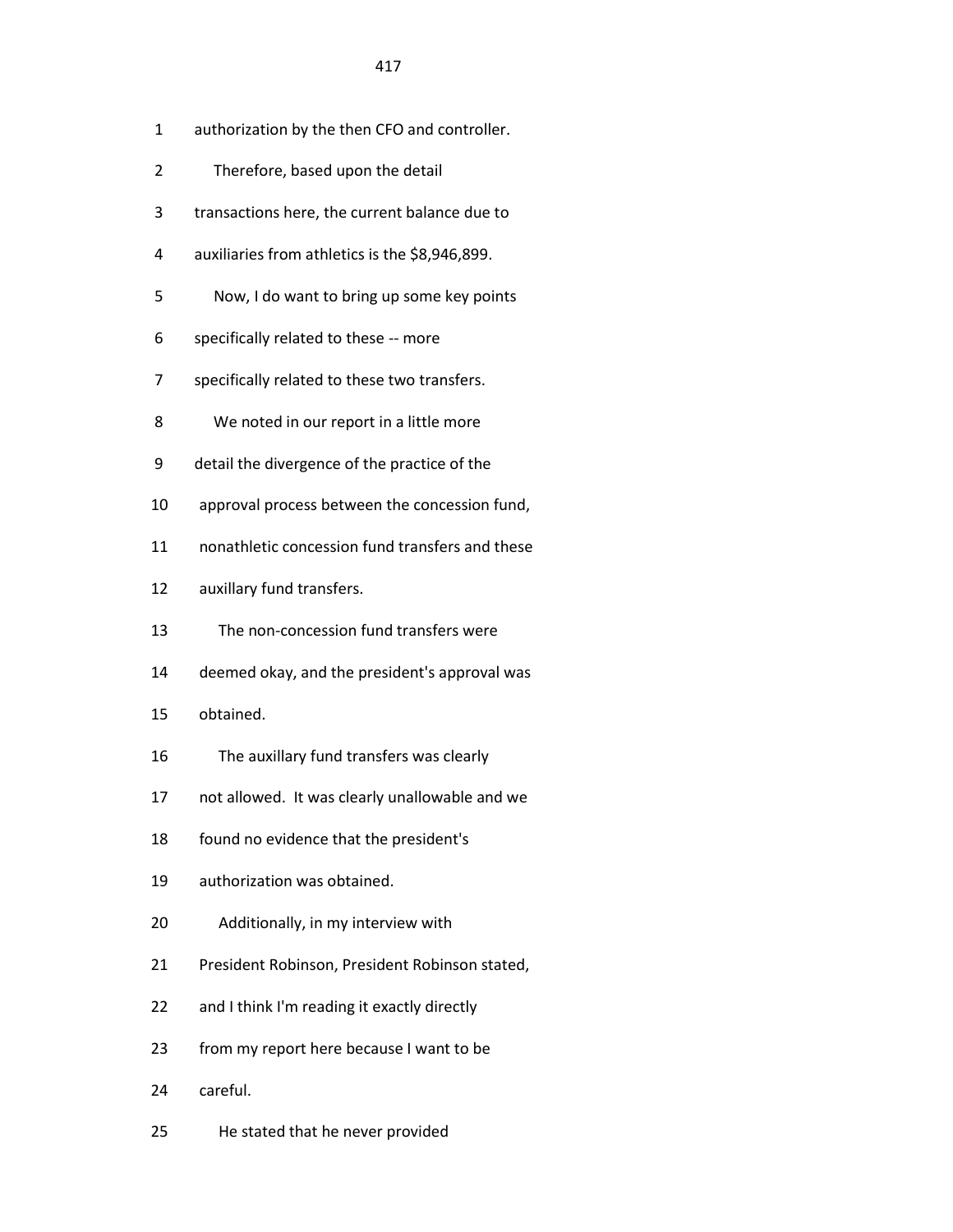- 2 requested to provide authorization of these
- 3 transfers, nor were the existence of these
- 4 transfers brought to his attention, prior to
- 5 Mr. Maleszewski, in June of this year.
- 6 This brings up a point that we make in our
- 7 report in several places, and I'm going to read
- 8 directly from our report. It's just easier.
- 9 CRI notes that university management
- 10 created several forums where employees could
- 11 report the existence of transfers of auxillary
- 12 funds to university athletics.
- 13 This included meetings where budget staff
- 14 reports were presented. Veronica Mathis,
- 15 budget director, to update management on the
- 16 budget status and any identified gap in
- 17 funding.
- 18 So there were -- the university leadership
- 19 appears, and we talk about it in detail, to
- 20 have worked to develop a culture of compliance
- 21 and forums where things of this nature could be
- 22 brought to the attention of the proper people
- 23 in a timely manner. And it doesn't appear that
- 24 had been done.
- 25 This is stated more directly in our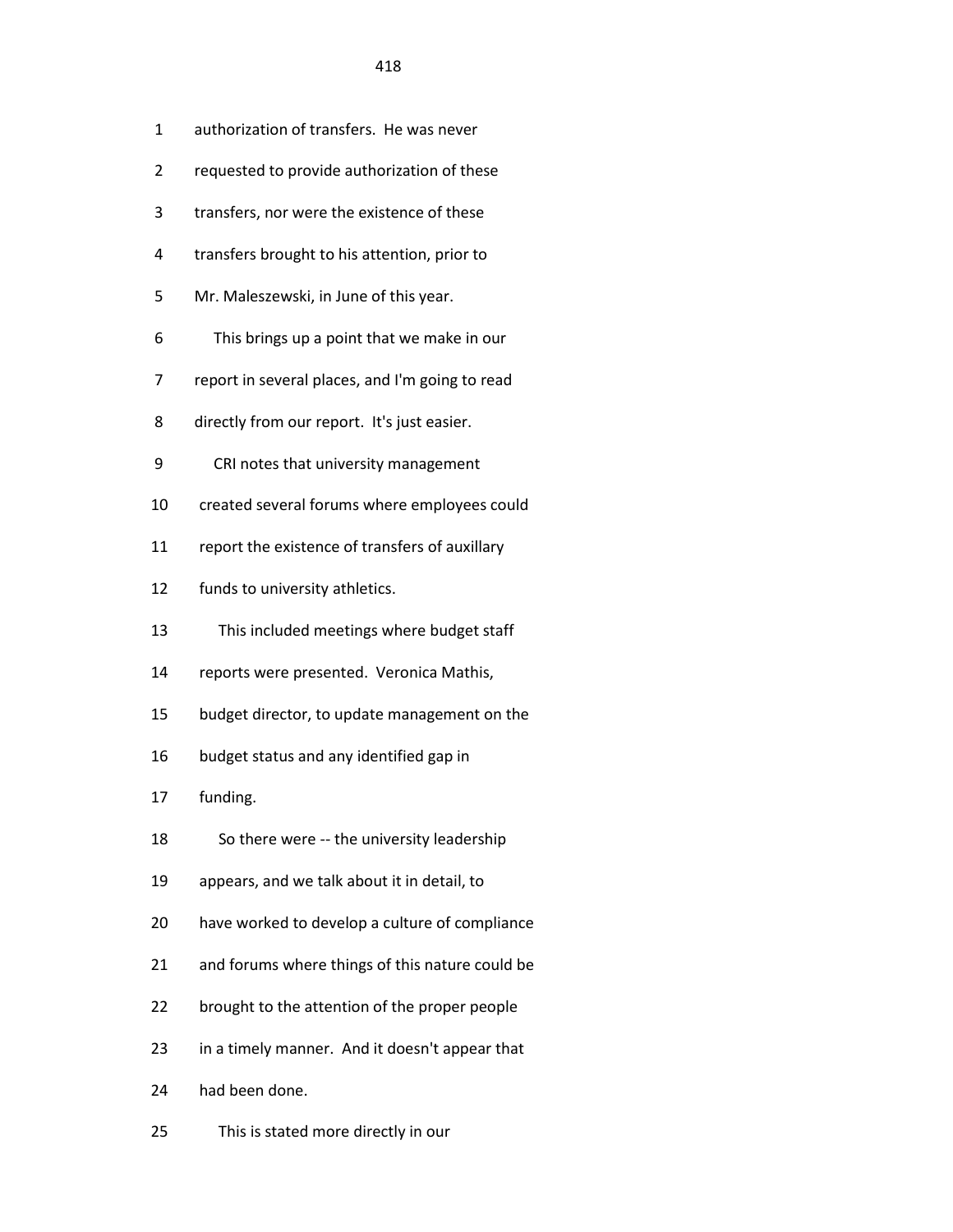- 1 report, but we weren't specifically engaged to
- 2 consider fraud; however, in the context of the
- 3 procedures we did perform, we do.
- 4 We did not find any instances of fraud in
- 5 what we -- in the procedures we performed, nor
- 6 did we find anything that indicated individual
- 7 personal gain as a result of these transfers.
- 8 You know, the caveat of that is, if
- 9 additional procedures were performed there --
- 10 maybe something would change. But, again, in
- 11 the context of the procedures performed,
- 12 nothing came to our attention in that case.
- 13 Anybody have any questions about this area
- 14 at all? Yes, sir.
- 15 TRUSTEE MARCIETTE: One question. That
- 16 fiscal year end balance, I must have missed it.
- 17 Is that the new total with the 7 million that
- 18 was originally owed, plus the 2 million that
- 19 was found out?
- 20 MR. SPARKMAN: That's correct.
- 21 The second part of our work was to provide
- 22 recommendations to consider the budgeting
- 23 process, provide recommendations and
- 24 improvement over controls.
- 25 We go into pretty good detail of this in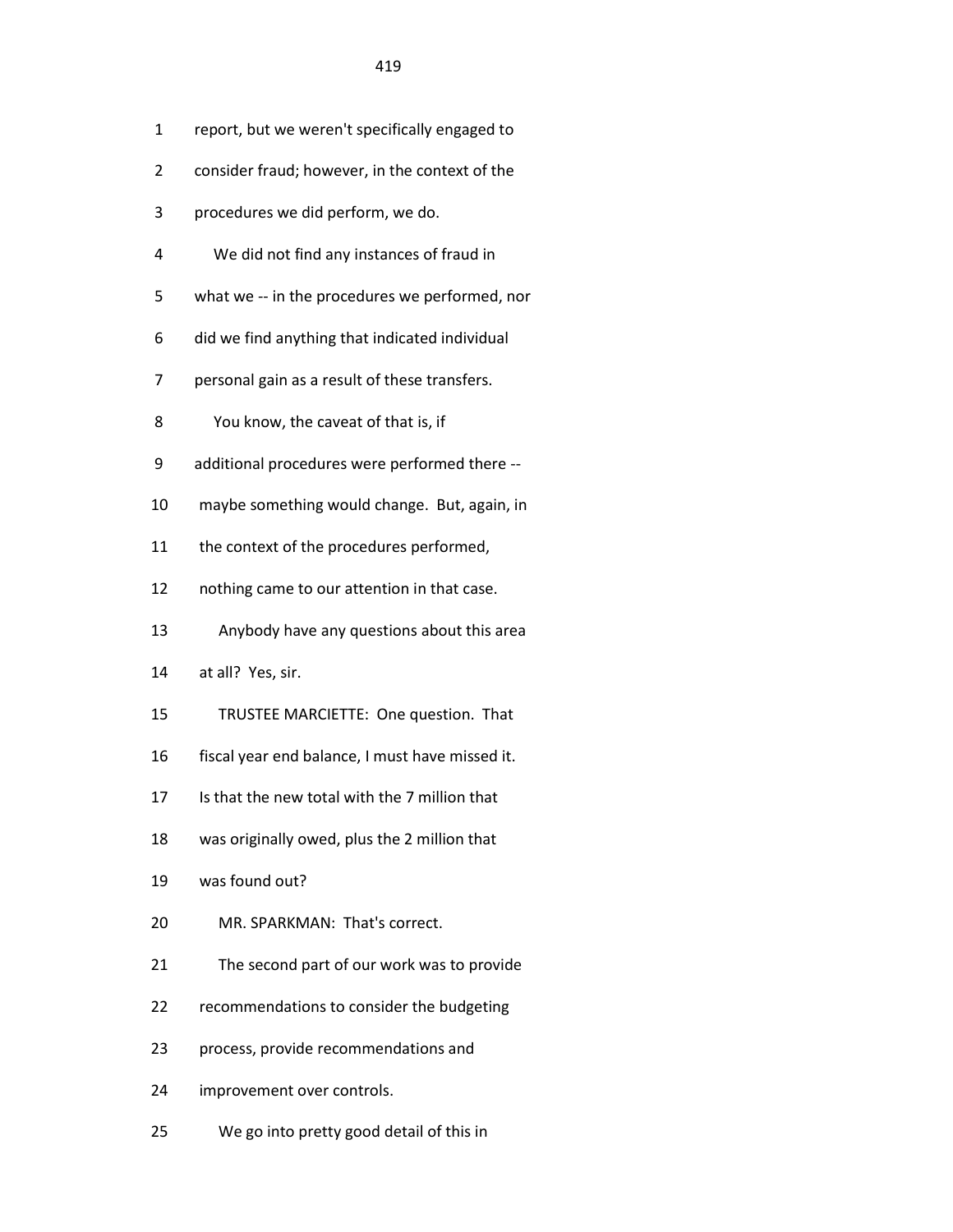- 1 the report. And we had reviewed this with Mr.
- 2 Maleszewski, his staff and some of the
- 3 University leadership up to this point.
- 4 One of the key things we determined in the
- 5 budget process was that university leadership
- 6 was relying on a specific budget to actual in
- 7 the projection report.
- 8 We are aware now, I believe there's been
- 9 some changes -- and they still currently are.
- 10 And I believe there's been some changes to that
- 11 through this process. I think internally
- 12 they've made some changes to that reporting.
- 13 Our review of that -- of that particular
- 14 report, we found numerous errors in the
- 15 reports. Information wasn't accurate. It
- 16 wasn't presented in a consistent manner. There
- 17 wasn't transparency where the information was
- 18 coming from or what the information was. That
- 19 indicates that there's some weaknesses in the
- 20 budgeting process, obviously.
- 21 We made -- we did make, as I said,
- 22 specific recommendations how to improve the
- 23 budget process.
- 24 I think one of the most -- I think maybe
- 25 the most important part of that is is that the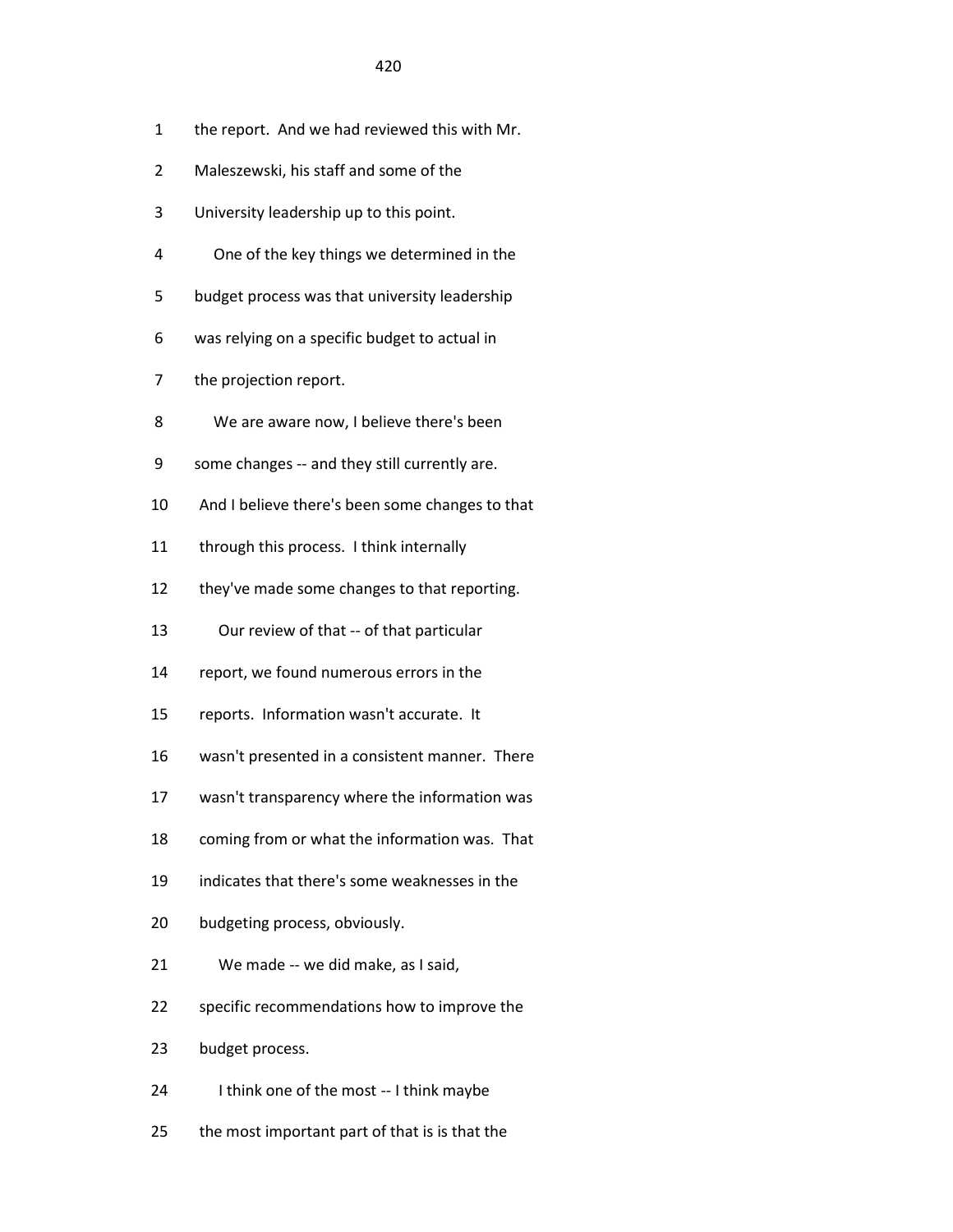- 1 budget process really has got to be data
- 2 driven. Basically, it needs to be based on
- 3 some historical factual information and some
- 4 substantive proof of projections.
- 5 You know, if we're going to -- let me say
- 6 it a little differently. If we think we're
- 7 going to raise X dollars, there's got to be
- 8 some substance behind that.
- 9 TRUSTEE WOODY: Sir, may I ask a question?
- 10 MR. SPARKMAN: Yes, sir.
- 11 TRUSTEE WOODY: When -- and this goes back
- 12 to I should have asked this question before.
- 13 In reference to when the regulation was
- 14 changed from the Attorney General until the
- 15 change by the Board of Governors.
- 16 MR. MALESZEWSKI: So I think I can address
- 17 this. The question I think that we were trying
- 18 to respond to is, when did the Board of
- 19 Governors' Regulation 9.013 change?
- 20 TRUSTEE WOODY: Yes.
- 21 MR. MALESZEWSKI: So I went back to the
- 22 Board of Governors. The regulations include in
- 23 it a history of its authorization, much like a
- 24 statute or something would.
- 25 And we saw that -- I believe it was back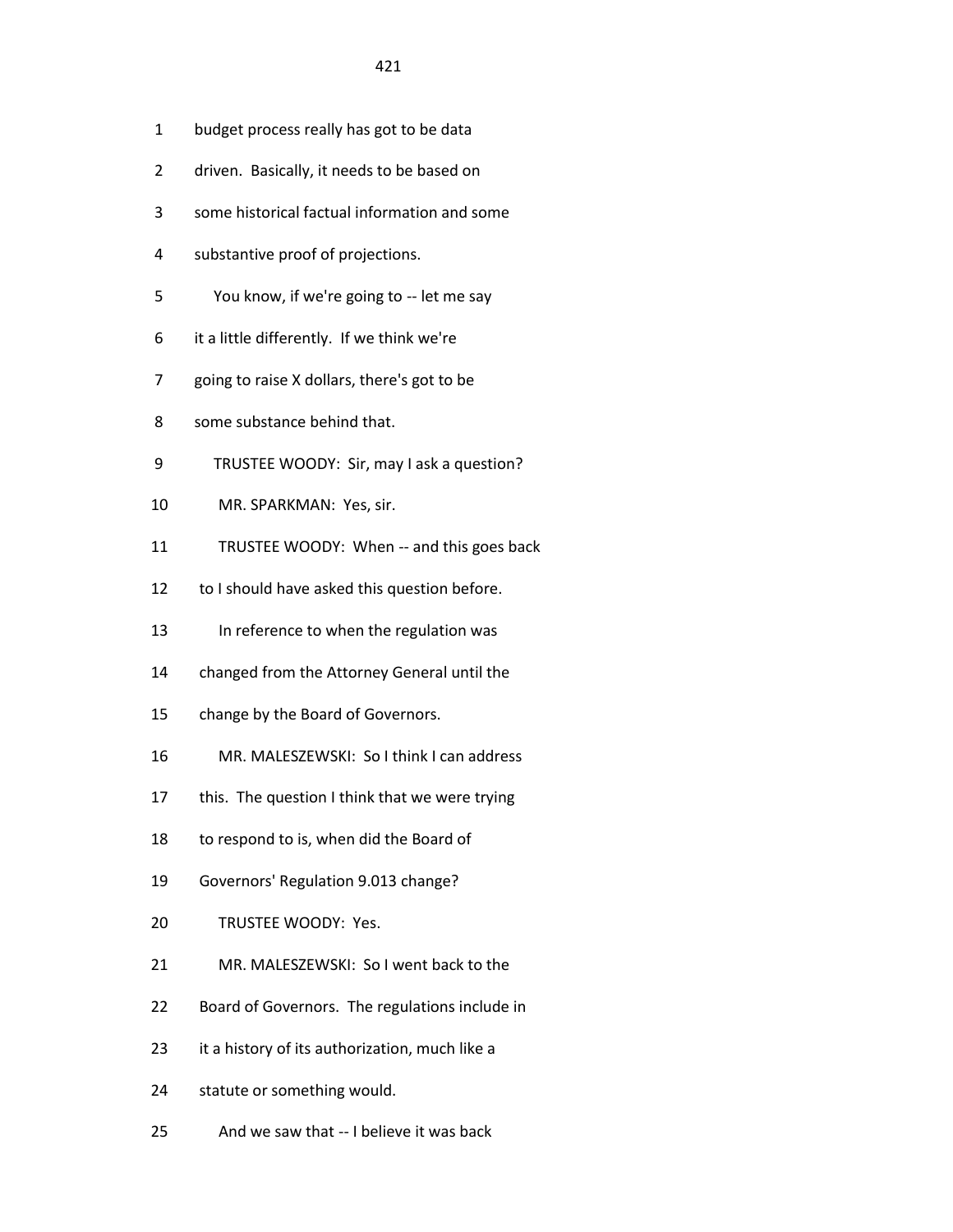- 1 in 2008 that had been updated. But when we
- 2 went back to see the updates to it back in
- 3 2008, none of the substantive requirements
- 4 associated with athletics being a
- 5 self-supporting auxillary had been changed.
- 6 So I can do some additional research, but
- 7 it doesn't appear that the requirement has
- 8 changed since as far back as maybe 1986 under
- 9 the Board of Regents regulation that when the
- 10 Board of Governors was established got adopted
- 11 into a Board of Governor's regulation.
- 12 So I will do some additional work to
- 13 confirm that. But this looks like it's a
- 14 longstanding requirement of both the Board of
- 15 Governors and the Board of Regents prior to
- 16 them.
- 17 The Attorney General opinion that was
- 18 referenced for 1972, you know, predates the
- 19 Board of Governor's creation and the existence
- 20 of their regulation and was determined not to
- 21 be applicable to this matter.
- 22 TRUSTEE WASHINGTON: So what is the
- 23 Auditor General finding based on?
- 24 MR. MALESZEWSKI: The Auditor General base
- 25 their finding on the use of auxillary funds.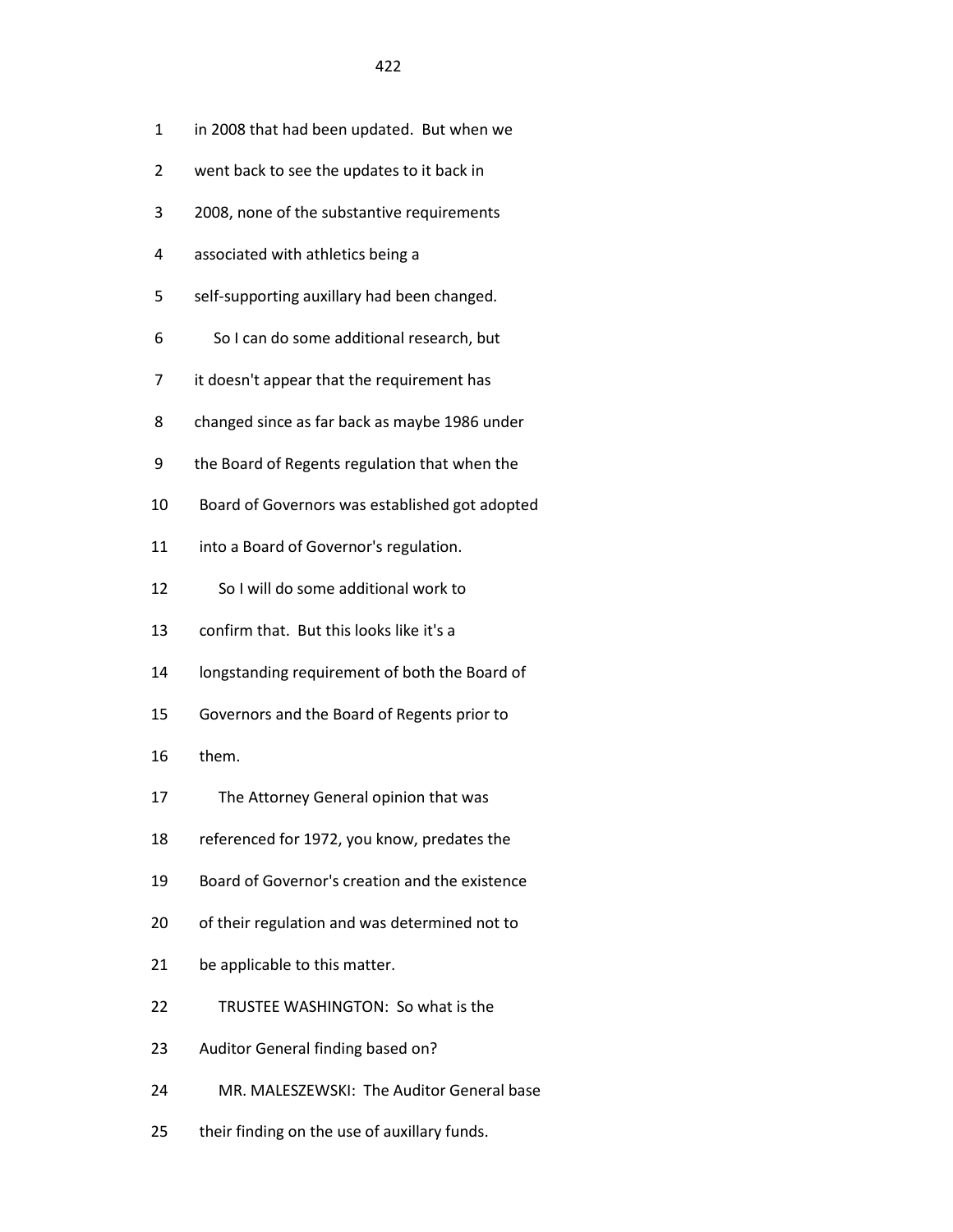- 1 They said that the university -- so to be
- 2 clear. There's two kinds of concession dollars
- 3 we're talking about. Athletics-related
- 4 concessions. Think of a game day event. We're
- 5 going to have some concessions. Those are
- 6 without question allowable to be used.
- 7 Then the university has other forms of
- 8 concession and vending throughout the
- 9 operations of the University. It's those
- 10 concession dollars that's in question here.
- 11 The Auditor General acknowledged those as
- 12 being a form of auxillary funds that are
- 13 unallowable to be used for athletics.
- 14 TRUSTEE WASHINGTON: So it's their
- 15 interpretation of the regulation.
- 16 MR. MALESZEWSKI: Yes.
- 17 TRUSTEE WASHINGTON: Okay.
- 18 TRUSTEE WOODY: So what you're saying,
- 19 that's an honest mistake based on --
- 20 MR. MALESZEWSKI: Yes. I think staff at
- 21 the university misunderstood the nature and
- 22 character of those dollars. They relied upon,
- 23 you know, in retrospect we would say a
- 24 misapplication of the Attorney General opinion
- 25 to advise the president on the allowability for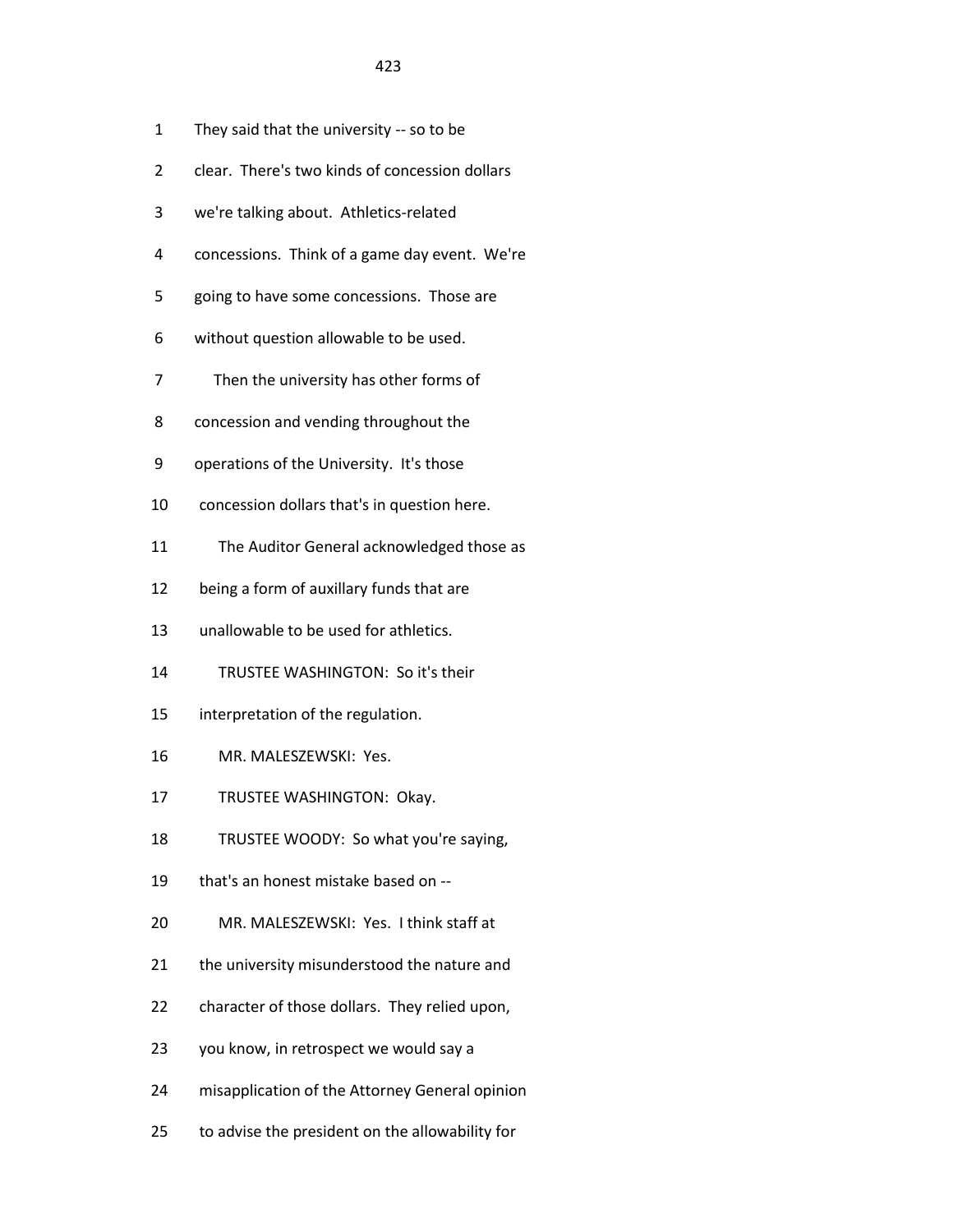- 1 the use of those funds.
- 2 TRUSTEE WASHINGTON: Is there a way to
- 3 confirm that this -- because it's the Auditor
- 4 General's interpretation of said findings, is
- 5 there a way to ensure that that is being found
- 6 systemically across institutions and it's just
- 7 not an individual interpretation concern?
- 8 I'm assuming anything you apply is applied
- 9 blanketly. But if it is an interpretation,
- 10 there could be some miscommunication.
- 11 MR. MALESZEWSKI: So we certainly could
- 12 inquire of the Auditor General and their legal
- 13 counsel about the application of that
- 14 requirement consistently in their audit work
- 15 across state universities.
- 16 My observation is, from having worked at
- 17 the Board of Governors, I see this pattern.
- 18 When the Auditor General finds an issue of one
- 19 university, it becomes the scope of their work
- 20 in every other state university. So hence,
- 21 you'll see a number of textbook affordability
- 22 issues.
- 23 So we were identified as having this issue
- 24 at Florida A&M University. I feel confident,
- 25 although I will go back and confirm, that that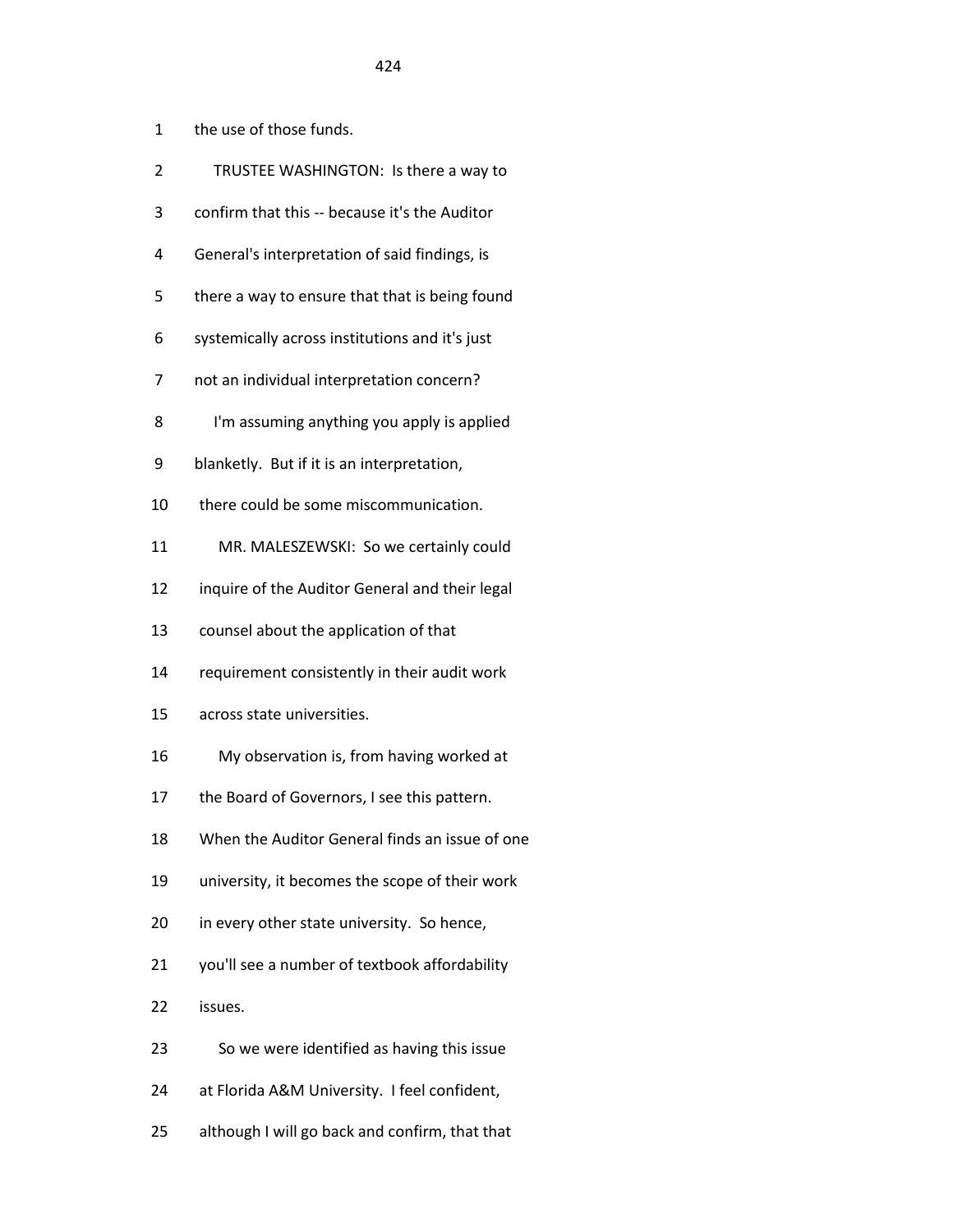- 1 same issue was within the scope of the
- 2 operational audits performed at other state
- 3 universities.
- 4 TRUSTEE WASHINGTON: Thank you.
- 5 TRUSTEE WOODY: And in the area of
- 6 litigation, another question I have just popped
- 7 into my head. Well, we had a previous auditor
- 8 and it was never -- this was never caught.
- 9 So apparently what you're saying may --
- 10 factually there's truth to that.
- 11 MR. MALESZEWSKI: So referencing my
- 12 predecessor in my position. So one of the
- 13 practices of the internal audit functions at
- 14 state universities and state agencies, as a
- 15 whole, is the consent that we're pretty small
- 16 and that we have to rely upon the work of other
- 17 auditors, like the Legislative auditors, when
- 18 we establish our work plan.
- 19 So we want to make sure we don't duplicate
- 20 their efforts. So it's common, if it's clearly
- 21 subject to Auditor General audit or an external
- 22 certified public accountant's audit and it's a
- 23 financial matter, or they do a T-audit of the
- 24 University. We would adapt our work plan to
- 25 not duplicate their efforts.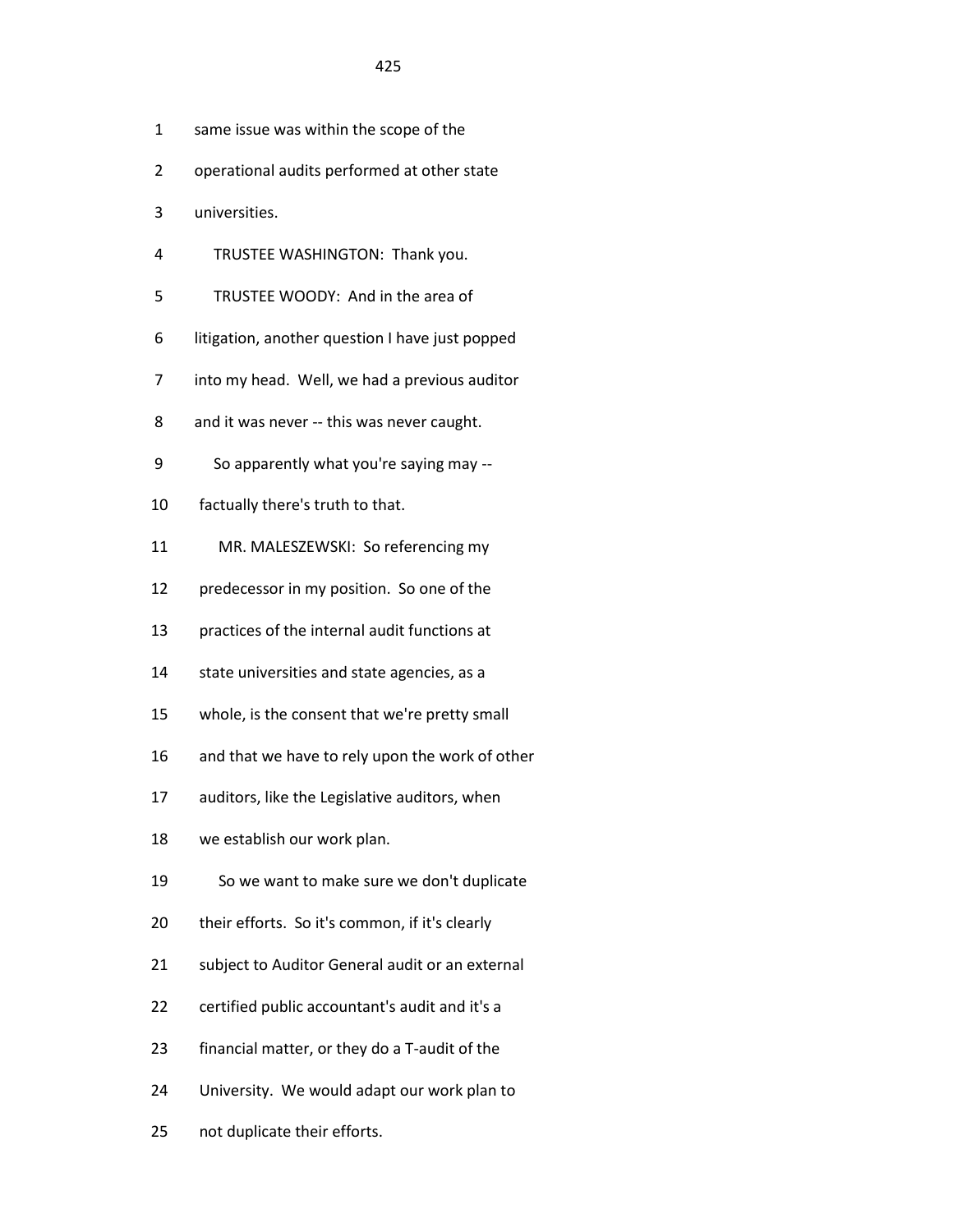- 1 So I think that probably weighed into the
- 2 decision-making a great deal, what areas that
- 3 we looked into and how deep they looked.
- 4 CHAIRMAN LAWSON: I think that's a really
- 5 critical point in understanding of 453, as I
- 6 understand it correctly, to Trustee Woody's

7 point.

- 8 It really appears that advice was given by
- 9 your predecessor that may not have been
- 10 100 percent accurate.
- 11 MR. MALESZEWSKI: So when the Auditor
- 12 General identified this issue in their
- 13 December, 2018 report, the university had an
- 14 official university response.
- 15 My understanding is that response was
- 16 prepared by university staff and shared with
- 17 the president before being approved and
- 18 submitted to the Auditor General.
- 19 So I believe the president relied heavily
- 20 on his vice president who had responsibilities
- 21 in these areas. That would typically be the
- 22 vice president for audit and compliance. And
- 23 the vice president for finance and
- 24 administration and CFO.
- 25 TRUSTEE WOODY: Thank you.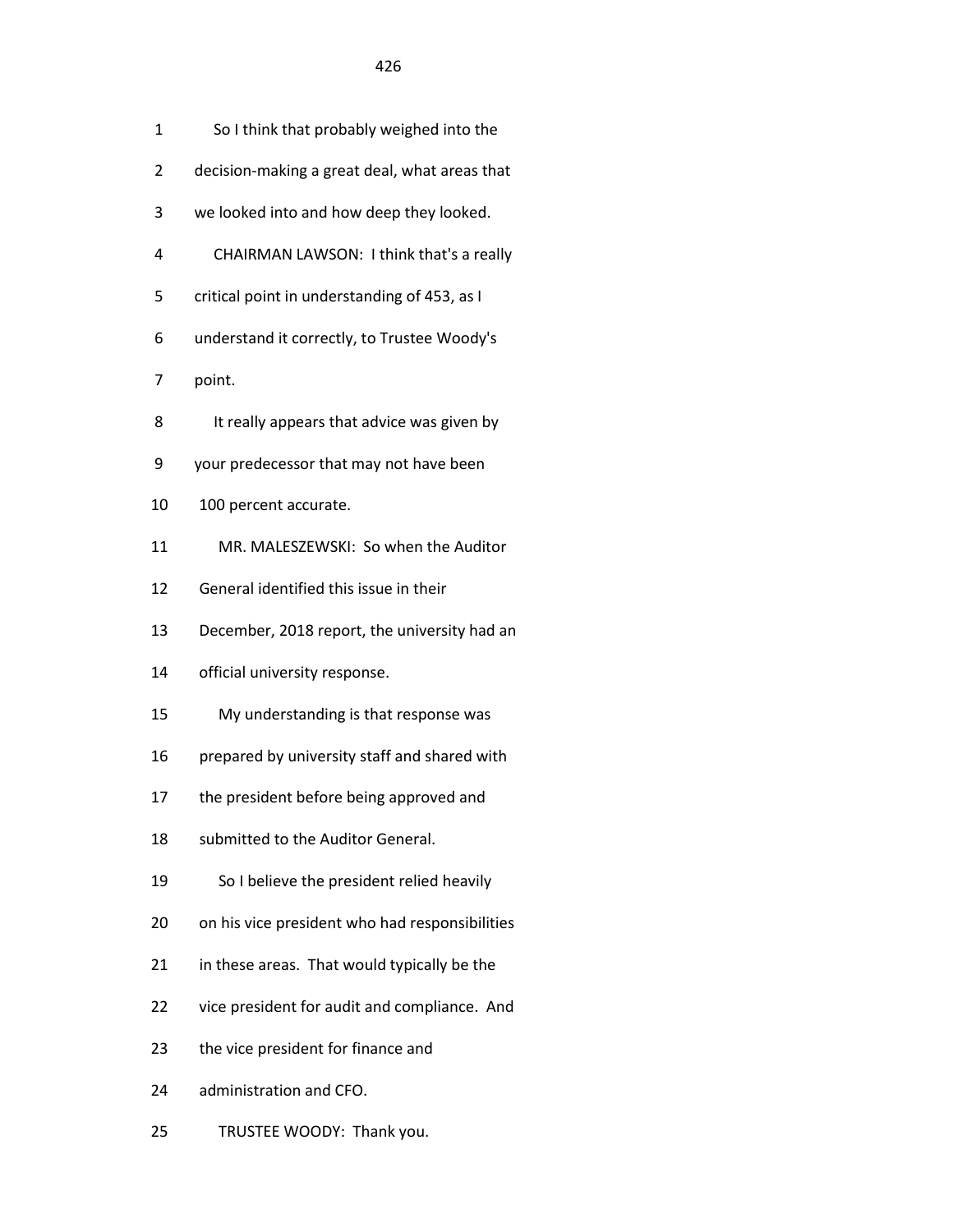- 1 MR. SPARKMAN: Just to follow up to the
- 2 AG. The auditor did reference that response
- 3 that you're speaking of.
- 4 You know, our position was that the
- 5 president made a decision that was consistent
- 6 with the determination of the University's
- 7 approach versus making a decision that was
- 8 inconsistent.
- 9 So at the time it wasn't a mistake at the
- 10 time. Hindsight, we can look back now and say,
- 11 okay, that was determined not to be correct.
- 12 TRUSTEE WOODY: Okay.
- 13 MR. SPARKMAN: So that's how we approached
- 14 that.
- 15 TRUSTEE WOODY: Thank you.
- 16 MR. SPARKMAN: We made -- we did -- part
- 17 of our engagement was to make some
- 18 recommendations on improvement of controls in
- 19 the report. And we've gone over this with Mr.
- 20 Maleszewski and his team that some very
- 21 specific items for controls, those include
- 22 automated controls and manual controls.
- 23 I know that some of those things have
- 24 already been implemented, or are in the process
- 25 of being implemented as we speak.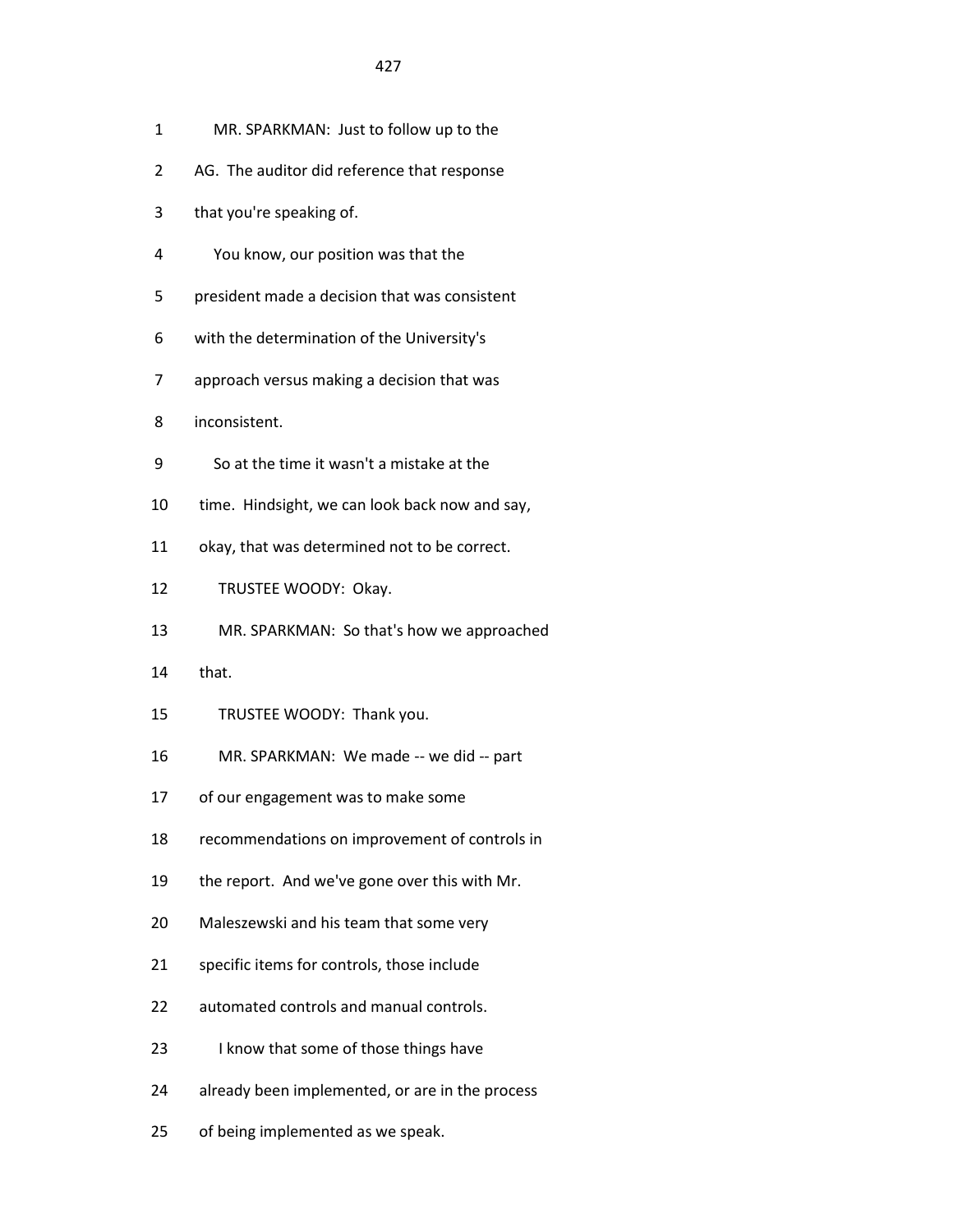| 1  | But the one thing that we all have to           |
|----|-------------------------------------------------|
| 2  | understand -- or we all know in this room is    |
| 3  | that everything's changed and the world is      |
| 4  | changing quickly. Technology is changing        |
| 5  | quickly. The university's changing and growing  |
| 6  | and evolving.                                   |
| 7  | And these controls are something that have      |
| 8  | to be continuously monitored, reviewed and      |
| 9  | looked at. And Madam Trustee was speaking to    |
| 10 | some of that earlier, I think, when I walked    |
| 11 | in.                                             |
| 12 | And so that's part of the recommendations       |
| 13 | and the challenges is continuously monitor the  |
| 14 | effectiveness of your controls in place.        |
| 15 | That's all I've got. In closing, though,        |
| 16 | I wanted to let the board know, we had complete |
| 17 | cooperation from the leadership, complete       |
| 18 | access to the leadership of the University.     |
| 19 | I appreciate Mr. Maleszewski, his staff         |
| 20 | and his team. Their assistance was really,      |
| 21 | really helpful in getting -- meeting the        |
| 22 | timeline to get this work completed. You seem   |
| 23 | to have an exceptional team.                    |
| 24 | MR. MALESZEWSKI: Thank you.                     |
| 25 | MR. SPARKMAN: Thank you all.                    |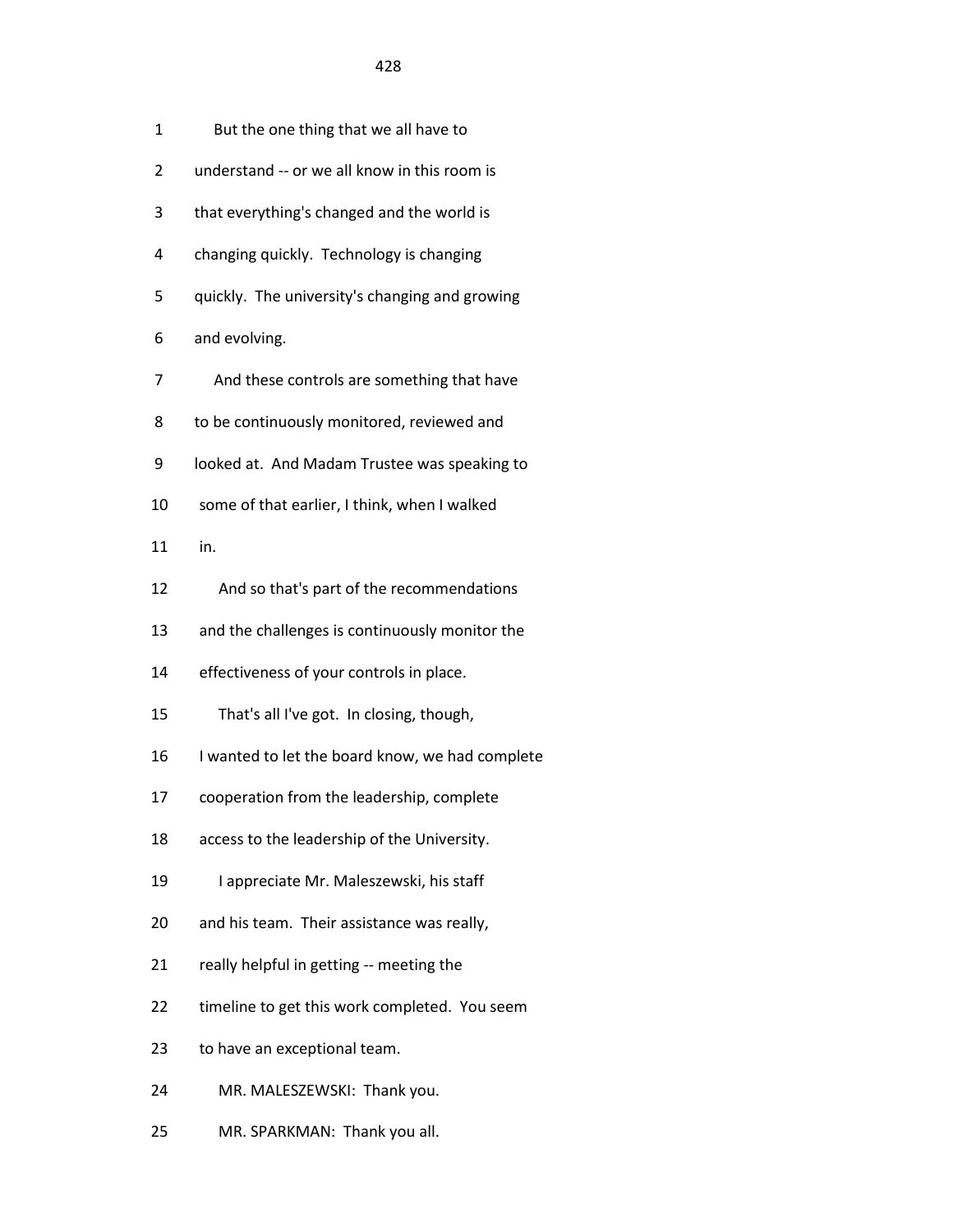- 1 CHAIRMAN LAWSON: And I wanted to just
- 2 state something, and it's not to be critical of
- 3 the other state institutions by any stretch,
- 4 because we partner with them.
- 5 But as they have worked through their
- 6 issues, there have been challenges with
- 7 availability of staff and former leadership to
- 8 answer questions. We did not pose that issue
- 9 to the audit firm on this. All of us, myself
- 10 included, went through an extensive interview
- 11 with the audit firm to provide them background
- 12 and data on their issue.
- 13 But I felt it was really incumbent upon us
- 14 to have the actual third-party firm come in and
- 15 review this with us today so we could ask any
- 16 clarifying questions.
- 17 Because as you look at this at first
- 18 glance, some of it is not well-understood. It
- 19 feels like the State's making us do this. Oh,
- 20 my God, we've got more issues.
- 21 These are issues that we were already
- 22 aware of, but we needed someone else to really
- 23 come in and validate to make sure we knew
- 24 everything that we needed to know, and this was
- 25 self-imposed.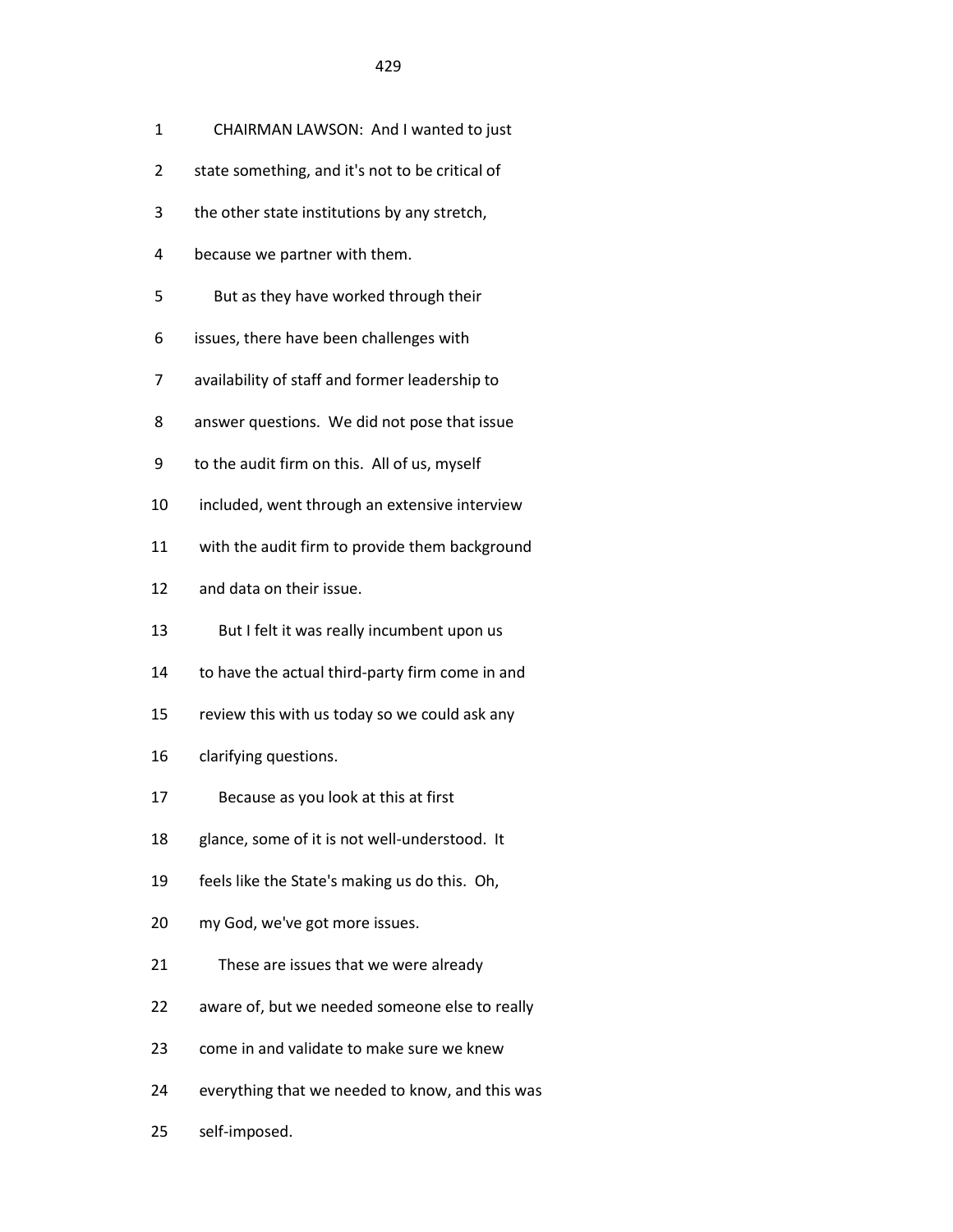- 2 Governor, no one asked us to do this. I just
- 3 think we have to make sure we are delivering
- 4 the appropriate message outward when people ask
- 5 the question, because people that aren't as
- 6 close to this as we are, don't know. And
- 7 they're curious. They want to know.
- 8 Any other questions at all? Yes, Trustee
- 9 Washington.
- 10 TRUSTEE WASHINGTON: One thing you just
- 11 brought up made me think about some of the
- 12 challenges with the other institutions.
- 13 There are still some individuals who were
- 14 missing, I think, part of the story. And my
- 15 question is, is there an attempt to grab that
- 16 or how do we balance what information we have
- 17 with the information of key individuals that
- 18 might clearly be missing?
- 19 CHAIRMAN LAWSON: I'll ask Mrs. Wallace to
- 20 comment. But my layman's assumption is if
- 21 those guys don't cooperate, there's nothing we
- 22 can do.
- 23 MRS. WALLACE: At this point I will say
- 24 that I can't speak on that question, for
- 25 various reasons.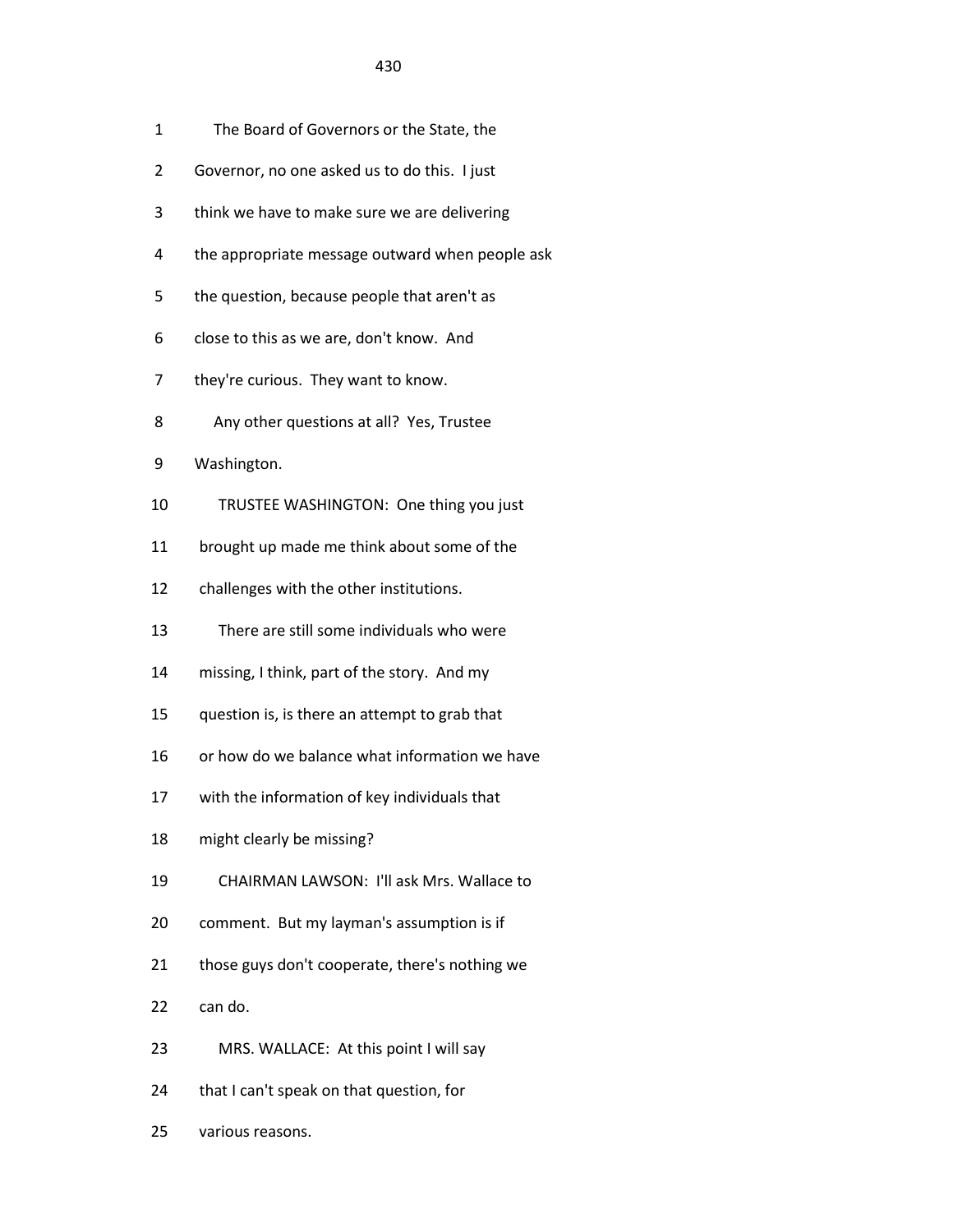- 1 I can maybe address it offline, but I
- 2 can't say that in front of this board.
- 3 TRUSTEE DORTCH: Mr. Chair, based on the
- 4 part of his finding there was no improprieties,
- 5 I think, was enough to close the books on this
- 6 side for information.
- 7 And the only thing that's important is the
- 8 letter and we've taken the necessary steps
- 9 based on the results of the auditor's letter.
- 10 And that being done, I think those are the main
- 11 things for us.
- 12 CHAIRMAN LAWSON: And as for our
- 13 information, the same presentation will be
- 14 shared with the Board of Governors at the end
- 15 of the month, and he will represent us in the
- 16 audit discussions.
- 17 Joe and I will be there, along with the
- 18 CFO to talk the financials.
- 19 MR. ROBINSON: I will be there.
- 20 CHAIRMAN LAWSON: As always. But we felt
- 21 that it was even important for the Board of
- 22 Governors to hear from the third party, as
- 23 well. His team did the research. They did the
- 24 work. They stand on their own reputation,
- 25 independent of us. So we thought that as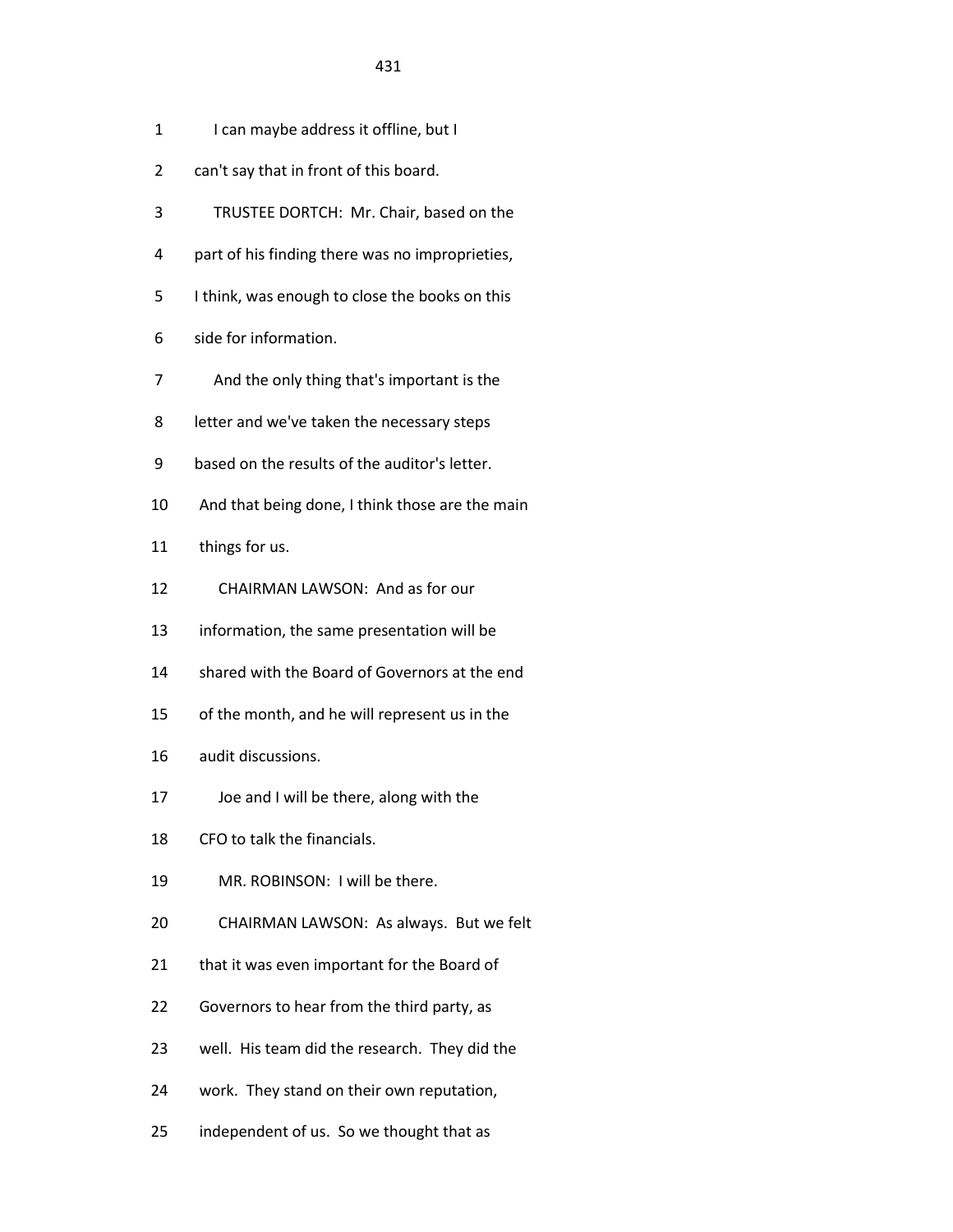- 1 important for them to hear, you know, from
- 2 them.
- 3 Yes, Joe?
- 4 MR. MALESZEWSKI: So part of the
- 5 conversation has been around what is the
- 6 response of the administration to the report
- 7 that's been received.
- 8 And I think the administration began
- 9 working on conceiving, developing and
- 10 implementing information technology controls
- 11 that we hope we can put into place to prevent
- 12 the transfer of auxillary dollars into
- 13 athletics without an explicit action of the
- 14 president to approve it within the system.
- 15 So the design and development of those
- 16 controls has been underway. They have been in
- 17 place in a couple different iterations up to
- 18 this time. And we are working very closely
- 19 with our partners in IT and the controller's
- 20 office to make sure those controls are
- 21 developed, in place and tested. I think that's
- 22 a big -- an important part of this.
- 23 But so as not to fully rely on those
- 24 controls until they're fully tested and vetted,
- 25 we've gone back and looked at all transactions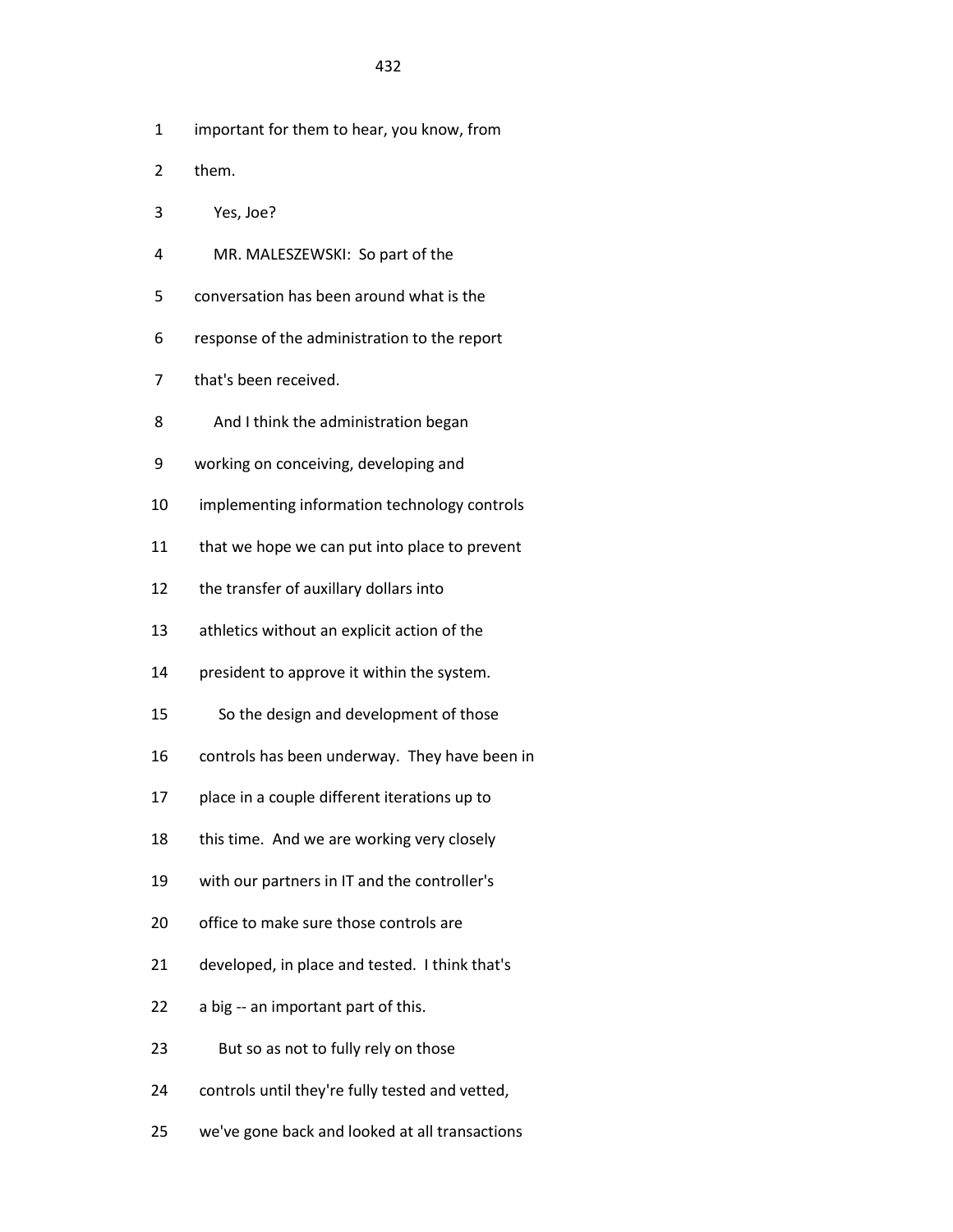- 1 since the conclusion of the firm's work until
- 2 this week and have validated that no additional
- 3 transfers of auxillary dollars have occurred to
- 4 athletics that would be improper.
- 5 And we intend to continue that type of
- 6 periodic review as a detective control to make
- 7 sure that these transfers don't occur.
- 8 We hope to have the controls to prevent
- 9 it. But at least for some period of time to
- 10 continue this monitoring effort to validate
- 11 after the fact they didn't occur, as well.
- 12 So I think that's one of the important
- 13 parts. I think the next piece the university
- 14 has to take up and address is, we had a
- 15 \$7 million liability to auxiliaries, which we
- 16 had paid down approximately \$750,000 towards,
- 17 expecting we owed about, you know, just over
- 18 6 million. And the new figure now is an
- 19 8.9 million liability.
- 20 So how will the university take up and
- 21 address that? And I think that's something
- 22 we're challenged to think about and find a plan
- 23 that is -- a plan that's workable and doable to
- 24 address such a large liability.
- 25 TRUSTEE DORTCH: The three of you, I think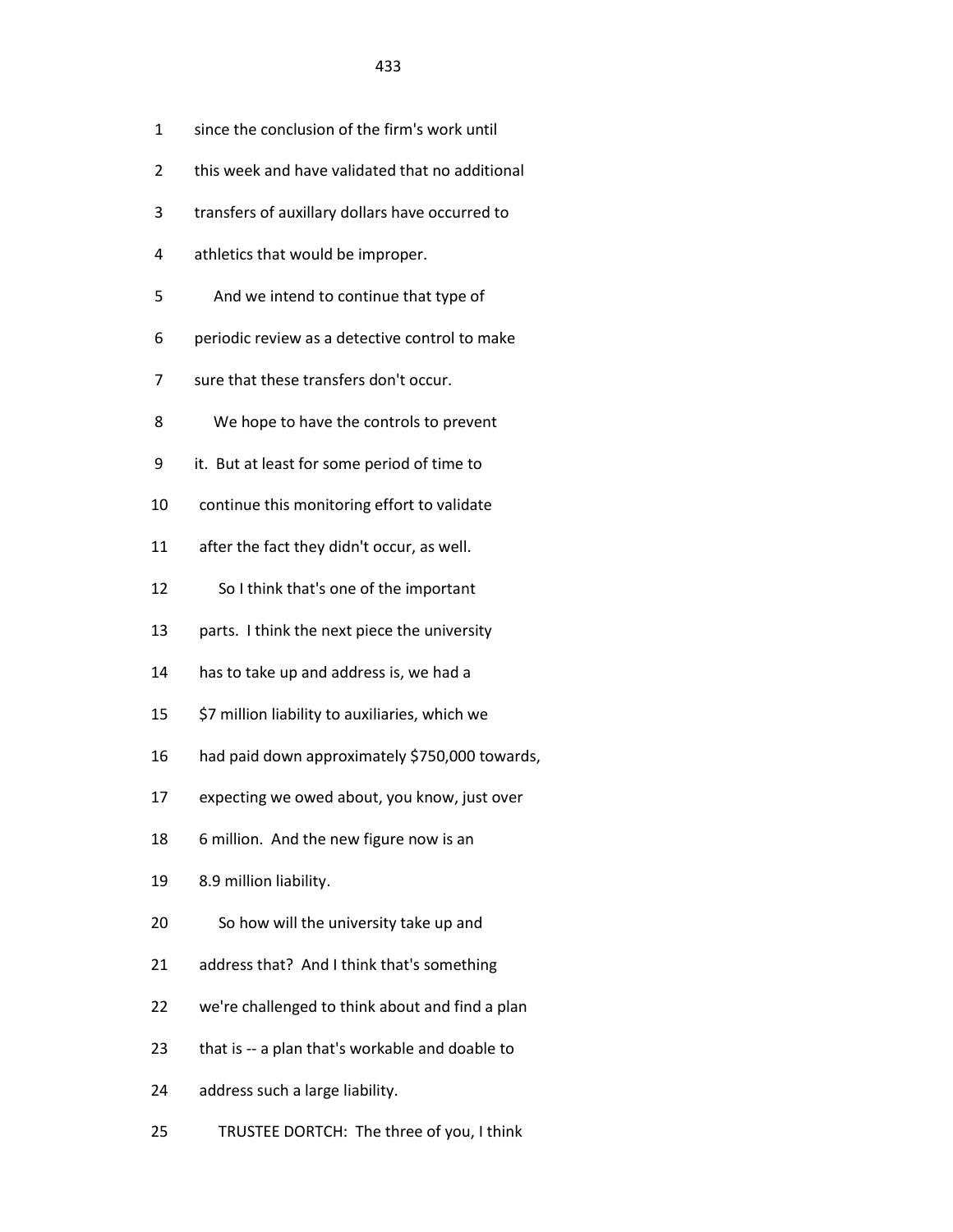- 1 we should commend the three of you for moving
- 2 as swiftly as you did.
- 3 Joe, you and the chair and the president,
- 4 I mean, you did not hesitate. And so that
- 5 shows the leadership team that everything is
- 6 working there. So I think we should commend
- 7 the three of you for moving on this and the
- 8 swiftness of the firm.
- 9 While this is really terrible and bad, the
- 10 only bright spot in this is that we're paying
- 11 ourselves back and we're not having to pay
- 12 somebody externally. That's the only good side
- 13 from the auxillary funds it still comes back to
- 14 the university, with regulations we've got to
- 15 clean it up in the system.
- 16 So otherwise, there will be money going
- 17 out the door.
- 18 TRUSTEE MOORE: Mr. Chairman, I think just
- 19 to add, not a question for the group, but to
- 20 point out. I thing to point out I think with
- 21 Richard Schweigert's leadership and working
- 22 with collaboration in working with Joe we'll be
- 23 able to make additional headway.
- 24 CHAIRMAN LAWSON: And as always, you know,
- 25 you're hearing it from this team here. But I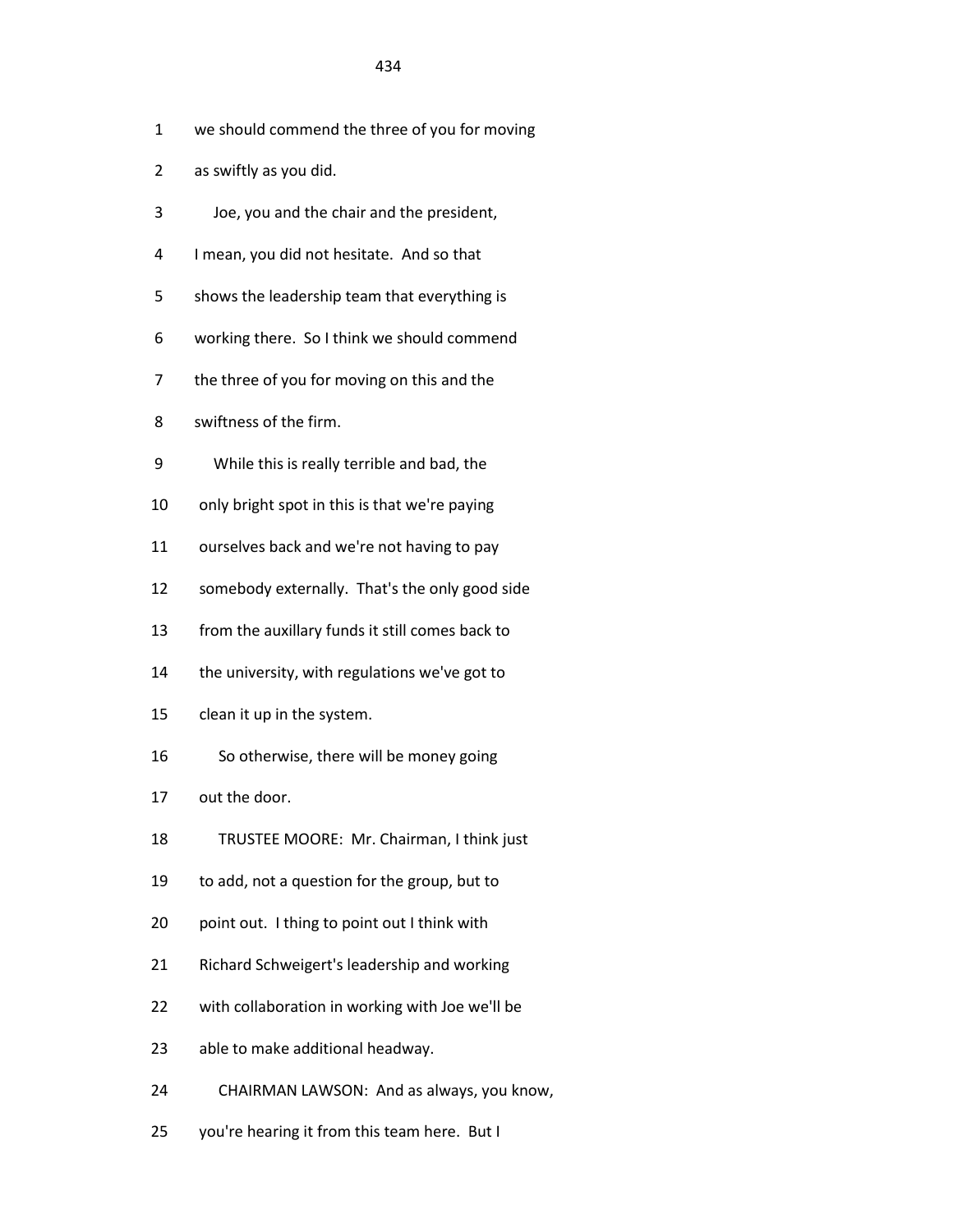- 1 would also state to the board members, if you
- 2 have additional deeper questions, reach out to
- 3 Joe directly and have a one-on-one
- 4 conversation, as well, for your own edification
- 5 and to feel, you know, comfortable about what
- 6 we discussed.
- 7 I think it was important to have our audit
- 8 partner here who did a great job. Thank you
- 9 for clarifying.
- 10 Because a lot of people out there need to
- 11 know and want to know -- you know, they want to
- 12 know the facts.
- 13 So this has been good. So team, at this
- 14 point, is there any other business to come
- 15 before the board?
- 16 TRUSTEE WASHINGTON: On the updated
- 17 repayment plan, what's the timeline for
- 18 developing that; do we know? I mean, I'm
- 19 assuming you all signed it.
- 20 MR. SCHWEIGERT: Mr. Maleszewski, Mr.
- 21 Chair and board members, before we answer that
- 22 question, I'd like 30 days to look into that
- 23 and really be thoughtful about that.
- 24 CHAIRMAN LAWSON: And we, in addition to
- 25 that, we need to have some conversations with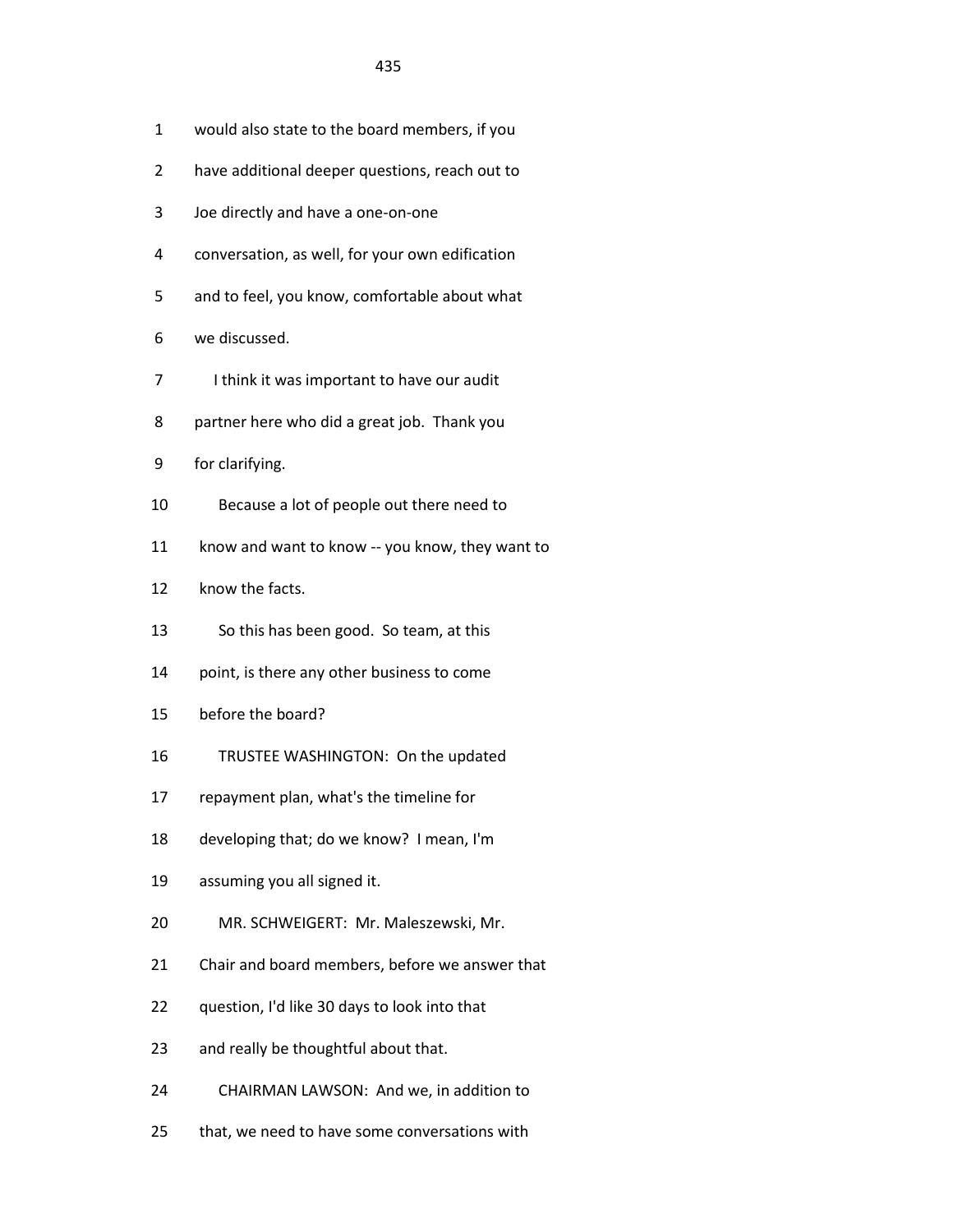- 1 Tim, who's our audit chair at the Board of
- 2 Governors.
- 3 Because one number is 7, that's the number
- 4 that they've been working with. Now that
- 5 number's changed, right. So I don't want to
- 6 show up at the end of the month with a
- 7 different number without having had some
- 8 pre-dialogue around how we managed that. So
- 9 that's the next step.
- 10 TRUSTEE WASHINGTON: Well, that's why I
- 11 wanted to -- I mean, I'm assuming when you go
- 12 talk to Tim he's going to say, well, what's
- 13 next.
- 14 CHAIRMAN LAWSON: Yeah. When I say Tim,
- 15 you know, for everybody listening, Governor Tim
- 16 Sario is the Chair of the Board of Governors
- 17 audit and compliance committee and we need to
- 18 go back and resurface this issue with him as we
- 19 did with Allen Levine when he was the original
- 20 Chair, and then later with Wendy Lane.
- 21 But we need to have this conversation with
- 22 Tim and just kind of work through, you know,
- 23 how we deal with the incremental piece that's
- 24 been added on.
- 25 So good question. And thank you for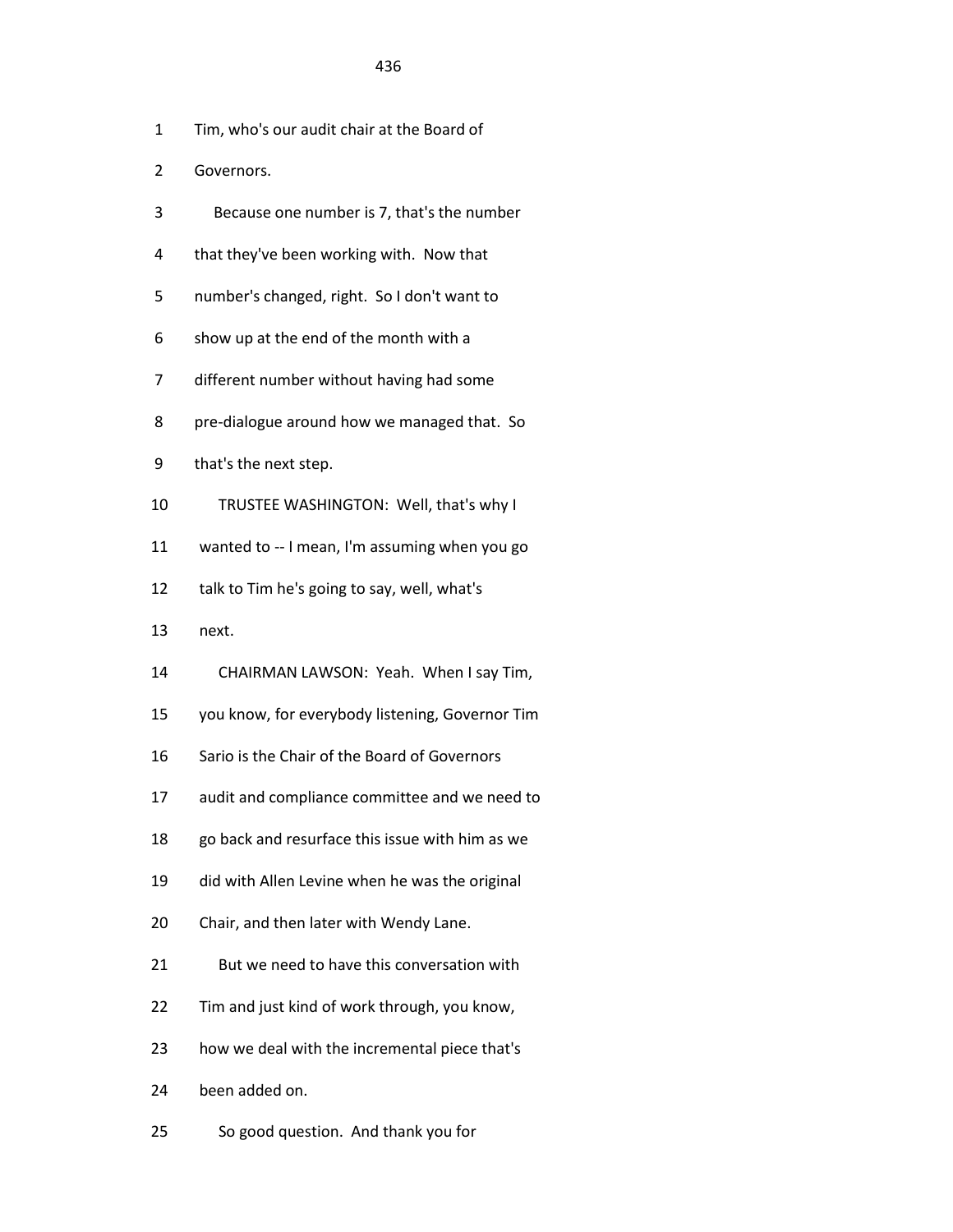1 keeping us on track.

- 2 Yes, sir.
- 3 TRUSTEE WOODY: Also, you all are going to
- 4 continue meeting on a regular basis.
- 5 CHAIRMAN LAWSON: Continue monthly
- 6 meetings. And again, everyone -- we notice the
- 7 meetings, so everyone's invited in to the
- 8 monthly meeting.
- 9 We have our internal monthly meeting.
- 10 Then we have a monthly meeting with the Board
- 11 of Governors. So if anybody wants to sit in on
- 12 that.
- 13 A couple trustees have sat in on those
- 14 over time, if I'm not mistaken. So you're
- 15 always invited.
- 16 Is there any other business or any other
- 17 questions before the board at this point?
- 18 TRUSTEE DORTCH: Will we adjourn?
- 19 CHAIRMAN LAWSON: Thank you for your
- 20 attendance this week. The board meeting is
- 21 adjourned.
- 22 ADJOURNED.
- 23
- 24
- 25